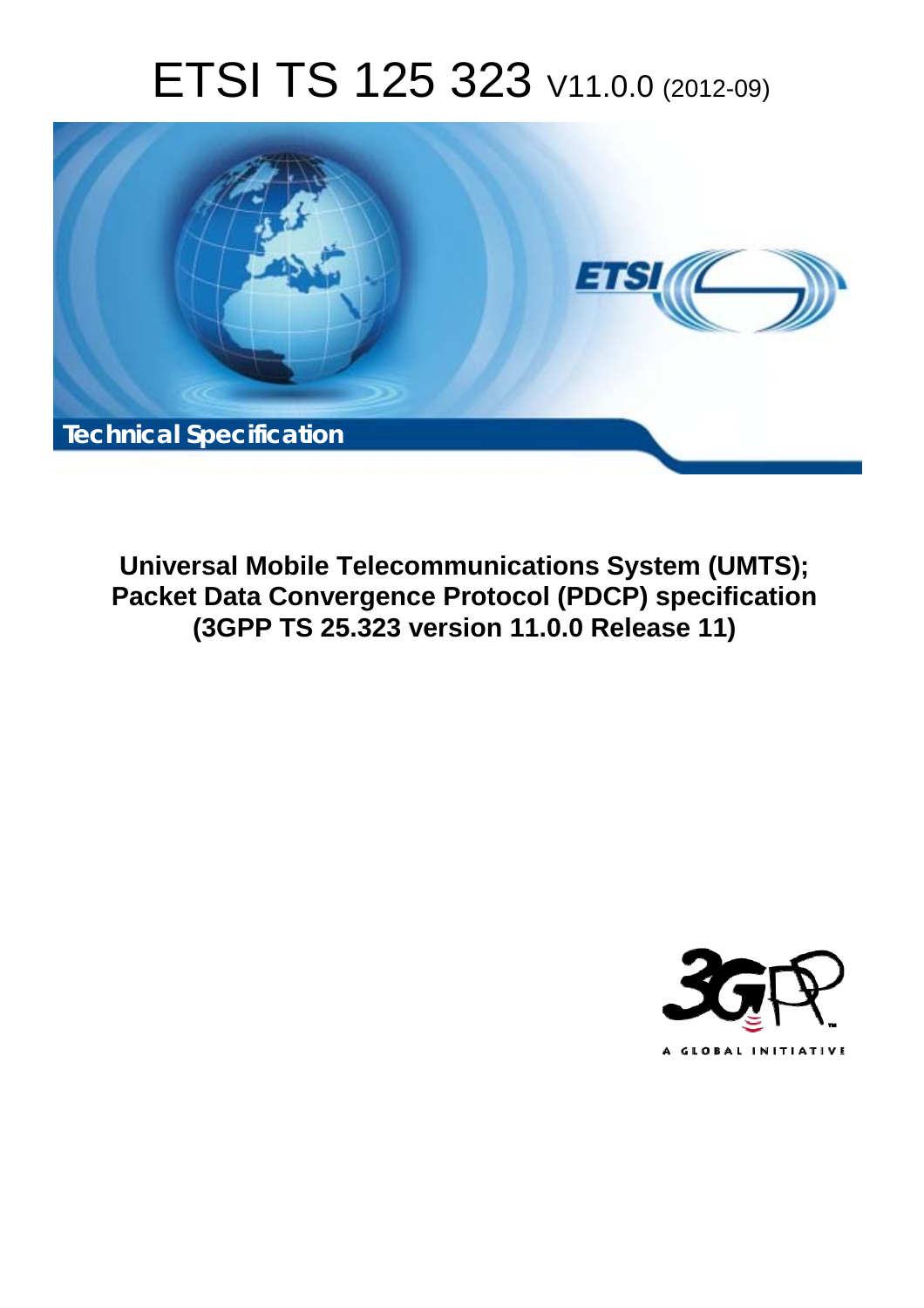Reference RTS/TSGR-0225323vb00

> Keywords UMTS

#### *ETSI*

#### 650 Route des Lucioles F-06921 Sophia Antipolis Cedex - FRANCE

Tel.: +33 4 92 94 42 00 Fax: +33 4 93 65 47 16

Siret N° 348 623 562 00017 - NAF 742 C Association à but non lucratif enregistrée à la Sous-Préfecture de Grasse (06) N° 7803/88

#### *Important notice*

Individual copies of the present document can be downloaded from: [http://www.etsi.org](http://www.etsi.org/)

The present document may be made available in more than one electronic version or in print. In any case of existing or perceived difference in contents between such versions, the reference version is the Portable Document Format (PDF). In case of dispute, the reference shall be the printing on ETSI printers of the PDF version kept on a specific network drive within ETSI Secretariat.

Users of the present document should be aware that the document may be subject to revision or change of status. Information on the current status of this and other ETSI documents is available at <http://portal.etsi.org/tb/status/status.asp>

If you find errors in the present document, please send your comment to one of the following services: [http://portal.etsi.org/chaircor/ETSI\\_support.asp](http://portal.etsi.org/chaircor/ETSI_support.asp)

#### *Copyright Notification*

No part may be reproduced except as authorized by written permission. The copyright and the foregoing restriction extend to reproduction in all media.

> © European Telecommunications Standards Institute 2012. All rights reserved.

DECT<sup>™</sup>, PLUGTESTS<sup>™</sup>, UMTS<sup>™</sup> and the ETSI logo are Trade Marks of ETSI registered for the benefit of its Members. **3GPP**TM and **LTE**™ are Trade Marks of ETSI registered for the benefit of its Members and of the 3GPP Organizational Partners.

**GSM**® and the GSM logo are Trade Marks registered and owned by the GSM Association.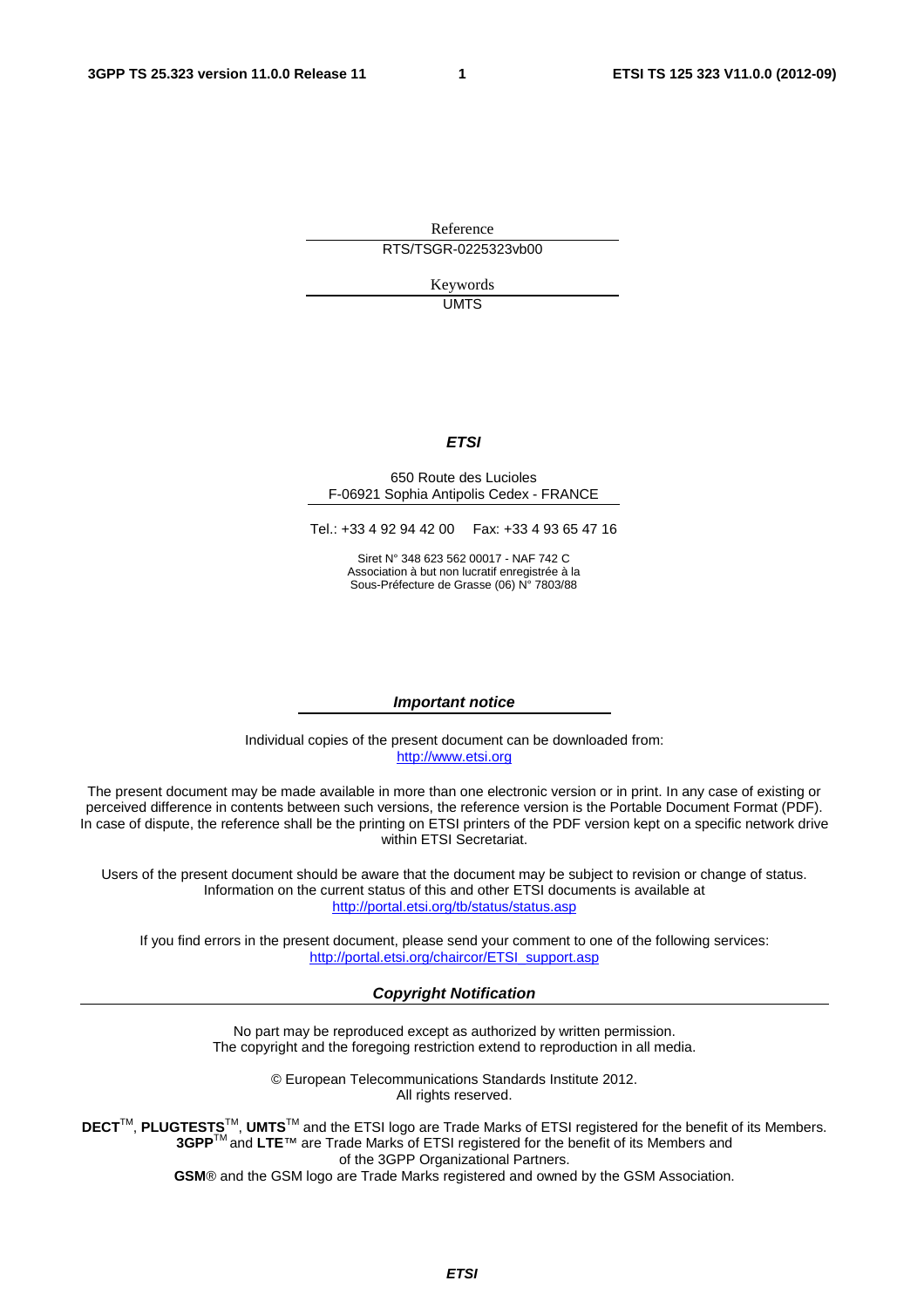### Intellectual Property Rights

IPRs essential or potentially essential to the present document may have been declared to ETSI. The information pertaining to these essential IPRs, if any, is publicly available for **ETSI members and non-members**, and can be found in ETSI SR 000 314: *"Intellectual Property Rights (IPRs); Essential, or potentially Essential, IPRs notified to ETSI in respect of ETSI standards"*, which is available from the ETSI Secretariat. Latest updates are available on the ETSI Web server [\(http://ipr.etsi.org](http://webapp.etsi.org/IPR/home.asp)).

Pursuant to the ETSI IPR Policy, no investigation, including IPR searches, has been carried out by ETSI. No guarantee can be given as to the existence of other IPRs not referenced in ETSI SR 000 314 (or the updates on the ETSI Web server) which are, or may be, or may become, essential to the present document.

### Foreword

This Technical Specification (TS) has been produced by ETSI 3rd Generation Partnership Project (3GPP).

The present document may refer to technical specifications or reports using their 3GPP identities, UMTS identities or GSM identities. These should be interpreted as being references to the corresponding ETSI deliverables.

The cross reference between GSM, UMTS, 3GPP and ETSI identities can be found under [http://webapp.etsi.org/key/queryform.asp.](http://webapp.etsi.org/key/queryform.asp)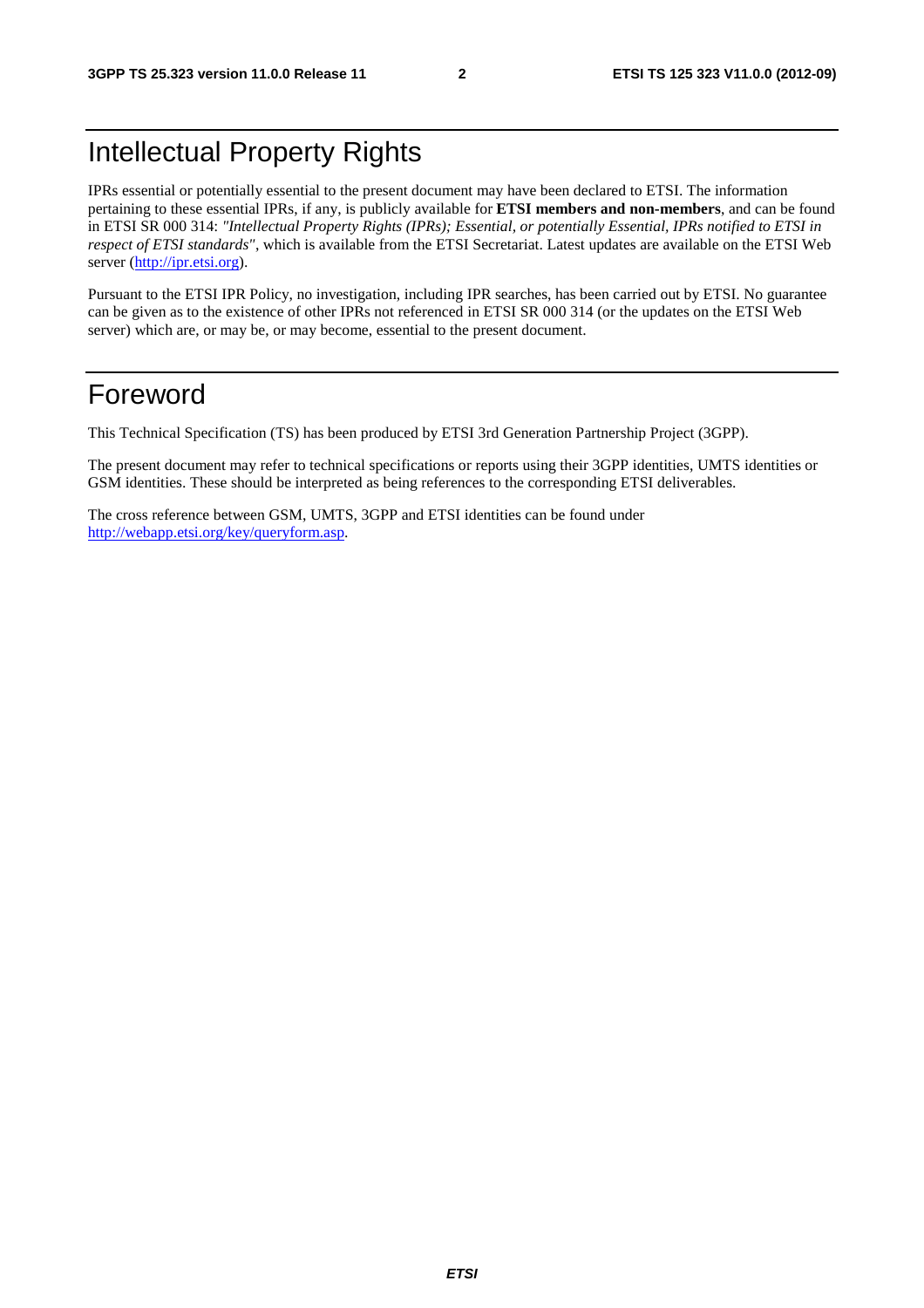$\mathbf{3}$ 

### Contents

| 1       |  |  |  |
|---------|--|--|--|
| 2       |  |  |  |
| 3       |  |  |  |
| 3.1     |  |  |  |
| 3.2     |  |  |  |
| 4       |  |  |  |
| 4.1     |  |  |  |
| 4.2     |  |  |  |
| 5       |  |  |  |
| 5.1     |  |  |  |
| 5.1.1   |  |  |  |
| 5.1.2   |  |  |  |
| 5.1.2.1 |  |  |  |
| 5.1.2.2 |  |  |  |
| 5.1.2.3 |  |  |  |
| 5.1.3   |  |  |  |
| 5.1.3.1 |  |  |  |
| 5.1.3.2 |  |  |  |
| 5.1.3.3 |  |  |  |
| 5.1.3.4 |  |  |  |
| 5.1.3.5 |  |  |  |
| 5.1.3.6 |  |  |  |
| 5.2     |  |  |  |
| 5.3     |  |  |  |
| 5.3.1   |  |  |  |
| 5.3.2   |  |  |  |
| 5.4     |  |  |  |
| 5.4.1   |  |  |  |
| 5.4.1.1 |  |  |  |
| 5.4.1.2 |  |  |  |
| 5.4.1.3 |  |  |  |
| 5.4.2   |  |  |  |
| 5.5     |  |  |  |
| 5.6     |  |  |  |
| 5.6.1.1 |  |  |  |
| 5.6.1.2 |  |  |  |
| 5.6.1.3 |  |  |  |
| 5.6.1.4 |  |  |  |
| 5.7     |  |  |  |
| 5.7.1   |  |  |  |
| 5.7.2   |  |  |  |
| 6       |  |  |  |
| 6.1     |  |  |  |
| 6.2     |  |  |  |
|         |  |  |  |
| 7       |  |  |  |
| 7.1     |  |  |  |
| 8       |  |  |  |
| 8.1     |  |  |  |
|         |  |  |  |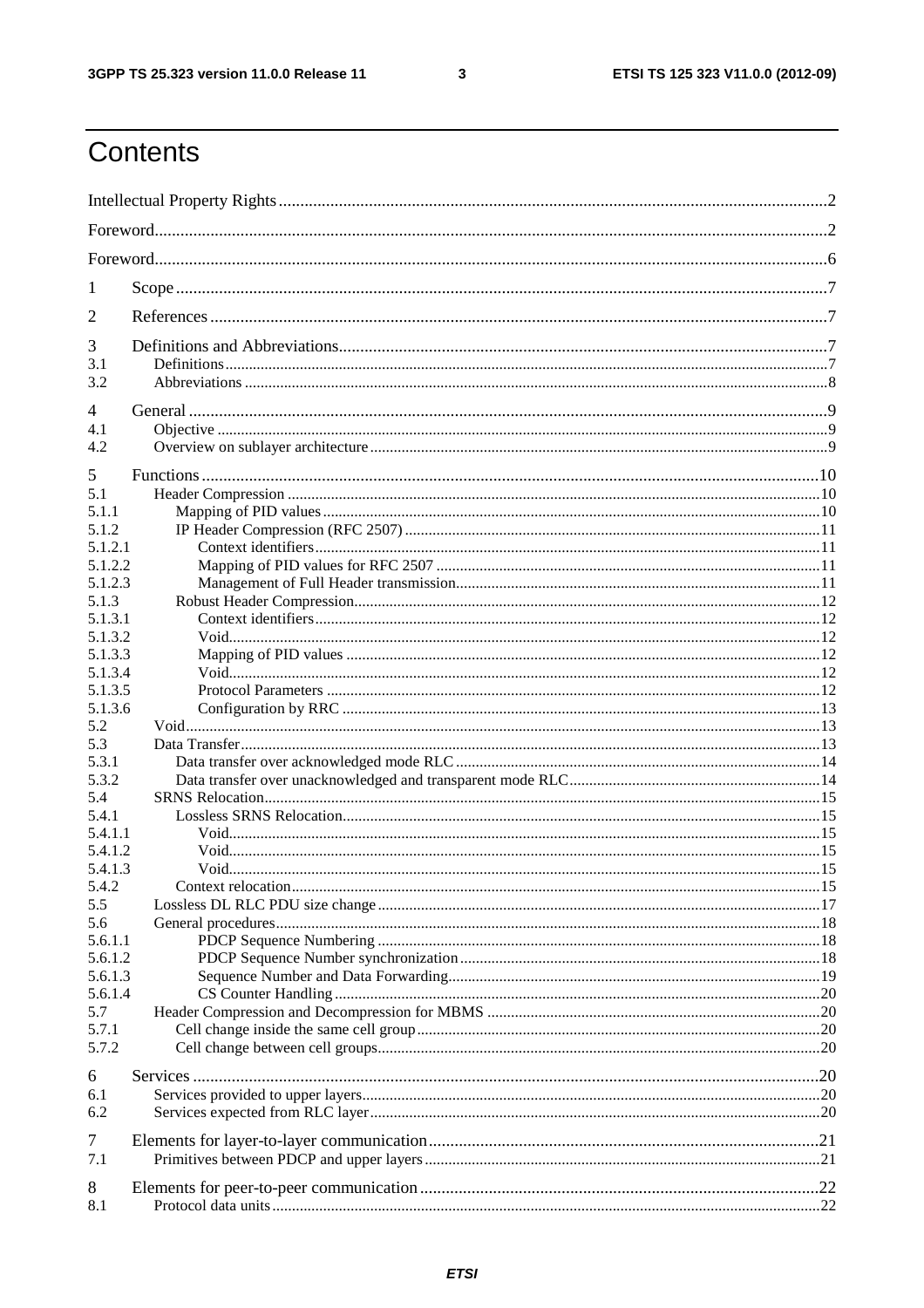$\overline{\mathbf{4}}$ 

| 8.2            |                             |  |
|----------------|-----------------------------|--|
| 8.2.1          |                             |  |
| 8.2.2          |                             |  |
| 8.2.3          |                             |  |
| 8.2.4          |                             |  |
| 8.3            |                             |  |
| 8.3.1          |                             |  |
| 8.3.2          |                             |  |
| 8.3.3          |                             |  |
| 8.3.4          |                             |  |
| 8.3.5          |                             |  |
|                |                             |  |
| 9              |                             |  |
| 9.1            |                             |  |
| 9.2            |                             |  |
| 9.3            |                             |  |
|                |                             |  |
| A.1            | <b>Annex A (normative):</b> |  |
|                |                             |  |
| A.1.1<br>A.1.2 |                             |  |
|                |                             |  |
| A.1.3          |                             |  |
| A.1.4          |                             |  |
| A.1.5          |                             |  |
| A.2            |                             |  |
| A.2.1          |                             |  |
| A.2.1.1        |                             |  |
| A.2.1.2        |                             |  |
| A.2.1.3        |                             |  |
| A.2.2          |                             |  |
| A.2.2.1        |                             |  |
| A.2.2.2        |                             |  |
| A.2.2.3        |                             |  |
| A.2.3          |                             |  |
| A.2.3.1        |                             |  |
| A.2.3.2        |                             |  |
| A.2.3.3        |                             |  |
| A.2.4          |                             |  |
| A.2.4.1        |                             |  |
| A.2.4.2        |                             |  |
| A.2.4.3        |                             |  |
| A.2.5          |                             |  |
| A.2.5.1        |                             |  |
| A.2.5.2        |                             |  |
| A.2.5.3        |                             |  |
| A.2.6          |                             |  |
| A.2.6.1        |                             |  |
| A.2.6.2        |                             |  |
| A.2.6.3        |                             |  |
| A.2.7          |                             |  |
| A.2.7.1        |                             |  |
| A.2.7.2        |                             |  |
| A.2.7.3        |                             |  |
| A.2.8          |                             |  |
| A.2.8.1        |                             |  |
| A.2.8.2        |                             |  |
| A.2.8.3        |                             |  |
| A.2.9          |                             |  |
| A.2.9.1        |                             |  |
| A.2.9.2        |                             |  |
| A.2.9.3        |                             |  |
|                |                             |  |
| A.2.10         |                             |  |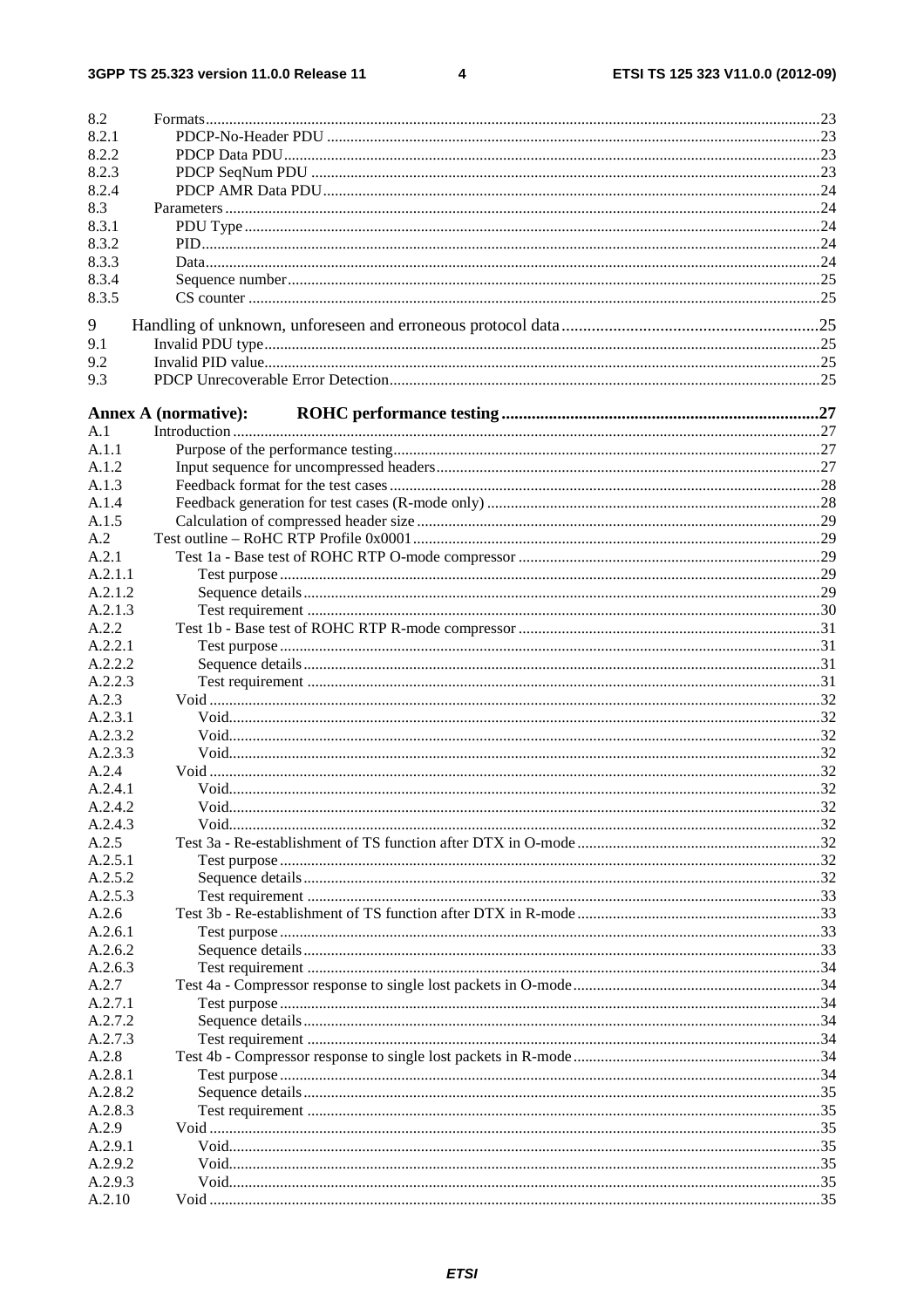| A.2.10.1     |                                                                                       |  |  |  |  |
|--------------|---------------------------------------------------------------------------------------|--|--|--|--|
| A.2.10.2     |                                                                                       |  |  |  |  |
| A.2.10.3     |                                                                                       |  |  |  |  |
| A.2.11       |                                                                                       |  |  |  |  |
| A.2.11.1     |                                                                                       |  |  |  |  |
| A.2.11.2     |                                                                                       |  |  |  |  |
| A 2 1 1 3    |                                                                                       |  |  |  |  |
| A.2.12       |                                                                                       |  |  |  |  |
| A.2.12.1     |                                                                                       |  |  |  |  |
| A 2 1 2 2    |                                                                                       |  |  |  |  |
| A.2.12.3     |                                                                                       |  |  |  |  |
| A.2.13       |                                                                                       |  |  |  |  |
| A.2.13.1     |                                                                                       |  |  |  |  |
| A.2.13.2     |                                                                                       |  |  |  |  |
| A.2.13.3     |                                                                                       |  |  |  |  |
| A.3          |                                                                                       |  |  |  |  |
|              | Annex B (informative): Reference model for generating ROHC performance requirements41 |  |  |  |  |
| B.1          |                                                                                       |  |  |  |  |
| B.2          |                                                                                       |  |  |  |  |
| B.2.1        |                                                                                       |  |  |  |  |
| <b>B.2.2</b> |                                                                                       |  |  |  |  |
| <b>B.2.3</b> |                                                                                       |  |  |  |  |
|              | <b>Annex C</b> (informative):                                                         |  |  |  |  |
|              |                                                                                       |  |  |  |  |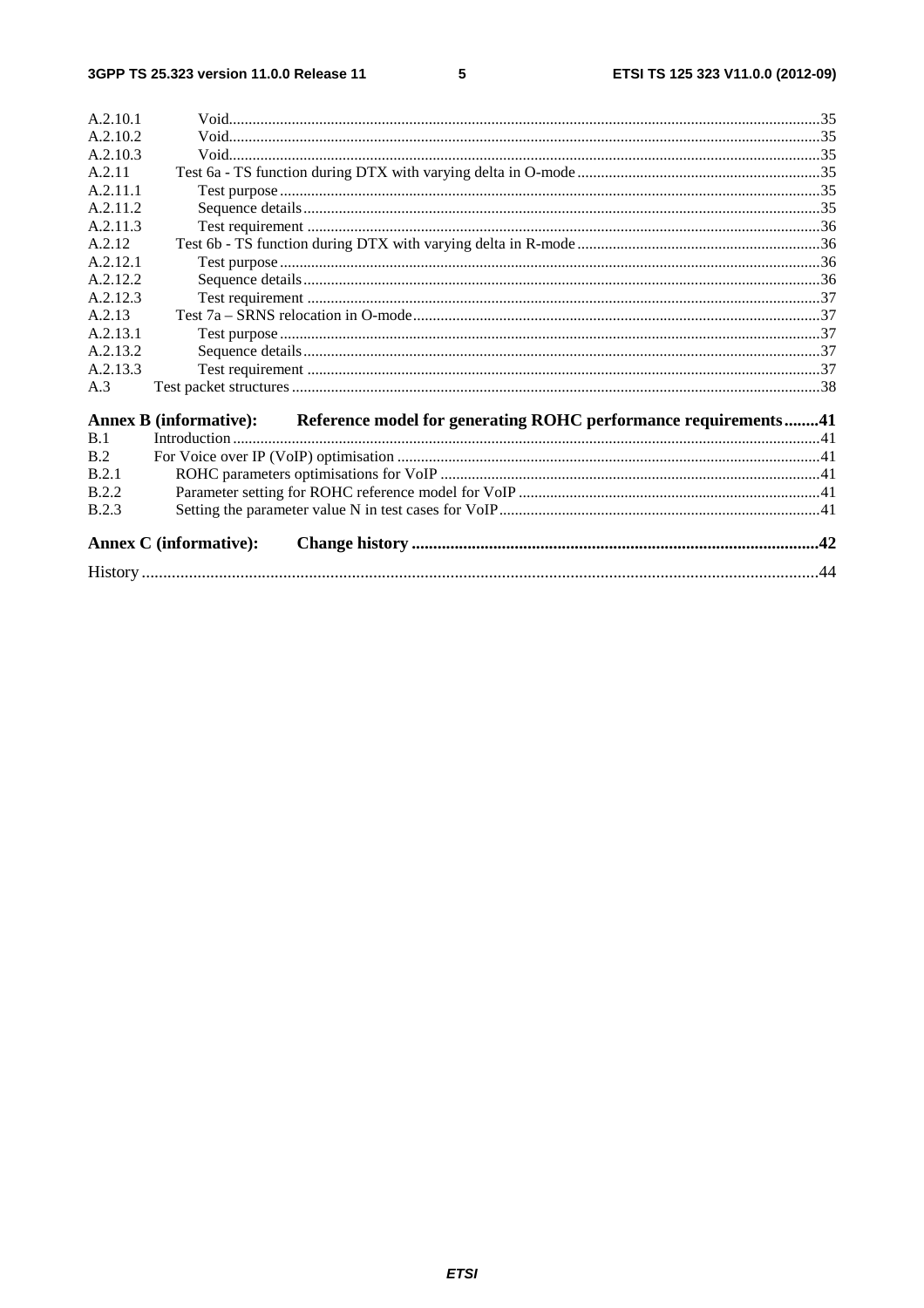### Foreword

This Technical Specification (TS) has been produced by the 3<sup>rd</sup> Generation Partnership Project (3GPP).

The contents of the present document are subject to continuing work within the TSG and may change following formal TSG approval. Should the TSG modify the contents of the present document, it will be re-released by the TSG with an identifying change of release date and an increase in version number as follows:

Version x.y.z

where:

- x the first digit:
	- 1 presented to TSG for information;
	- 2 presented to TSG for approval;
	- 3 or greater indicates TSG approved document under change control.
- y the second digit is incremented for all changes of substance, i.e. technical enhancements, corrections, updates, etc.
- z the third digit is incremented when editorial only changes have been incorporated in the document.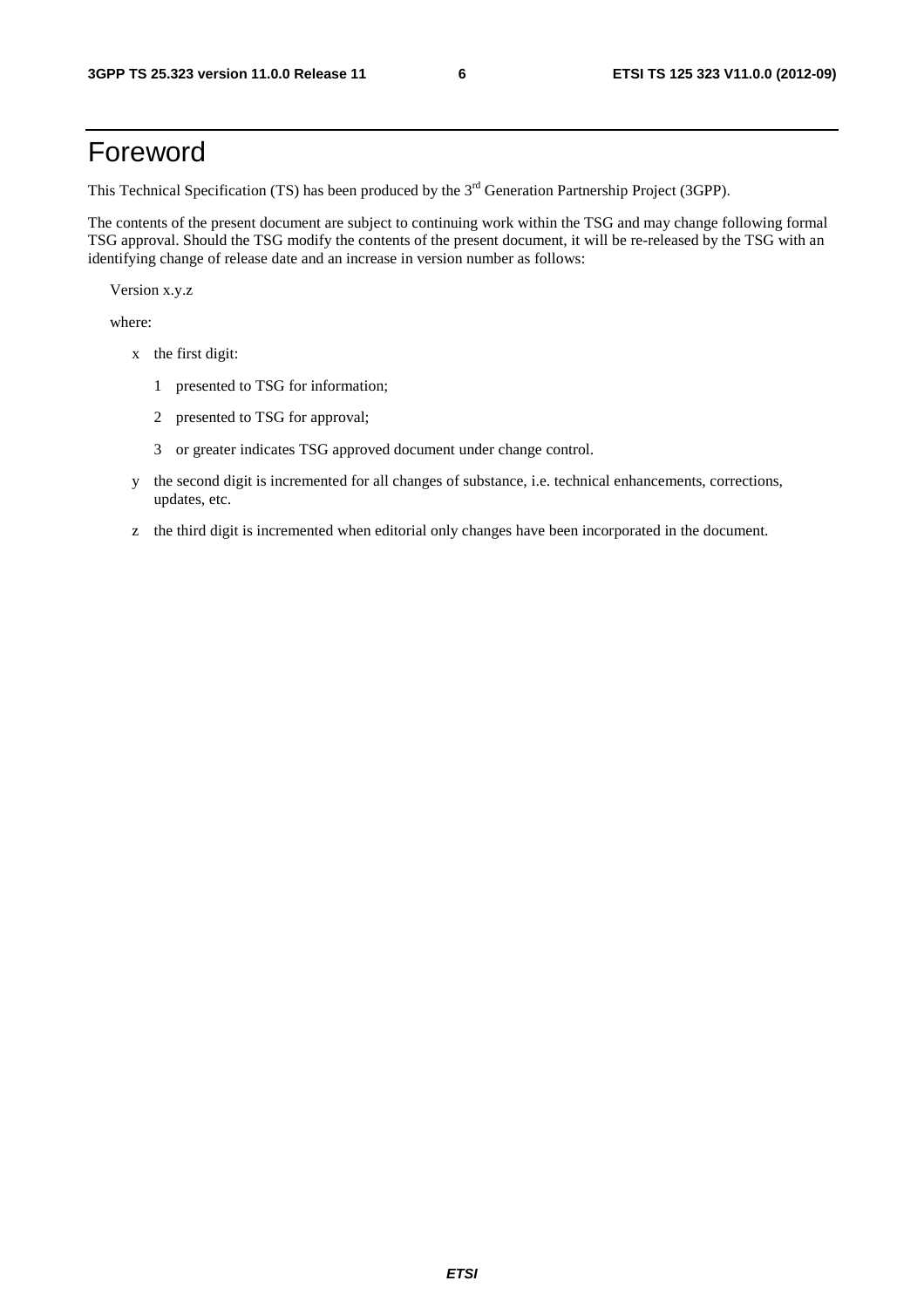### 1 Scope

The present document provides the description of the Packet Data Convergence Protocol (PDCP).

### 2 References

The following documents contain provisions which, through reference in this text, constitute provisions of the present document.

- References are either specific (identified by date of publication, edition number, version number, etc.) or non-specific.
- For a specific reference, subsequent revisions do not apply.
- For a non-specific reference, the latest version applies. In the case of a reference to a 3GPP document (including a GSM document), a non-specific reference implicitly refers to the latest version of that document *in the same Release as the present document*.
- [1] 3GPP TS 23.060: "General Packet Radio Service (GPRS); Service description; Stage 2".
- [2] 3GPP TS 25.331: "Radio Resource Control (RRC); protocol specification".
- [3] 3GPP TS 25.301: "Radio Interface Protocol Architecture".
- [4] 3GPP TS 25.303: "Interlayer Procedures in Connected Mode".
- [5] 3GPP TS 25.322: "RLC Protocol Specification".
- [6] IETF RFC 2507: "IP Header Compression".
- [7] 3GPP TR 21.905: "Vocabulary for 3GPP Specifications".
- [8] IETF RFC 3095: "RObust Header Compression (ROHC): Framework and four profiles: RTP, UDP, ESP, and uncompressed".
- [9] IETF RFC 3096: "Requirements for robust IP/UDP/RTP header compression".
- [10] IETF RFC 4815: " RObust Header Compression (ROHC): Corrections and Clarifications to RFC 3095".
- [11] 3GPP TS 26.101: "Mandatory speech codec speech processing functions; Adaptive Multi-Rate (AMR) speech codec frame structure".
- [12] 3GPP TS 26.201: "Speech codec speech processing functions; Adaptive Multi-Rate Wideband (AMR-WB) speech codec; Frame structure".

### 3 Definitions and Abbreviations

### 3.1 Definitions

For the purposes of the present document, the terms and definitions given in [7] and the following apply.

| N-context                  | Refers collectively to both <i>N-context-C</i> and <i>N-context-D</i> .                           |  |  |
|----------------------------|---------------------------------------------------------------------------------------------------|--|--|
| $N$ -context*              | Refers collectively to both <i>N-context-C</i> <sup>*</sup> and <i>N-context-D</i> <sup>*</sup> . |  |  |
| N-context-C                | The compression context for downlink in SRNC at any given point of time.                          |  |  |
| $N$ -context- $C^*$        | The frozen snapshot of the compression context for downlink taken by SRNC.                        |  |  |
| <i>N-context-C-static*</i> |                                                                                                   |  |  |

The frozen snapshot of the static part of the compression context for downlink taken by SRNC.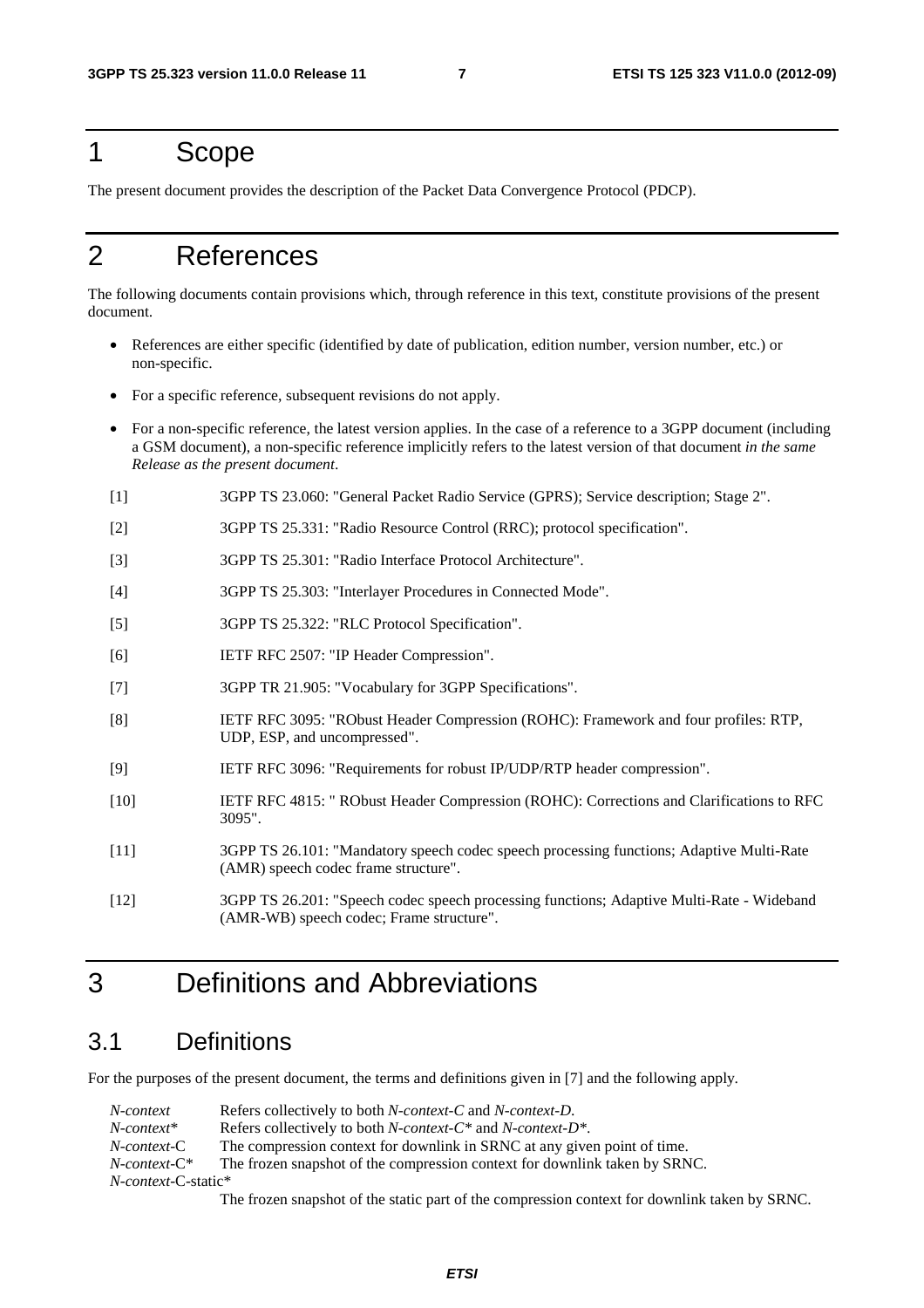| $N$ -context-D                                                                                      | The decompression context for uplink in SRNC at any given point of time.                         |  |  |  |  |
|-----------------------------------------------------------------------------------------------------|--------------------------------------------------------------------------------------------------|--|--|--|--|
| $N$ -context- $D^*$                                                                                 | The frozen snapshot of the decompression context for uplink taken by SRNC.                       |  |  |  |  |
| $N$ -context-D-static*                                                                              |                                                                                                  |  |  |  |  |
|                                                                                                     | The frozen snapshot of the static part of the decompression context for uplink taken by SRNC.    |  |  |  |  |
| M-context                                                                                           | Refers collectively to both <i>M</i> -context-C and <i>M</i> -context-D.                         |  |  |  |  |
| $M$ -context*                                                                                       | Refers collectively to both <i>M</i> -context- $C^*$ and <i>M</i> -context- $D^*$ .              |  |  |  |  |
| $M$ -context-C                                                                                      | The compression context for uplink in UE at any given point of time.                             |  |  |  |  |
| $M$ -context- $C^*$                                                                                 | The frozen snapshot of the compression context for uplink taken by UE.                           |  |  |  |  |
| $M$ -context-C-static*                                                                              |                                                                                                  |  |  |  |  |
|                                                                                                     | The frozen snapshot of the static part of the compression context for uplink taken by UE.        |  |  |  |  |
| <i>M-context-D</i>                                                                                  | The decompression context for downlink in UE at any given point of time.                         |  |  |  |  |
| $M$ -context- $D^*$                                                                                 | The frozen snapshot of the decompression context for downlink taken by UE.                       |  |  |  |  |
| $M$ -context-D-static*                                                                              |                                                                                                  |  |  |  |  |
|                                                                                                     | The frozen snapshot of the static part of the decompression context for downlink taken by UE.    |  |  |  |  |
| M-HC                                                                                                | Entity located in the mobile terminal that performs header compression for uplink (i.e. UE PDCP) |  |  |  |  |
| M-HCD                                                                                               | Refers collectively to both M-HC and M-HD.                                                       |  |  |  |  |
| $M-HD$                                                                                              | Entity located in the mobile terminal that performs header decompression for downlink (i.e. UE   |  |  |  |  |
|                                                                                                     | PDCP)                                                                                            |  |  |  |  |
| N-HC                                                                                                | Entity located in the network that performs header compression for downlink (i.e. RNC PDCP)      |  |  |  |  |
| N-HCD                                                                                               | Refers collectively to N-HC and N-HD                                                             |  |  |  |  |
| Entity located in the network that performs header decompression for uplink (i.e. RNC PDCP)<br>N-HD |                                                                                                  |  |  |  |  |
|                                                                                                     |                                                                                                  |  |  |  |  |

### 3.2 Abbreviations

For the purposes of the present document, the following abbreviations apply:

| <b>AMR</b>  | <b>Adaptive Multi-Rate</b>                 |  |  |  |
|-------------|--------------------------------------------|--|--|--|
| AS          | <b>Access Stratum</b>                      |  |  |  |
| <b>CID</b>  | Context Identifier                         |  |  |  |
| $C-SAP$     | <b>Control Service Access Point</b>        |  |  |  |
| HC          | <b>Header Compression</b>                  |  |  |  |
| <b>IETF</b> | <b>Internet Engineering Task Force</b>     |  |  |  |
| IP          | <b>Internet Protocol</b>                   |  |  |  |
| L2          | Layer 2 (data link layer)                  |  |  |  |
| L3          | Layer 3 (network layer)                    |  |  |  |
| <b>MBMS</b> | Multimedia Broadcast Multicast Service     |  |  |  |
| M-HC        | Mobile Header Compressor                   |  |  |  |
| M-HCD       | Mobile Header Compressor/Decompressor      |  |  |  |
| M-HD        | Mobile Header Decompressor                 |  |  |  |
| <b>NAS</b>  | Non Access Stratum                         |  |  |  |
| $N-HC$      | Network Header Compressor                  |  |  |  |
| N-HCD       | Network Header Compressor/Decompressor     |  |  |  |
| N-HD        | Network Header Decompressor                |  |  |  |
| <b>PDCP</b> | Packet Data Convergence Protocol           |  |  |  |
| <b>PDU</b>  | Protocol Data Unit                         |  |  |  |
| <b>PID</b>  | Packet Identifier                          |  |  |  |
| <b>PPP</b>  | Point-to-Point Protocol                    |  |  |  |
| $p-t-p$     | Point-to-Point                             |  |  |  |
| $p$ -t- $m$ | Point-to-Multipoint                        |  |  |  |
| RB          | Radio Bearer                               |  |  |  |
| <b>RFC</b>  | <b>Request For Comments</b>                |  |  |  |
| <b>RLC</b>  | Radio Link Control                         |  |  |  |
| <b>RNC</b>  | Radio Network Controller                   |  |  |  |
| <b>ROHC</b> | <b>RObust Header Compression</b>           |  |  |  |
| <b>RTP</b>  | Real Time Protocol                         |  |  |  |
| <b>SDU</b>  | Service Data Unit                          |  |  |  |
| TCP         | <b>Transmission Control Protocol</b>       |  |  |  |
| <b>UDP</b>  | User Datagram Protocol                     |  |  |  |
| <b>UE</b>   | User Equipment                             |  |  |  |
| <b>UMTS</b> | Universal Mobile Telecommunications System |  |  |  |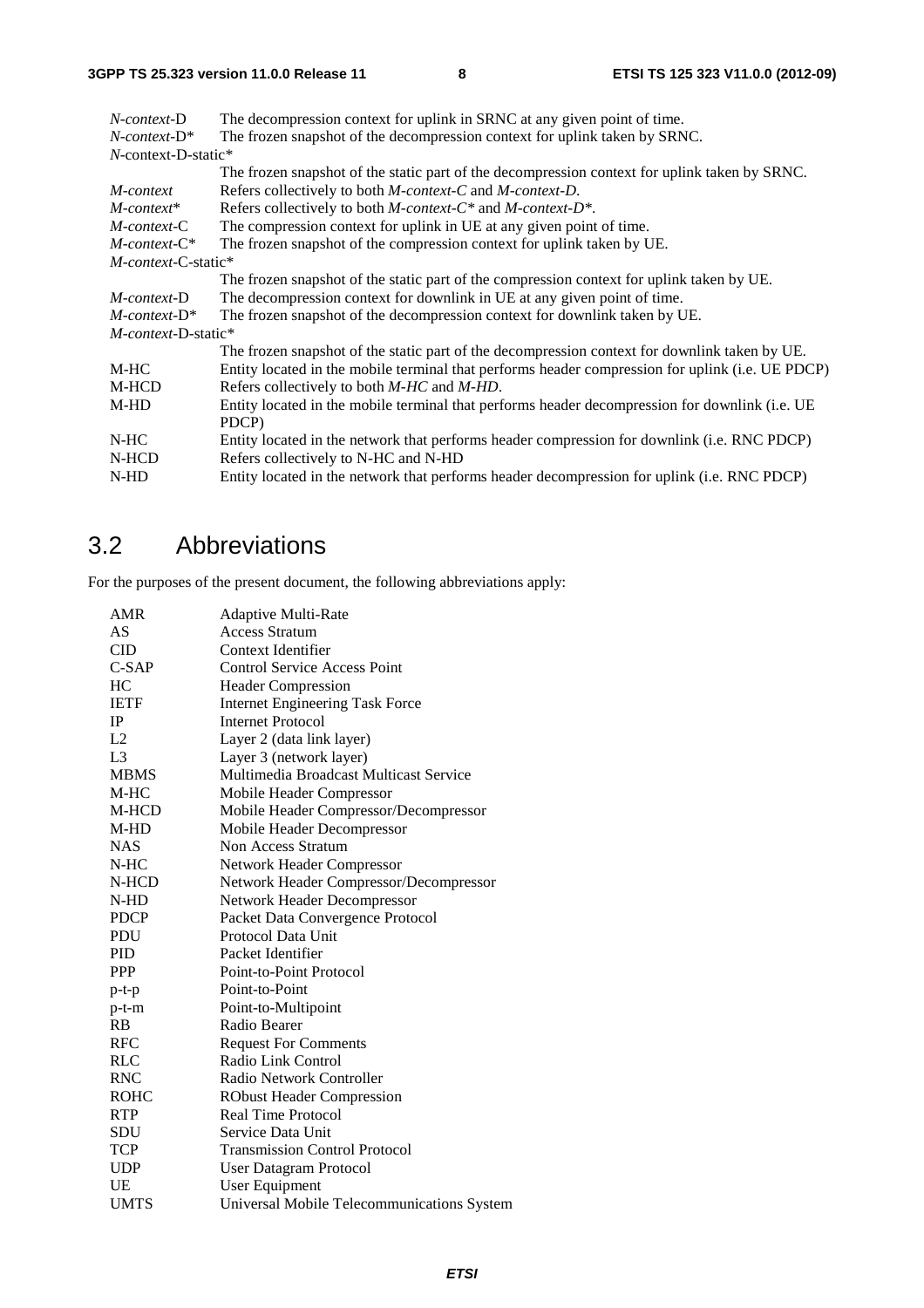| <b>UTRA</b>  | <b>UMTS</b> Terrestrial Radio Access         |
|--------------|----------------------------------------------|
| <b>UTRAN</b> | <b>UMTS</b> Terrestrial Radio Access Network |

### 4 General

### 4.1 Objective

The present document describes the functionality of the PDCP.

### 4.2 Overview on sublayer architecture

Figure 1 shows the model of the PDCP within the radio interface protocol architecture. The radio interface protocol architecture is defined in [3].

Every PS domain RAB is associated with one RB, which in turn is associated with one PDCP entity. Each PDCP entity is associated with one or two (one for each direction) RLC entities depending on the RB characteristic (i.e.unidirectional or bi-directional) and RLC mode. The PDCP entities are located in the PDCP sublayer.

Every PDCP entity uses zero, one or several different header compression protocols. Each individual PDCP entity uses at most one instance of each header compression protocol. Several PDCP entities may be defined for a UE with each using the same or a different set of header compression protocols. In this version of the specification, only two header compression protocols, RFC 2507 [6] and ROHC [8], [10], are supported.

Every CS domain voice RAB is associated with one RB, which in turn is associated with one PDCP entity. Each PDCP entity is associated with two UM RLC entities as CS voice RBs are always bi-directional. The PDCP entities are located in the PDCP sublayer. The PDCP entity serving CS service does not use header compression.

The PDCP sublayer is configured by upper layer [2] through the PDCP-C-SAP.



Radio Bearers

**Figure 1: PDCP structure**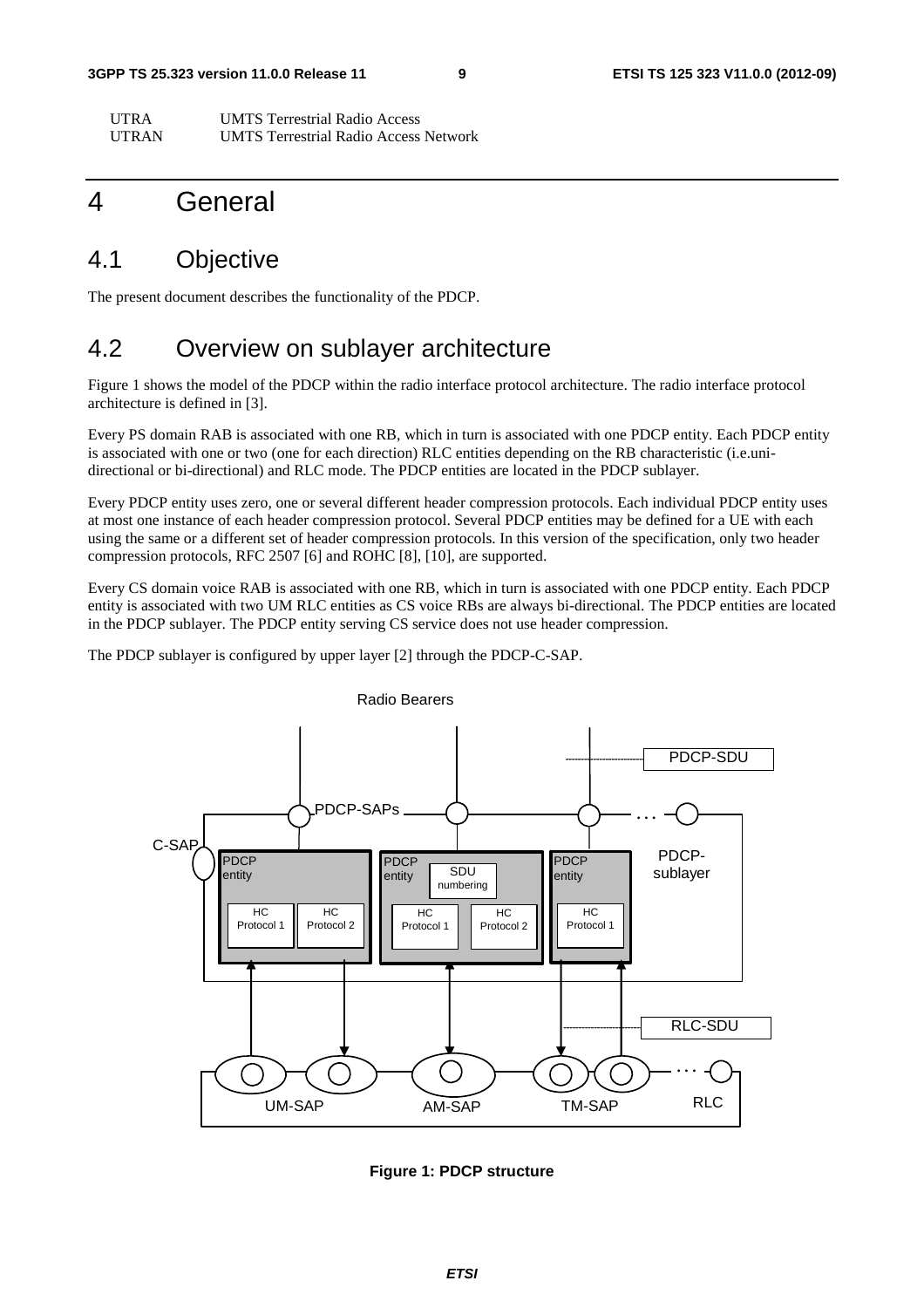Figure 1 represents one possible structure for the PDCP sublayer and should not restrict implementation. A PDCP entity is mapped to either one AM RLC entity or one or two UM or TM RLC entities. When a PDCP entity is mapped to two UM or TM RLC entities each RLC entity is used for a different direction.

### 5 Functions

PDCP provides its services to the NAS at the UE or the relay at the Radio Network Controller (RNC).

The Packet Data Convergence Protocol shall perform the following functions:

- header compression and decompression of IP data streams (e.g., TCP/IP and RTP/UDP/IP headers for IPv4 and IPv6) at the transmitting and receiving entity, respectively.
- transfer of user data. This function is used for conveyance of data between users of PDCP services.
- maintenance of PDCP sequence numbers for radio bearers that are configured to support lossless SRNS Relocation or lossless DL RLC PDU size change.
- transfer of CS counter if the radio bearer is connected to a CS domain radio access bearer.
- add and remove the padding in PDCP PDU for octet alignment.

PDCP uses the services provided by the Radio Link Control (RLC) sublayer.

### 5.1 Header Compression

The header compression protocol is specific to the particular network layer, transport layer or upper layer protocol combinations e.g. TCP/IP and RTP/UDP/IP. The network layer protocol type, e.g. IP or PPP, is indicated during PDP context activation as defined in [1]. The header compression protocols and their parameters are configured by upper layers for each PDCP entity. Compressor and decompressor initiated signalling between peer PDCP entities, during operation, is accomplished through in-band signalling.

### 5.1.1 Mapping of PID values

Depending on the configuration by upper layers (i.e. PDCP PDU type to be used and header compressor protocol), the PDCP sublayer shall be able to:

- identify different types of header compression protocols;
- if RFC2507:
	- distinguish different header compression protocol packet types within a header compression protocol.

The above requirements are realised by utilising the PID field in the PDCP PDU.

The mapping of the PID values shall follow the general rules listed below:

- PID values shall be mapped to the different packet types independently at each PDCP entity;
- PID value "0" shall indicate "no compression". PID value "0" shall be used in a PDCP PDU containing in its Data field a PDCP SDU that is unchanged by the Sender and that shall not be decompressed by the Receiver.:
- PID values are mapped in ascending order, starting from 1, for every configured header compression protocol, in the order of configuration by upper layer. The first available PID value is assigned to the first packet type of the header compression protocol as defined in the specification for this header compression protocol. PID values are mapped for all the specified packet types defined for the header compression protocol and in the order defined in subclause 5.1.2.2 and 5.1.3.3 for the respective header compression protocol;
- PID values are re-mapped for the PDCP entity after any reconfiguration of the header compression protocols for that entity.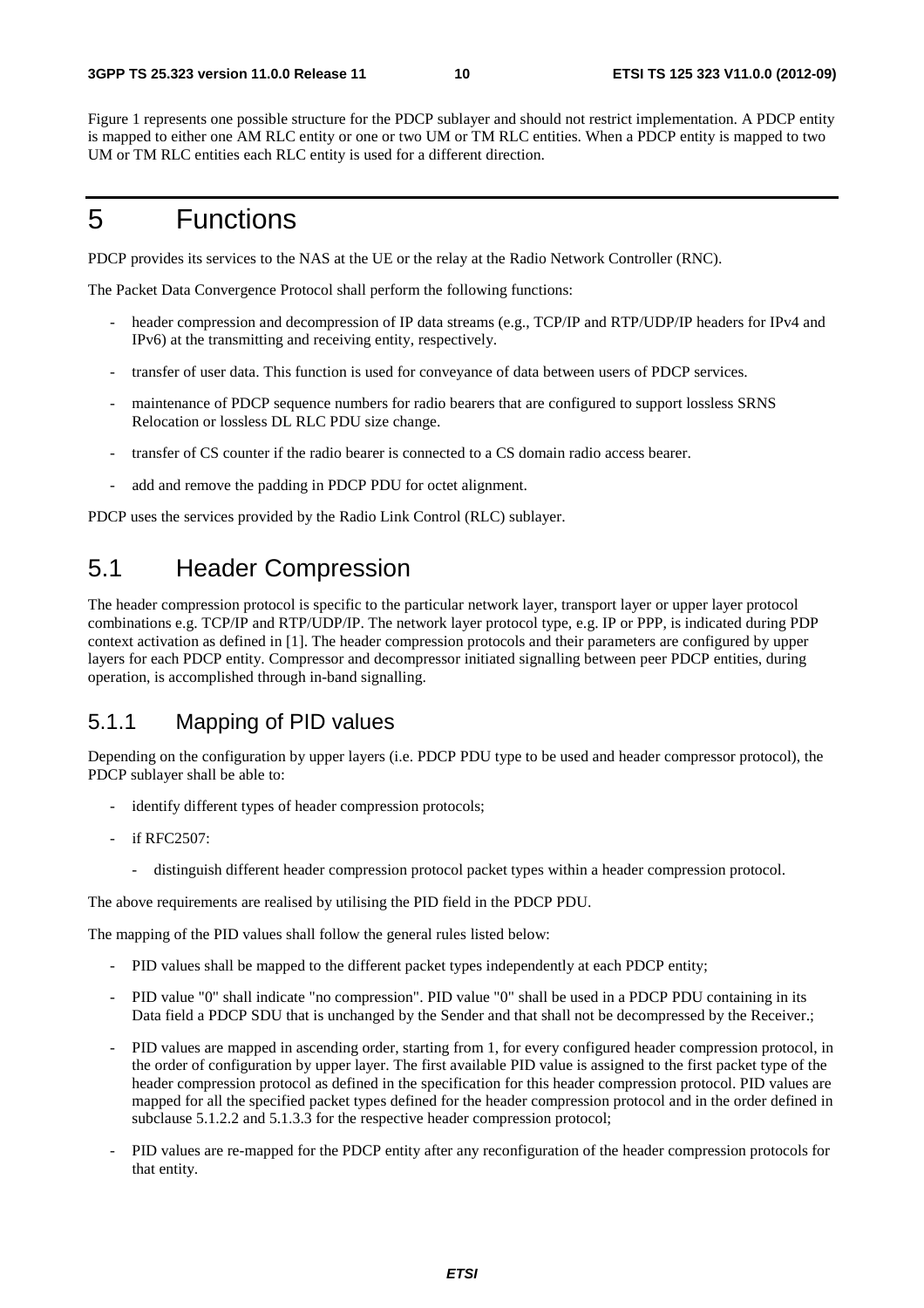The following table illustrates an example of the PID value mapping to the packet types when five arbitrary header compression methods are configured for one PDCP entity: RFC 2507[6], Methods A and B, ROHC [8], [10] and Method C. Method A, Method B and Method C are imaginary header compression protocols introduced for the purpose of illustration.

| <b>PID</b><br>Value | <b>Optimisation method</b> | <b>Packet type</b>        |  |
|---------------------|----------------------------|---------------------------|--|
|                     | No header compression      |                           |  |
|                     | <b>RFC 2507</b>            | <b>Full header</b>        |  |
| 2                   | <b>RFC 2507</b>            | <b>Compressed TCP</b>     |  |
| 3                   | <b>RFC 2507</b>            | Compressed TCP nondelta   |  |
| 4                   | <b>RFC 2507</b>            | Compressed non TCP        |  |
| 5                   | <b>RFC 2507</b>            | Context state             |  |
| 6                   | Method A                   | Packet Type 1 of Method A |  |
| 7                   | Method A                   | Packet Type 2 of Method A |  |
| 8                   | Method B                   | Packet Type 1 of Method B |  |
| 9                   | Method B                   | Packet Type 2 of Method B |  |
| 10                  | RFC 3095, RFC 4815         | ROHC packet format        |  |
| 11                  | Method C                   | Packet Type 1 of Method C |  |
| 12 <sup>2</sup>     | Method C                   | Packet Type 2 of Method C |  |
| 1331                | Unassigned value           |                           |  |

**Table 1: Example of the PID value mapping table** 

### 5.1.2 IP Header Compression (RFC 2507)

The detailed operation of the RFC 2507 header compression protocol is specified in IETF RFC 2507 [6]. The mechanisms related to error recovery and packet reordering are also described in RFC 2507. These mechanisms shall be included in the functionality of the header compression supported by PDCP. The implementation of the RFC 2507 header compression functionality is not covered in this specification and is left to the implementation.

#### 5.1.2.1 Context identifiers

Context identifiers for RFC 2507 shall only be included in the RFC 2507 packet types format, as defined in [6].

#### 5.1.2.2 Mapping of PID values for RFC 2507

PID values shall be mapped to the RFC 2507 header compression packet types in the order presented in Table 2 below where "n" is the number of PID values already mapped to other protocol packet types.

| <b>PID value</b><br><b>Optimisation method</b> |                 | Packet type              |  |
|------------------------------------------------|-----------------|--------------------------|--|
| <b>RFC 2507</b><br>$n+1$                       |                 | <b>Full header</b>       |  |
| <b>RFC 2507</b><br>$n+2$                       |                 | Compressed TCP           |  |
| <b>RFC 2507</b><br>$n+3$                       |                 | Compressed TCP non-delta |  |
| $n+4$                                          | <b>RFC 2507</b> | Compressed non-TCP       |  |
| $n+5$                                          | <b>RFC 2507</b> | Context state            |  |

#### **Table 2: Mapping of PID values for RFC 2507 header compression protocol**

### 5.1.2.3 Management of Full Header transmission

Transmission of a full header packet may be controlled by the lower layer information.

For a TCP stream, if the PDCP receives from lower layer the information of failed transmission of a single packet, the PDCP may send the next packet as a full header.

For a non-TCP stream, if the PDCP receives from lower layer the information of successful transmission of a full header packet, the PDCP may stop sending a full header packet that contains the same full header as the previously transmitted one.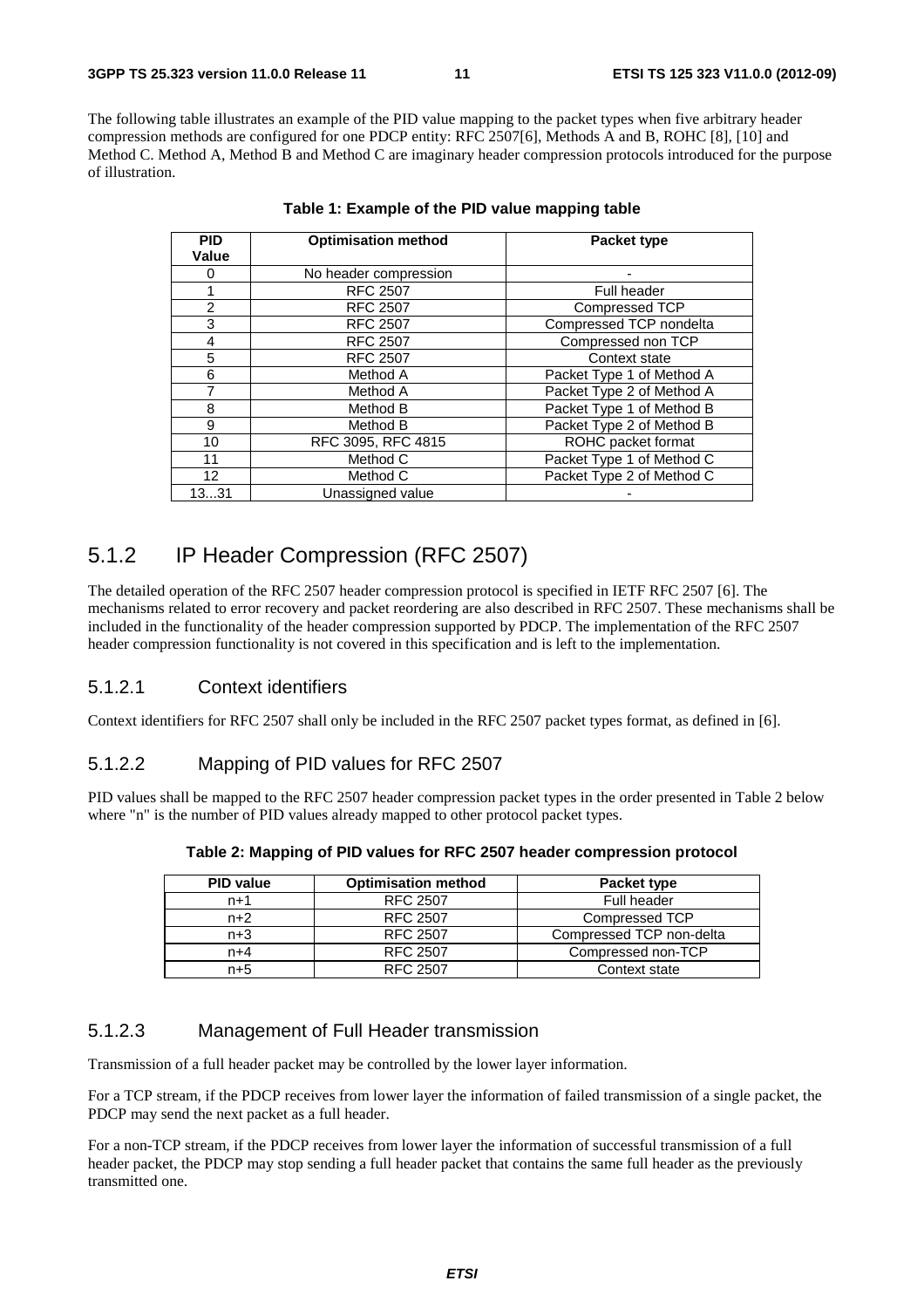### 5.1.3 Robust Header Compression

The detailed operation of the, "RObust Header Compression (ROHC)" protocol is specified in IETF RFC 3095 [8] and IETF RFC 4815 [10].

#### 5.1.3.1 Context identifiers

The context of the ROHC protocol is defined in [8] and [10]. ROHC can be configured to support one or several contexts. Each context is identified by a value known as the context identifier (CID).

5.1.3.2 Void

#### 5.1.3.3 Mapping of PID values

The following PID value shall be mapped to the robust header compression protocol as presented in the table where n is the number of PID values already assigned to other protocol packet types.

#### **Table 4: Mapping of PID values for RFC 3905 header compression protocol**

| <b>PID</b> value | <b>Optimisation method</b> | Packet type        |
|------------------|----------------------------|--------------------|
| n+1              | RFC 3095, RFC 4815         | ROHC packet format |

#### 5.1.3.4 Void

#### 5.1.3.5 Protocol Parameters

ROHC has two types of parameters [8], [10]:

- configuration parameters: these are mandatory and must be configured between compressor and decompressor peers.
- implementation parameters: these are optional and, when used, stipulate how the compression protocol operates.

These parameters are categorized in four different groups, as defined below:

- M: Mandatory and configured by upper layers.
- MO: Parameters that must be supported and when used can only be configured or triggered by upper layers.
- O: Optional parameters that are not configured by upper layers. They may be used locally (i.e. UTRAN and/or in UE).
- N/A: These are not used in ROHC.

The usage and definition of the parameters shall be as specified below.

- MAX\_CID (M): This is the maximum CID value that can be used. One CID value shall always be reserved for uncompressed flows.
- LARGE\_CIDS: This is not configured by upper layers but inferred from the configured value of MAX\_CID according to the following rule:

If MAX\_CID > 15 then LARGE\_CIDS = TRUE else LARGE\_CIDS = FALSE.

- PROFILES (M): Profiles are used to define which profiles are allowed to be used by the UE in uplink. In downlink, all the profiles defined in [8] shall be supported.
- FEEDBACK\_FOR (N/A):
- MRRU (M): Segmentation is not used by default.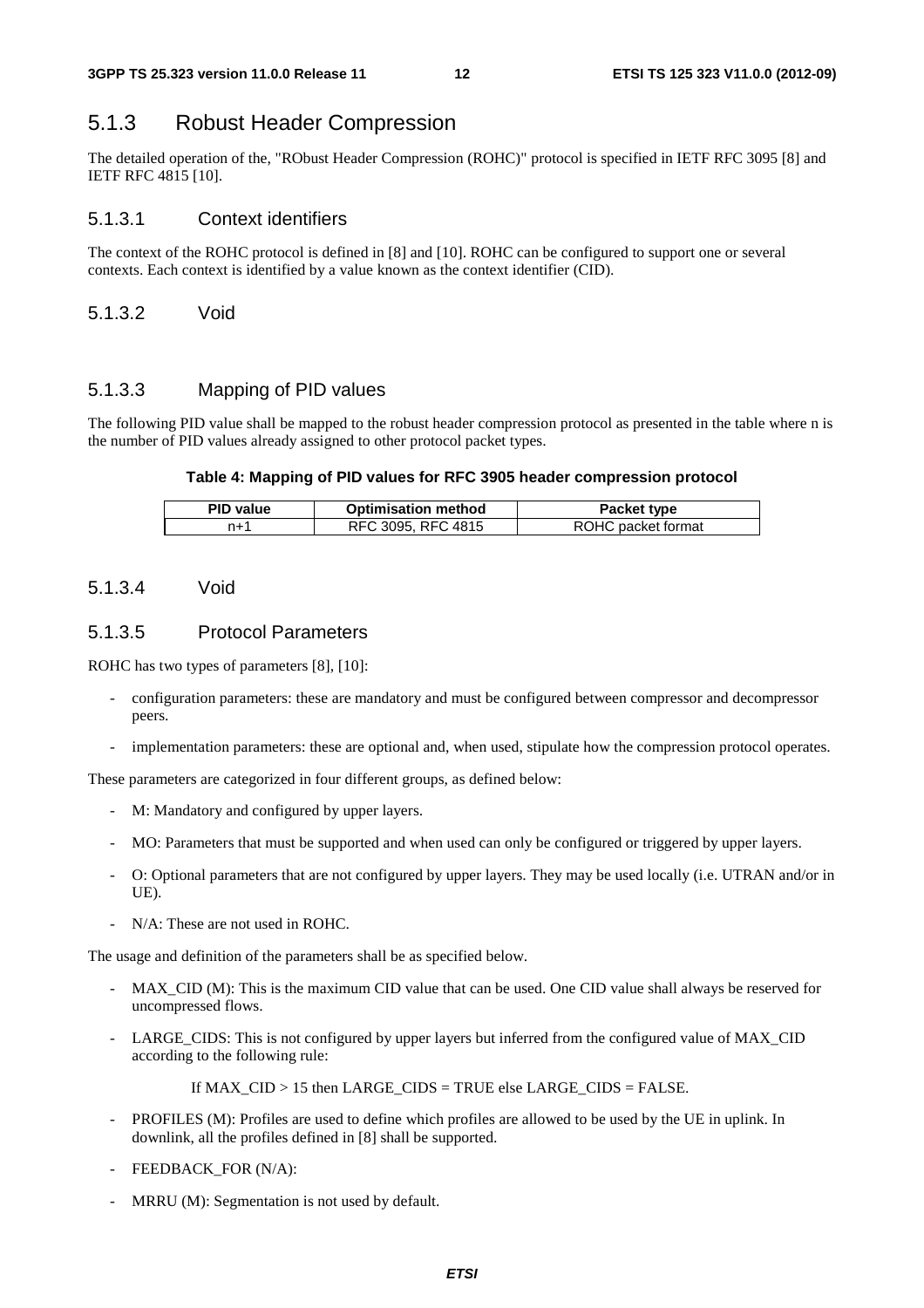- NO\_OF\_PACKET\_SIZES\_ALLOWED (N/A).
- PACKET SIZES ALLOWED (N/A)
- PAYLOAD SIZES (O).
- NO\_OF\_PACKET\_SIZES\_USED (O).
- PACKET\_SIZES\_USED (O).
- CONTEXT\_REINITIALIZATION (MO).
- MODE (O).
- CLOCK\_RESOLUTION (O).
- REVERSE\_DECOMPRESSION\_DEPTH (M): Default value is that reverse decompression is not used.

#### 5.1.3.6 Configuration by RRC

If the variable "PDCP\_ROHC\_TARGET\_MODE" [2] is stored in the UE, and if applicable for the ROHC profile applied, the de-compressor shall only perform the operational state transitions defined in [8] to the stored mode.

If the variable "PDCP\_ROHC\_TARGET\_MODE" [2] is not stored in the UE, the de-compressor shall not restrict the operational state transitions defined in [8].

### 5.2 Void

### 5.3 Data Transfer

If header compression is configured the PDCP entity in the Sender shall:

- perform header compression upon reception of a PDCP SDU from upper layers;
- if the radio bearer is configured for lossless SRNS Relocation or lossless DL RLC PDU size change:
	- maintain PDCP sequence numbering as specified in subclause 5.6.1.1;
- submit the PDCP PDU to lower layer in the sequence received from the upper layer.

If radio bearer is connected to a CS domain radio access bearer, the sender shall:

- if the PDCP SDU length is of 1 or more bits:
	- include the CS counter in the PDCP AMR Data PDU as specified in subclause 5.6.1.4;
	- indicate the PDCP AMR PDU type in the PDU type field;
	- fill the data field of the PDCP AMR PDU type with the PDCP SDU and add padding bits as specified in subclause 8.2.4.
- NOTE: If no AMR or AMR WB frames is generated by upper layers, no PDCP PDU is submitted to the lower layer.

When the PDCP entity at the Receiver receives the PDCP PDU from lower layers, it shall:

if the received PDCP PDU is of type PDCP AMR Data PDU: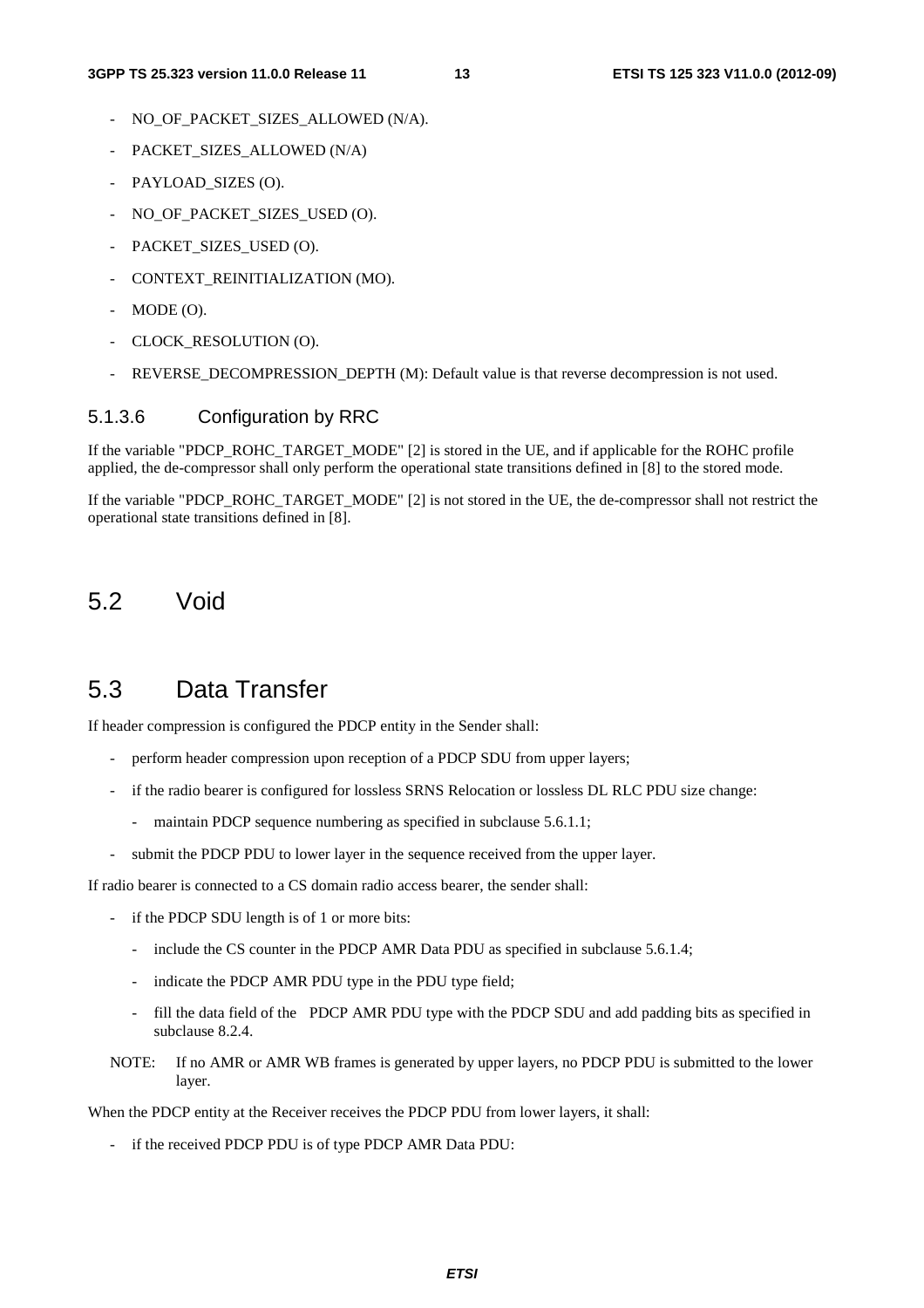- the PDCP SDU is derived from the data field of the PDCP AMR Data PDU. The receiver determines the bit aligned data content and Frame Type from the PDU Data field length, as possible AMR and AMR WB payload has a unique size when being octet aligned;
- deliver the PDCP SDU and CS counter from the received PDCP header to the upper layer.
- else:
	- perform header decompression (if header compression is configured) of the PDCP PDU to obtain the PDCP SDU; and
	- deliver the PDCP SDU to the upper layer in the order received from the lower layer;
	- if the received PDCP PDU is of type PDCP SeqNum PDU:
		- follow the procedure in subclause 5.6.1.2.

### 5.3.1 Data transfer over acknowledged mode RLC

Figure 2 shows the PDCP data transfer over acknowledged mode RLC.



**Figure 2: PDCP data transfer over acknowledged mode RLC** 

NOTE: If the primitive RLC-AM-DATA.req is used with parameter CNF, the primitive RLC-AM-DATA.cnf is delivered. Otherwise, this primitive is not delivered.

### 5.3.2 Data transfer over unacknowledged and transparent mode RLC

Figure 3 shows the PDCP data transfer over unacknowledged or transparent mode RLC.



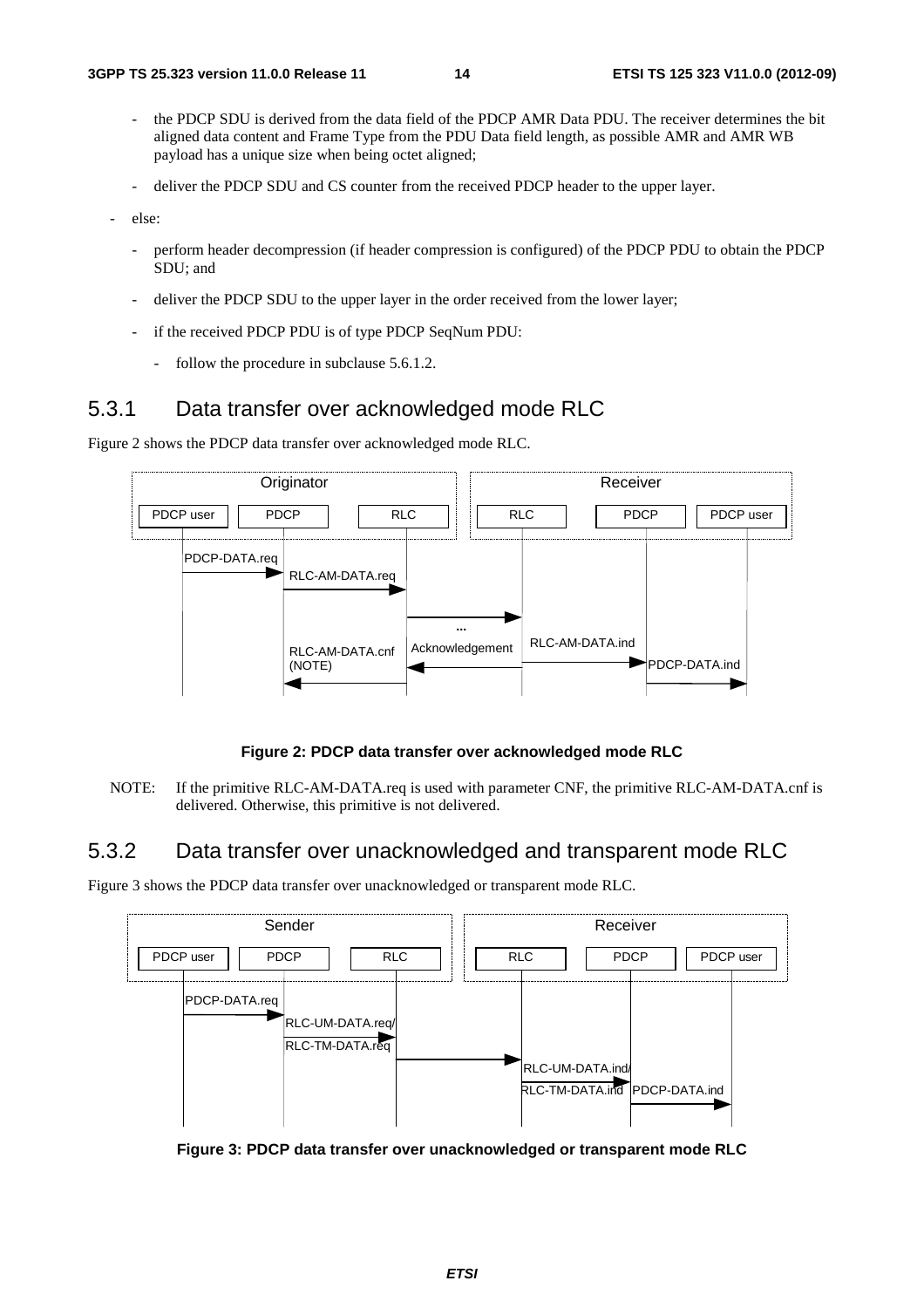### 5.4 SRNS Relocation

In case of SRNS Relocation upper layer indicates to PDCP to perform either the re-initialisation or the context relocation of compression protocols of an RB, or the release of the compression protocols of an RB. In this version of the specification, context relocation is only applicable to RFC3095. Each of the compression protocols is handled independently, but the context relocation capability is optional for the UE and it is indicated as a part of the UE radio access capabilities.

The re-initialisation of a given compression protocol entails the following:

- Compression parameters may be reconfigured by upper layers during re-initialisation, otherwise compression parameters remain valid during re-initialisation.
- All compression state information is initialised, e.g. header compression contexts. Therefore, the first 'compressed' packet type after SRNS Relocation is a full header.
- The PDCP sequence numbers are not changed due to the PDCP header compression protocol re-initialisation.

The context relocation of a given compression protocol entails the following:

- Configured compression parameters remain valid during context relocation.
- A snapshot of the compression state information (context) is taken in the source RNC and transferred to the target RNC, which initialises the header compression protocol according to the transferred snapshot. Therefore, the (de)compression continues after SRNS Relocation from the context used before relocation.
- Some additional specific actions are performed both in UE and UTRAN during the SRNS Relocation in order to keep the (de)compressors consistent.

### 5.4.1 Lossless SRNS Relocation

Lossless SRNS Relocation is only applicable when RLC is configured for in-sequence delivery and acknowledged mode. The support of lossless SRNS Relocation is configured by upper layer.

For the support of lossless SRNS Relocation, the PDCP entities maintain sequence numbers for PDCP SDUs, as described in subclause 5.6.1.1.

These sequence numbers are synchronised between PDCP Sender and Receiver, as described in subclause 5.6.1.2.

When a lossless SRNS Relocation is performed sequence numbers are exchanged between UE and UTRAN. They are used to confirm PDCP SDUs transmitted but not yet acknowledged by the Receiver, as described in subclause 5.6.1.3. After relocation the data transfer begins with the first unconfirmed PDCP SDU.

5.4.1.1 Void

- 5.4.1.2 Void
- 5.4.1.3 Void

### 5.4.2 Context relocation

The header compression context relocation is performed by the decision of upper layers in source RNC based on the UE radio capabilities. The decision is done independently every time the SRNS relocation occurs and is specific for each header compression protocol. It is indicated to UE as a part of the SRNS relocation signalling of the upper layer and the selected relocation method is configured to UE PDCP by the upper layer.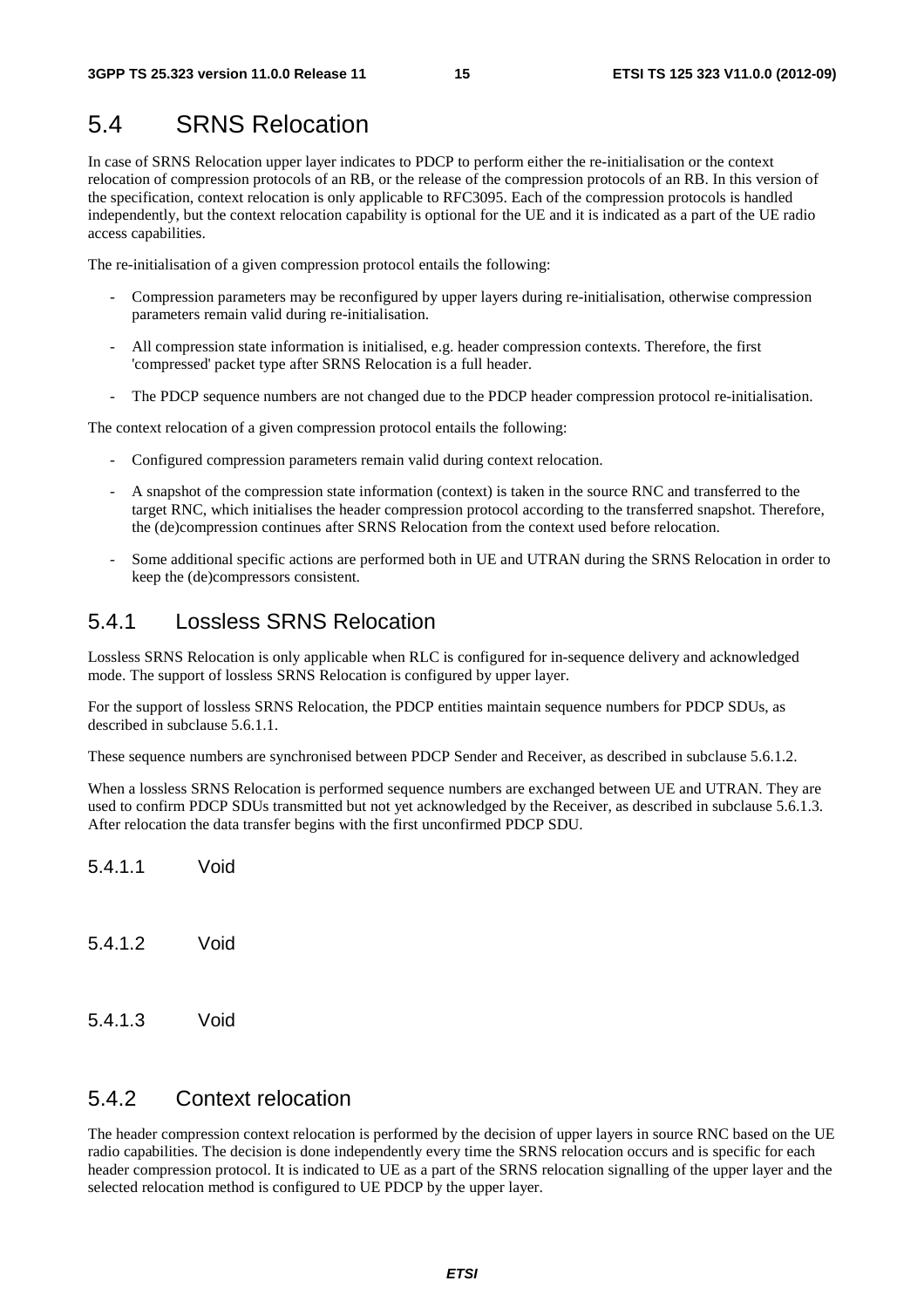The header compression context relocation shall not be performed if the radio bearer is configured to support the lossless SRNS Relocation.

**In the UE**, upon reception of the indication about SRNS relocation being performed:

- the upper layer configures PDCP (*CPDCP-CONFIG.Req*) to perform either re-initialisation (R) or the context relocation (C) of header compression protocols;
- if the context relocation is to be applied for RFC3095 header compression protocol:
	- if the **compressor** (M-HC) is operating in **R mode**:
		- uplink data may be compressed and transmitted normally.
	- if the **compressor** (M-HC) is operating in **O mode**:
		- compress and transmit uplink data as specified in [8] using the assumption that all ROHC uplink packets transmitted are likely to be lost. When SRNS relocation is completed, M-HC should return to normal operation.
			- NOTE: When the M-HC is using the assumption that all ROHC uplink packets transmitted are likely to be lost:
				- the M-HC can not transit to a higher compression state;
				- for W-LSB encoding, the M-HC updates the set of candidate reference values used by the decompressor by adding newly transmitted values but not removing old values.
	- if the **compressor** (M-HC) is operating in **U mode**:
		- M-HC shall transit to FO state and send IR-DYN to re-synchronise the dynamic part of the uplink context.
	- if the reverse decompression is applied in the **decompressor** (M-HD):

-flush the reverse decompression buffer by discarding all packets in the buffer.

- in the **decompressor** (M-HD), in **all modes**:
	- downlink data may be received and decompressed normally.

**In the UTRAN source RNC**, while SRNS relocation is being performed:

- if the context relocation is to be applied for RFC3095 header compression protocol:
	- PDCP is requested to take a context snapshot by the upper layer (*CPDCP-CONTEXT.Req*);
	- if the **compressor** (source N-HC) is operating in **R mode**:
		- the source N-HC should take a snapshot of its header compression compressor context (denoted *Ncontext-C\**);
		- header compression contexts should not be updated anymore even though downlink data may be compressed and transmitted otherwise normally. This can be done by sending R-1\* packets.
	- if the **compressor** (source N-HC) is operating in **O mode**:
		- the source N-HC should take a snapshot of its header compression compressor context (denoted *Ncontext-C\**);
		- after the snapshot is taken, the source N-HC should only send UO-0 or UO-1\* packets. This means only RTP SN, RTP TS, and IP-ID (for IPv4 only) fields are updated in the decompressor context at M-HD.
	- if the **compressor** (source N-HC) is operating in **U mode**:
		- the source N-HC should take a snapshot of the static part of its header compression compressor context (denoted *N-context-C-static\**).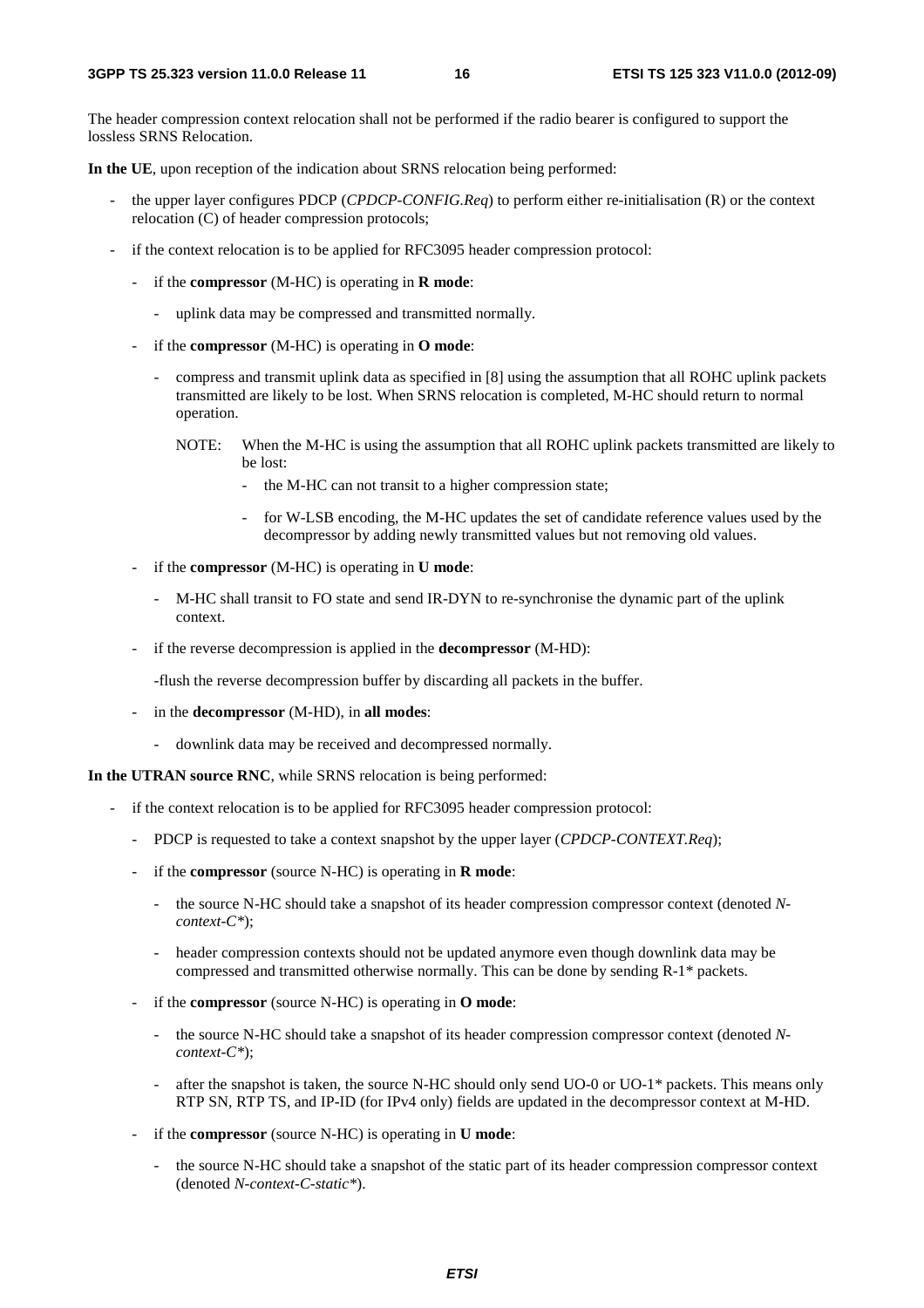- if the **decompressor** (source N-HD) is operating in **R or O mode**:
	- if the source N-HD is sure about the integrity of the *N-context-D:*
		- the source N-HD should take a snapshot of its header compression decompressor context (denoted as *N-context-D\**).
	- if the source N-HD is only sure about the integrity of the static part of the *N-context-D* (e.g. due to multiple detected errors):
		- the source N-HD should take a snapshot only of the static part of the *N-context-D* (denoted as *Ncontext-D-static\**).
	- RFC3095 acknowledgments should not be generated anymore even though uplink data may be received and decompressed otherwise normally.
- if the **decompressor** (source N-HD) is operating in **U mode**:
	- the source N-HD should take a snapshot of the static part of its header compression decompressor context (denoted *N-context-D-static\**).
- either *N-context-C\** or *N-context-C-static\** and either *N-context-D\** or *N-context-D-static\** should be delivered to the upper layer as *Context-Info (CPDCP-CONTEXT.Conf)*, which is to be transmitted further to the target RNC.

**In the UTRAN target RNC**, while SRNS relocation is being performed:

- the upper layer configures PDCP (*CPDCP-CONFIG.Req*) to perform either initialisation (I) or the context relocation (C) of header compression protocols;
- the new header compression entity should be created;
- if the context relocation is to be applied for RFC3095 header compression protocol:
	- in the **compressor** (target N-HC), in **all modes**:
		- the header compression compressor (target N-HC) should be initialised to the same mode as used in the source N-HC using *N-context-C\** as the initial header compression compressor context;
		- in addition, if the source N-HC was operating in U-mode, the target N-HC should first send IR-DYN to resynchronise the dynamic part of the downlink context.
	- in the **decompressor** (target N-HD), in **all modes**:
		- if *Context-Info* carries N-context-D\*:
			- the header compression decompressor (target N-HD) should be initialised to the same mode as used in the source N-HD using *N-context-D\** as the initial header compression decompressor context.
		- if *Context-Info* carries N-context-D-static\*:
			- the header compression decompressor (target N-HD) should be initialised to the same mode as used in the source N-HD using N-context-D-static\* as the initial header compression decompressor context;
			- the target N-HD should send a request for IR-DYN.

### 5.5 Lossless DL RLC PDU size change

Lossless DL RLC PDU size change is only applicable when RLC is configured for in-sequence delivery and acknowledged mode. The support of lossless DL RLC PDU size change is configured by upper layer.

For the support of lossless DL RLC PDU size change, the PDCP entities maintain sequence numbers for DL PDCP SDUs, as described in subclause 5.6.1.1.

These DL sequence numbers are synchronised between PDCP Sender in the UTRAN and Receiver in the UE, as described in subclause 5.6.1.2.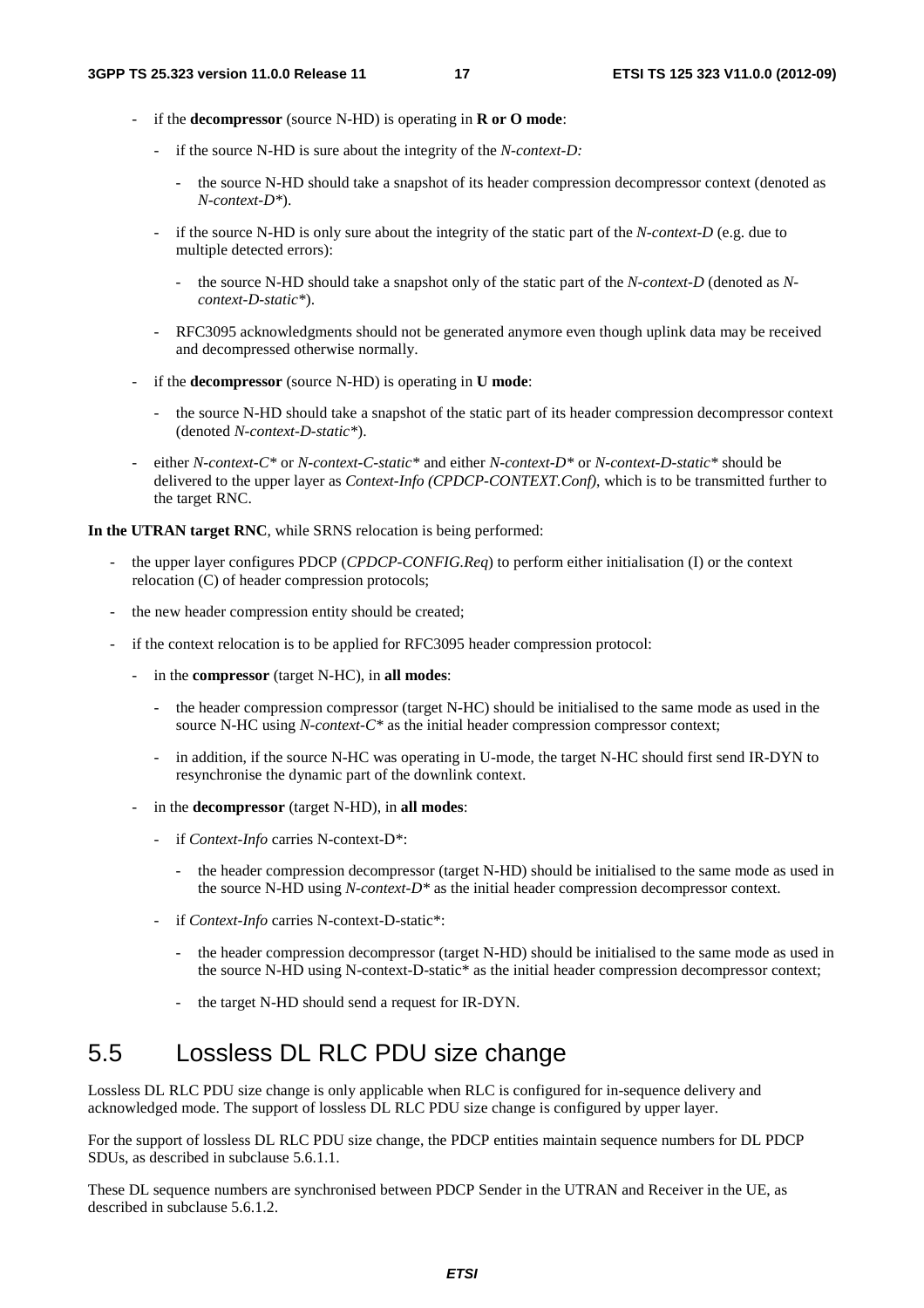When a lossless DL RLC PDU size change is performed the next expected DL\_Receive PDCP SN is sent from the UE to the UTRAN. It is used to confirm DL PDCP SDUs transmitted but not yet acknowledged by the Receiver in the UE, as described in subclause 5.6.1.3. After lossless DL RLC PDU size change the data transfer begins with the first unconfirmed DL PDCP SDU.

### 5.6 General procedures

#### 5.6.1.1 PDCP Sequence Numbering

The value of the PDCP sequence number ranges from 0 to 65535. The PDCP SN window size indicates the maximum number of PDCP SDUs, not confirmed to have been successfully transmitted to the peer entity by lower layer, that can be numbered at any given time. The PDCP SN window size is configured by upper layers. PDCP sequence numbers are set to "0" when the PDCP entity is set-up for the first time.

In the following the "submission/reception of a PDCP SDU to/from lower layer" is used as a synonym for the submission/reception of a PDCP Data PDU or a PDCP SeqNum PDU to/from lower layer that carries in its Data field a compressed or uncompressed PDCP SDU.

If lossless SRNS relocation and/or lossless DL RLC PDU size change are/is supported by the UE, for each radio bearer configured to support "lossless SRNS relocation or lossless DL RLC PDU size change" as specified in [1], PDCP sequence numbers are applied:

- in the UE:
	- the DL\_Receive PDCP SN shall be set to "0" for the first PDCP SDU received from lower layer;
	- the DL\_Receive PDCP SN shall be incremented by "1" for the next PDCP SDU received from lower layer.
- in the UTRAN:
	- the DL\_Send PDCP SN should be set to "0" for the first PDCP SDU submitted to lower layer;
	- the DL\_Send PDCP SN should be incremented by "1" for the next PDCP SDU submitted to lower layer.

Additionally, if lossless SRNS relocation is supported by the UE, for each radio bearer configured to support "lossless SRNS relocation or lossless DL RLC PDU size change" as specified in [1], PDCP sequence numbers are applied:

- in the UE:
	- the UL Send PDCP SN shall be set to "0" for the first PDCP SDU submitted to lower layer;
	- the UL\_Send PDCP SN shall be incremented by "1" for the next PDCP SDU submitted to lower layer;
- in the UTRAN:
	- the UL Receive PDCP SN should be set to "0" for the first PDCP SDU received from lower layer;
	- the UL\_Receive PDCP SN should be incremented by "1" for the next PDCP SDU received from lower layer.

PDCP sequence numbers shall not be decremented in a PDCP entity.

#### 5.6.1.2 PDCP Sequence Number synchronization

For radio bearers that are configured to support "lossless SRNS Relocation or lossless DL RLC PDU size change" as specified in [1]:

the UE PDCP entity shall:

- if the UE supports lossless SRNS relocation,
	- if a PDCP entity has to synchronise the UL PDCP SN following a RLC reset or RLC transmitting side reestablishment not caused by a lossless SRNS Relocation; or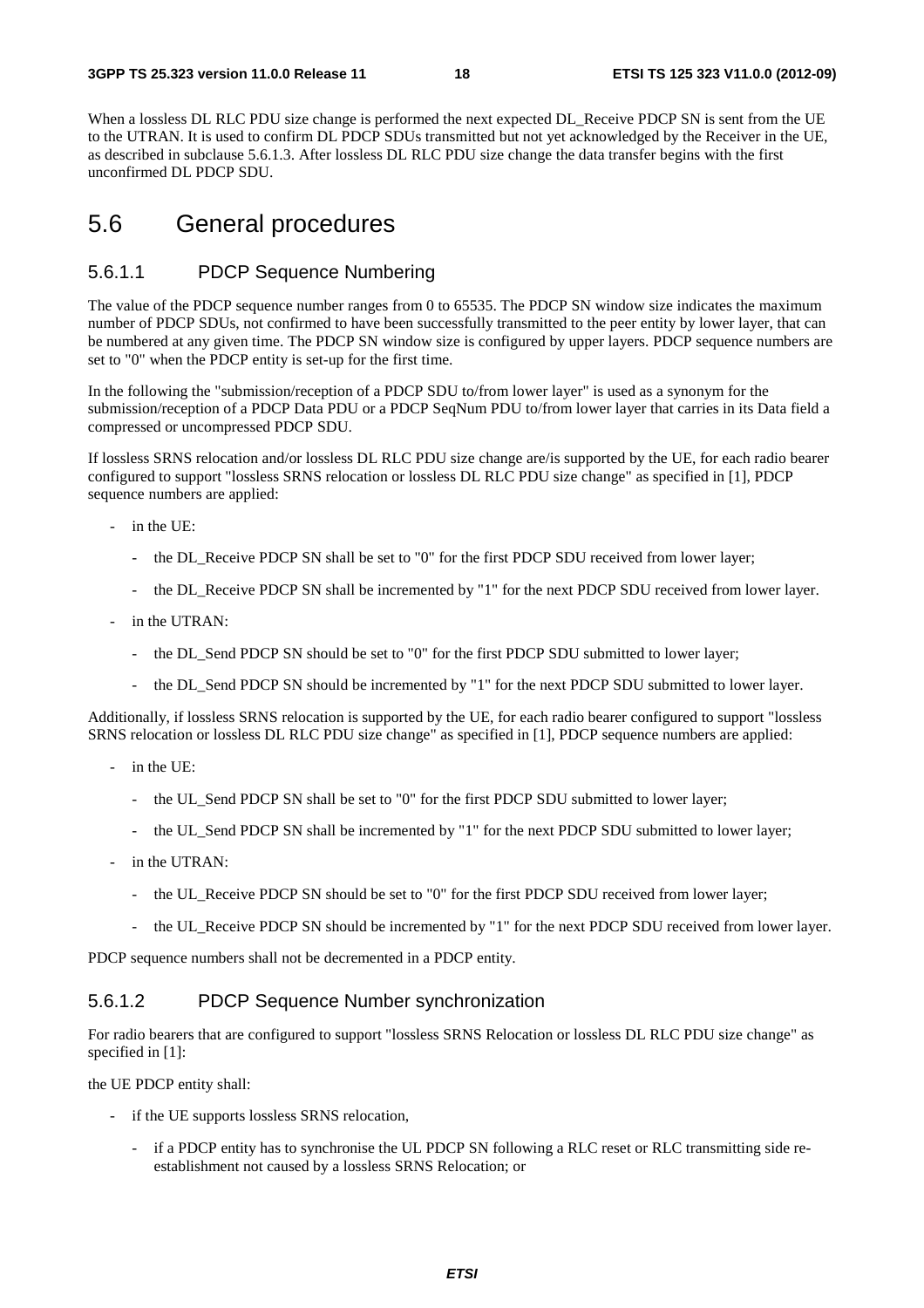- if the UE PDCP entity receives an invalid "next expected UL Receive PDCP SN" from upper layer after a lossless SRNS Relocation;
	- trigger the PDCP SN synchronisation procedure by submitting one PDCP SeqNum PDU to lower layer;
	- consider that the synchronisation procedure is complete on confirmation by lower layer of the successful transmission of the PDCP SeqNum PDU.
- if the UE supports lossless DL RLC PDU size change but not lossless SRNS relocation, the UE PDCP entity shall not submit PDCP SeqNum PDU to lower layer.

- the UTRAN PDCP entity should:

- if a PDCP entity has to synchronise the DL PDCP SN following a RLC reset or RLC transmitting side reestablishment not caused by a lossless SRNS Relocation or a lossless DL RLC size change; or
- if the UTRAN PDCP entity receives an invalid "next expected DL\_Receive PDCP SN" from upper layer after lossless SRNS Relocation or lossless DL RLC PDU size change:
	- trigger the PDCP SN synchronisation procedure by submitting one PDCP SeqNum PDU to lower layer;
	- consider that the synchronisation procedure is complete on confirmation by lower layer of the successful transmission of the PDCP SeqNum PDU.

In the UE/UTRAN, the "next expected UL/DL\_Receive PDCP SN" is considered invalid if its value is less than the UL/DL\_Send PDCP SN of the first transmitted but not yet acknowledged PDCP SDU or greater than that of the first unsent PDCP SDU.

On receiving a PDCP SeqNum PDU:

- the UE PDCP entity shall:
	- set the value of the DL\_Receive PDCP SN to the value indicated in the PDCP SeqNum PDU;
- the UTRAN PDCP entity should:
	- set the value of the UL\_Receive PDCP SN to the value indicated in the PDCP SeqNum PDU.
- NOTE: If UTRAN has the intention to use only the lossless DL RLC PDU size change, UTRAN may not maintain UL PDCP SN. In this case, UTRAN should still transfer the user data to upper layer.

### 5.6.1.3 Sequence Number and Data Forwarding

In case of a lossless SRNS Relocation procedure or lossless DL RLC size change, as described in [1]:

- the UE shall send to the UTRAN the next expected DL\_Receive PDCP SN.

Additionally, in case of lossless SRNS relocation procedure, as described in [1]:

the UTRAN should send to the UE the next expected UL\_Receive PDCP SN.

This information exchange synchronises the Sequence Numbers at the UE and UTRAN PDCP entities.

When requested by the upper layer, for each radio bearer configured to support lossless SRNS Relocation, the PDCP sublayer in the source RNC should forward the following to the target RNC:

- the UL\_Receive PDCP SN of the next PDCP SDU expected to be received from the UE;
- the DL\_Send PDCP SN of the first transmitted but not yet acknowledged PDCP SDU;
- the transmitted but not yet acknowledged PDCP SDUs together with their related DL\_Send PDCP SNs;
- the not yet transmitted PDCP SDUs.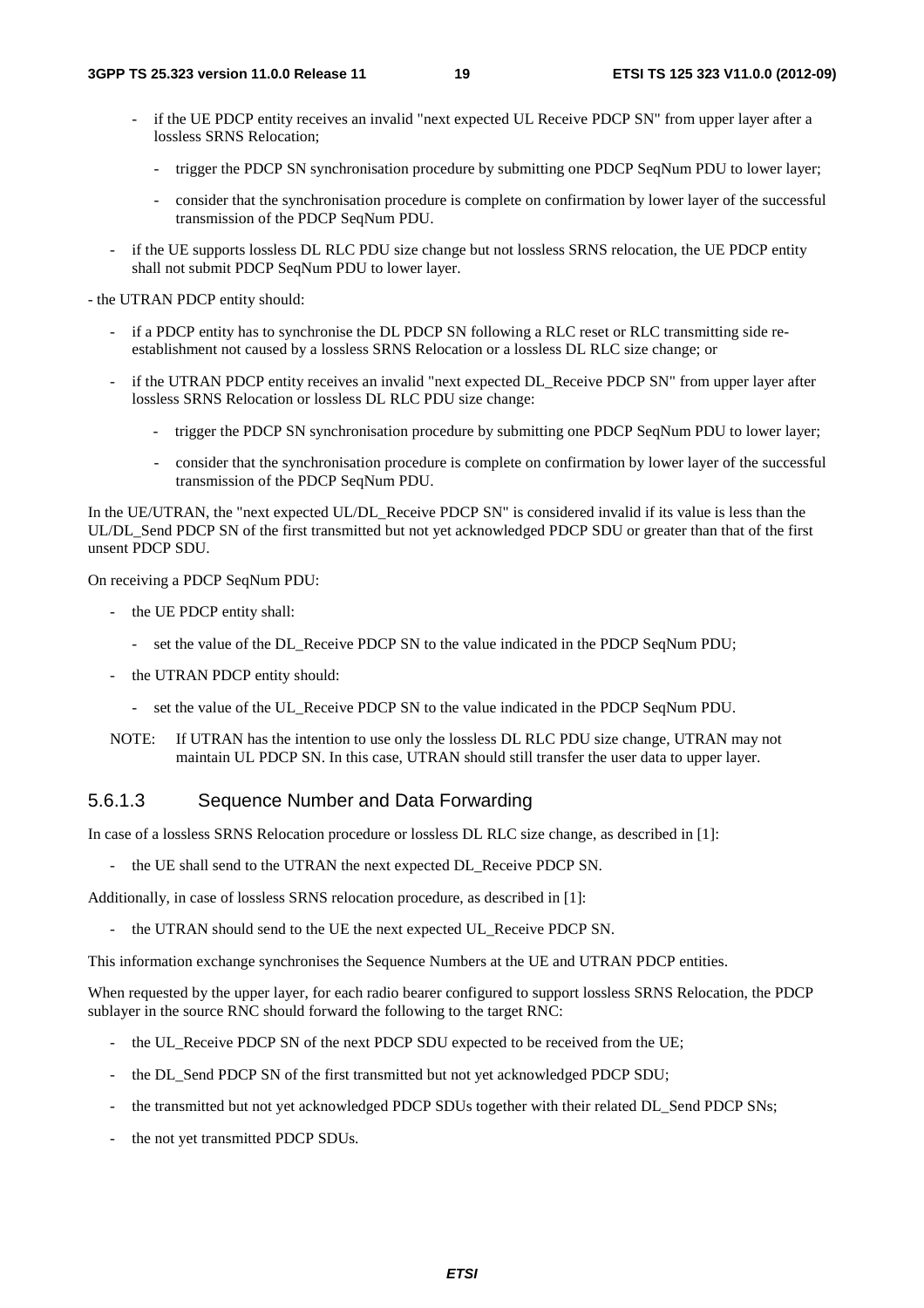### 5.6.1.4 CS Counter Handling

In case the radio bearer is connected to a CS domain radio access bearer, the CS counter shall be included in the PDCP AMR Data PDU.

The value of the CS counter shall be set to the first to fifth LSBs of the CFN at which the packet has been received from higher layers.

In the receiving side, the CS counter shall be delivered to the upper layer together with the PDCP SDU.

The CS counter is used to manage the delay jitter generated by the radio layer. The CS counter plus the value of the information element "Max CS delay", as signalled in [2], indicates the latest instance at which the AMR or AMR WB frames is delivered to the upper layer.

### 5.7 Header Compression and Decompression for MBMS

Header compression and decompression for a p-t-m MBMS service is performed in ROHC U-mode.

Applying ROHC for p-t-m RB configuration is optional and should be configured per MBMS session.

### 5.7.1 Cell change inside the same cell group

When a UE moves to a cell that is the same cell group with that of the previous cell while reciving a p-t-m MBMS service which is provided in both cells, the UE shall:

- continue header decompression during and after cell change.

### 5.7.2 Cell change between cell groups

When a UE moves to a cell that is the different cell group with that of the previous cell while reciving a p-t-m MBMS service which is provided in both cells, the UE shall:

- reconfigure and re-initialise the PDCP entity;
- reuse the static part of the header decompressor context used in the previous cell;
- re-initialise header decompression after receiving IR-DYN or IR packet and correcting the CID of the context with the CID being used in the new cell.

NOTE: How to correct CID is implementation issue and is not specified.

### 6 Services

### 6.1 Services provided to upper layers

The following services are provided by PDCP to upper layers:

- transfer of user data;
- maintenance of PDCP SDU sequence numbers.

### 6.2 Services expected from RLC layer

For a detailed description of the following functions see [5].

- transparent data transfer Service;
- unacknowledged data transfer Service;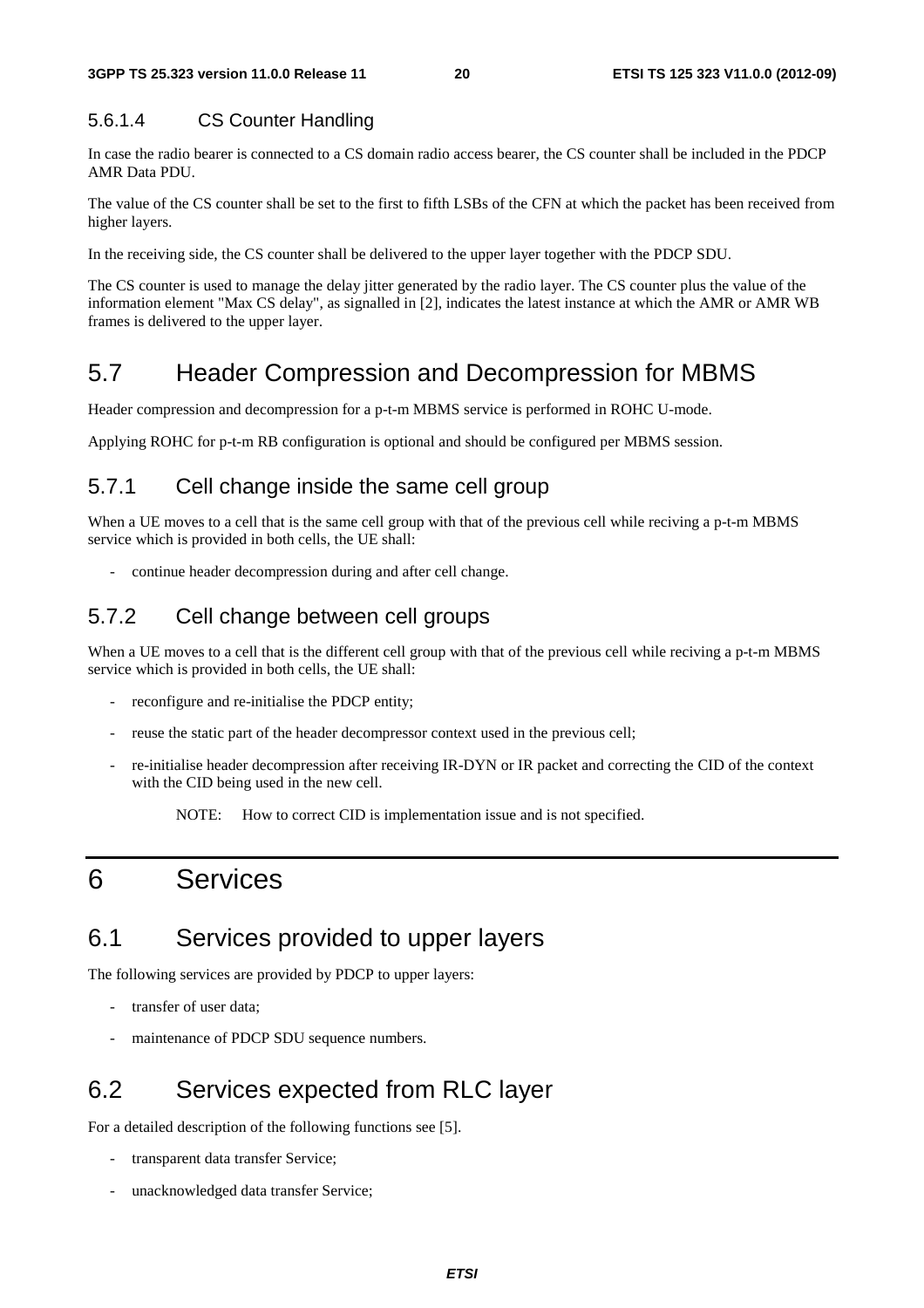acknowledged data transfer Service.

### 7 Elements for layer-to-layer communication

The interaction between the PDCP layer and other layers are described in terms of primitives where the primitives represent the logical exchange of information and control between the PDCP layer and other layers. The primitives shall not specify or constrain implementations.

### 7.1 Primitives between PDCP and upper layers

The primitives between PDCP and upper layers are shown in Table 5.

|              | Table 5: Primitives between PDCP and upper layers |
|--------------|---------------------------------------------------|
| Generic Name | Parameter                                         |

| Generic Name         | Parameter                                                                                                 |                  |             |                                  |  |
|----------------------|-----------------------------------------------------------------------------------------------------------|------------------|-------------|----------------------------------|--|
|                      | Req.                                                                                                      | Ind.             | Resp.       | Conf.                            |  |
| <b>PDCP-DATA</b>     | Data                                                                                                      | Data, CS Counter | Not Defined | Not Defined                      |  |
| ICPDCP-CONFIG        | PDCP-Info, RLC-SAP<br>SN Sync, R/I/C/RS,<br>Context-Info, PDCP<br>Unrecoverable Error<br><b>Detection</b> | Not Defined      | Not Defined | Not Defined                      |  |
| <b>CPDCP-CONTEXT</b> | None                                                                                                      | Not Defined      | Not Defined | Context-Info                     |  |
| ICPDCP-RELEASE       | RLC-SAP                                                                                                   | Not Defined      | Not Defined | Not Defined                      |  |
| <b>CPDCP-SN</b>      | PDCP SN                                                                                                   | Not Defined      | Not Defined | Not Defined                      |  |
| ICPDCP-RELOC         | Next Receive SN                                                                                           | Not Defined      | Not Defined | Next Receive SN.<br>Next Send SN |  |

Each Primitive is defined as follows:

- a) PDCP-DATA-Req./Ind.
	- PDCP-DATA-Req is used by upper user-plane protocol layers to request a transmission of upper layer PDU. PDCP-DATA-Ind is used to deliver PDCP SDU that has been received to upper user plane protocol layers.
- b) CPDCP-CONFIG-Req.
	- CPDCP-CONFIG-Req is used to configure and  $-$  in case of already existing PDCP entity  $-$  to reconfigure a PDCP entity and to assign it to the radio bearer associated with that entity.
- c) CPDCP-RELEASE-Req.
	- CPDCP-RELEASE-Req is used by upper layers to release a PDCP entity.
- d) CPDCP-SN-Req.
	- This primitive is used at the UTRAN. CPDCP-SN-Req is used to transfer the PDCP SN to PDCP.
- e) CPDCP-RELOC-Req/Conf.
	- CPDCP-RELOC-Req initiates the SRNS Relocation procedure in PDCP for those radio bearers that are configured to support lossless SRNS Relocation. The Next\_Receive\_SN is only included at the UE side.
	- CPDCP-RELOC-Conf is used to transfer the Next\_Receive\_SN and/or Next\_Send\_SN to upper layers for lossless SRNS Relocation. The Next\_Send\_SN is only included at the source RNC.
- f) CPDCP-CONTEXT-Req./Conf.
	- CPDCP-CONTEXT-Req initiates specific actions in the source RNC in order to perform context relocation as a part of the SRNS relocation. The primitive is applicable only in the source RNC.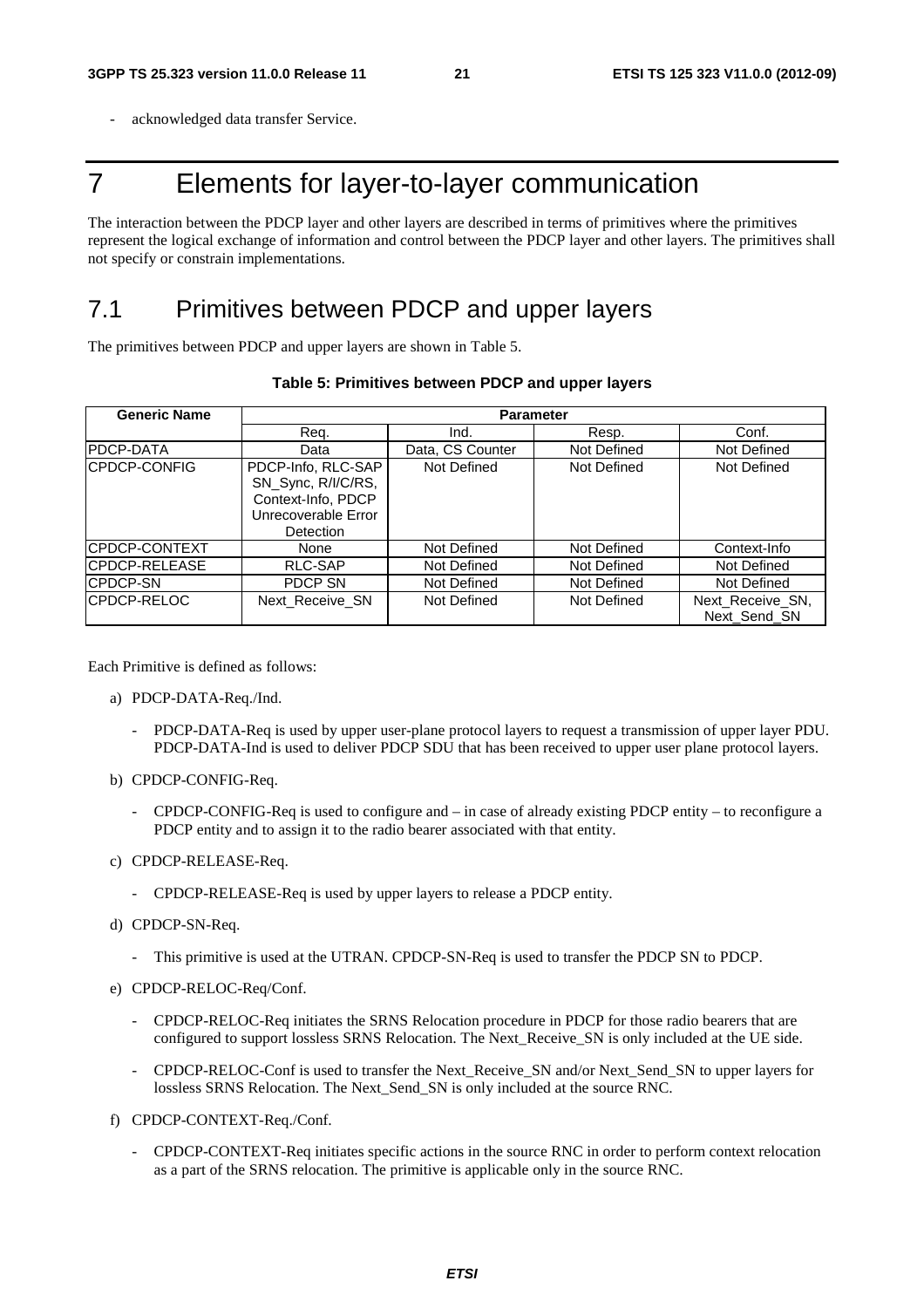- CPDCP-CONTEXT-Conf is used to transfer the header compression context information from PDCP to upper layer in order to perform context relocation as a part of the SRNS relocation. The primitive is applicable only in the source RNC.

The following parameters are used in the primitives:

- 1) PDCP-Info:
	- Contains the parameters for each of the header compression protocols configured to be used by one PDCP entity.
- 2) RLC-SAP:
	- The RLC-SAP (TM/UM/AM) used by PDCP entity when communicating with RLC sublayer.
- 3) SN\_Sync:
	- Indicates that PDCP should start PDCP SN synchronisation procedure.
- 4) Next\_Send\_SN:
	- The Send PDCP SN of the next PDCP SDU to be sent. There is one in the uplink (UL\_Send PDCP SN) and one in the downlink (DL\_Send PDCP SN). Refer to subclause 5.4.1.
- 5) Next\_Receive\_SN:
	- The Receive PDCP SN of the next PDCP SDU expected to be received. There is one in the uplink (UL\_Receive PDCP SN) and one in the downlink (DL\_Receive PDCP SN). Refer to subclause 5.4.1.
- 6) PDCP SN:
	- This includes a PDCP sequence number.
- 7) R/I/C/RS
	- Indicates that PDCP should Re-initialise (R)/Initialise (I) the header compression protocols. Alternatively (Context-relocation, C) it indicates that UE PDCP shall perform specific actions related to context relocation during SRNS relocation. (RS) indicates to Re-initialise while keeping the static part of the header compression (only for ROHC). R/I/C/RS indication is given separately for each of the configured header compression protocol, if several exist for a given radio bearer.
- 8) Context-Info:
	- Contains the header compression context information of each of the header compression protocols that are subject to the context relocation during SRNS relocation.
- 9) CS Counter:
	- Contains the timing information of AMR or AMR WB frame that will be used by upper layer.

10) PDCP Unrecoverable Error Detection:

Determines whether PDCP Unrecoverable Error Detection shall be performed in a PDCP entity.

### 8 Elements for peer-to-peer communication

### 8.1 Protocol data units

Different PDU formats are defined for the PDCP protocol, one not introducing any overhead to the (compressed) PDCP SDU, others introducing such overhead.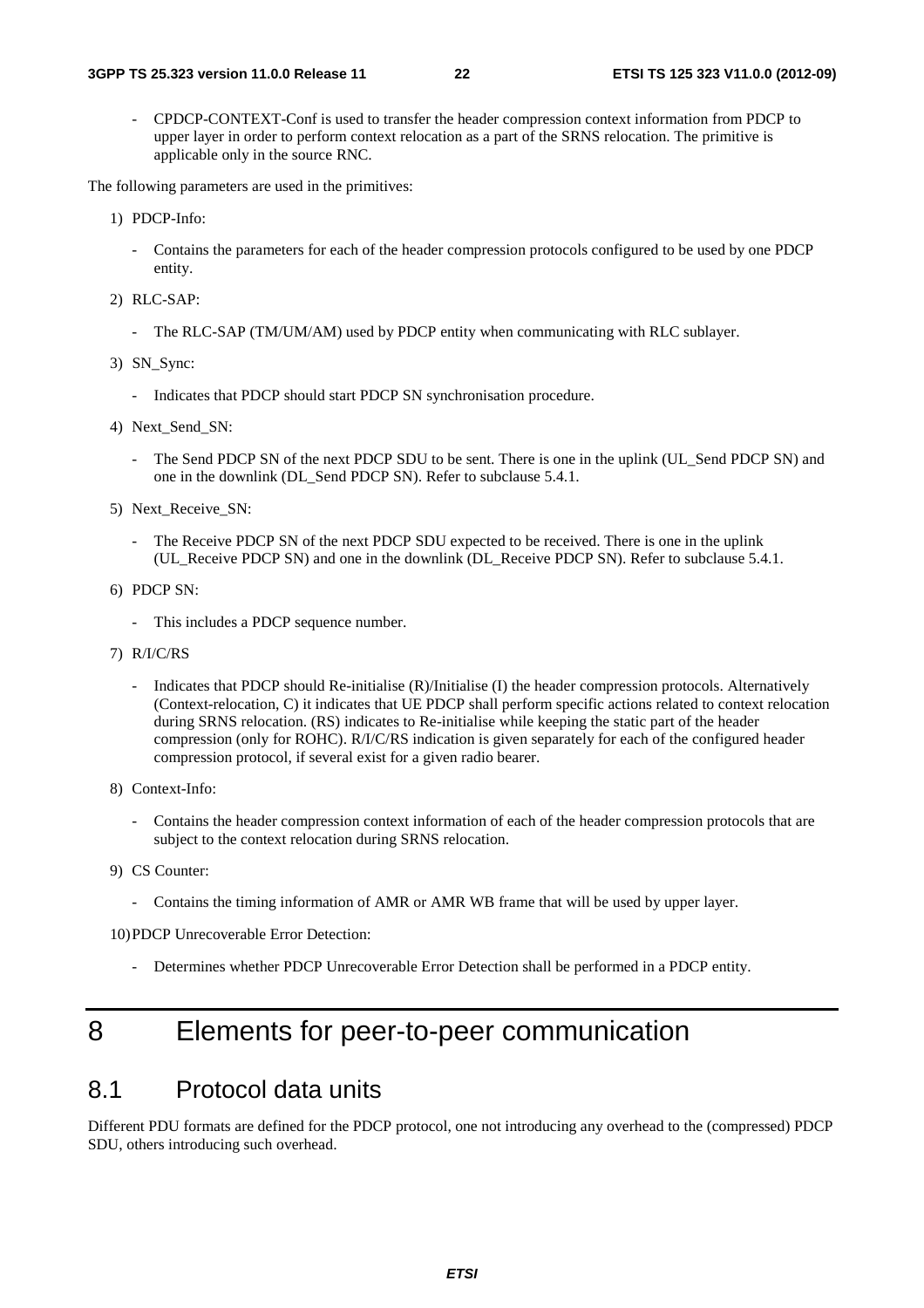### 8.2 Formats

A PDCP PDU shall be a multiple of 8 bits, if the RLC entity is configured for unacknowledged or acknowledged mode. Otherwise, if the RLC entity is configured for transparent mode, it is bit-aligned. In Tables 6, 7 and 8, bit strings are represented as follows: the first bit is the leftmost one on the first line of the table, the last bit is the rightmost on the last line of the table, and more generally the bit string is to be read from left to right and then in the reading order of the lines.

SDUs are bit strings, with any non-null length. If not compressed within PDCP an SDU is included from first bit onward.

### 8.2.1 PDCP-No-Header PDU

The PDCP-No-Header PDU does not introduce any overhead to the PDCP SDU. The use of the PDCP-No-Header PDU is configured by the upper layer.

The format of the PDCP-No-Header PDU is shown in Table 6.

#### **Table 6: PDCP-No-Header PDU**

Data

### 8.2.2 PDCP Data PDU

The PDCP Data PDU is used to convey:

- data containing an uncompressed PDCP SDU; or
- header compression related control signalling; or
- data that has been obtained from PDCP SDU after header compression.

The format of the PDCP Data PDU is shown in Table 7.

#### **Table 7: PDCP Data PDU format**

| PDU type |      |
|----------|------|
|          | Data |
|          |      |

### 8.2.3 PDCP SeqNum PDU

The PDCP SeqNum PDU is used to convey a PDCP SDU sequence number and:

- data containing an uncompressed PDCP SDU; or
- data that has been obtained from PDCP SDU after header compression.

The format of the PDCP SeqNum PDU is shown in Table 8.

#### **Table 8: PDCP SeqNum PDU format**

| PDU type        | PID |  |  |  |  |
|-----------------|-----|--|--|--|--|
| Sequence number |     |  |  |  |  |
|                 |     |  |  |  |  |
| Data            |     |  |  |  |  |
|                 |     |  |  |  |  |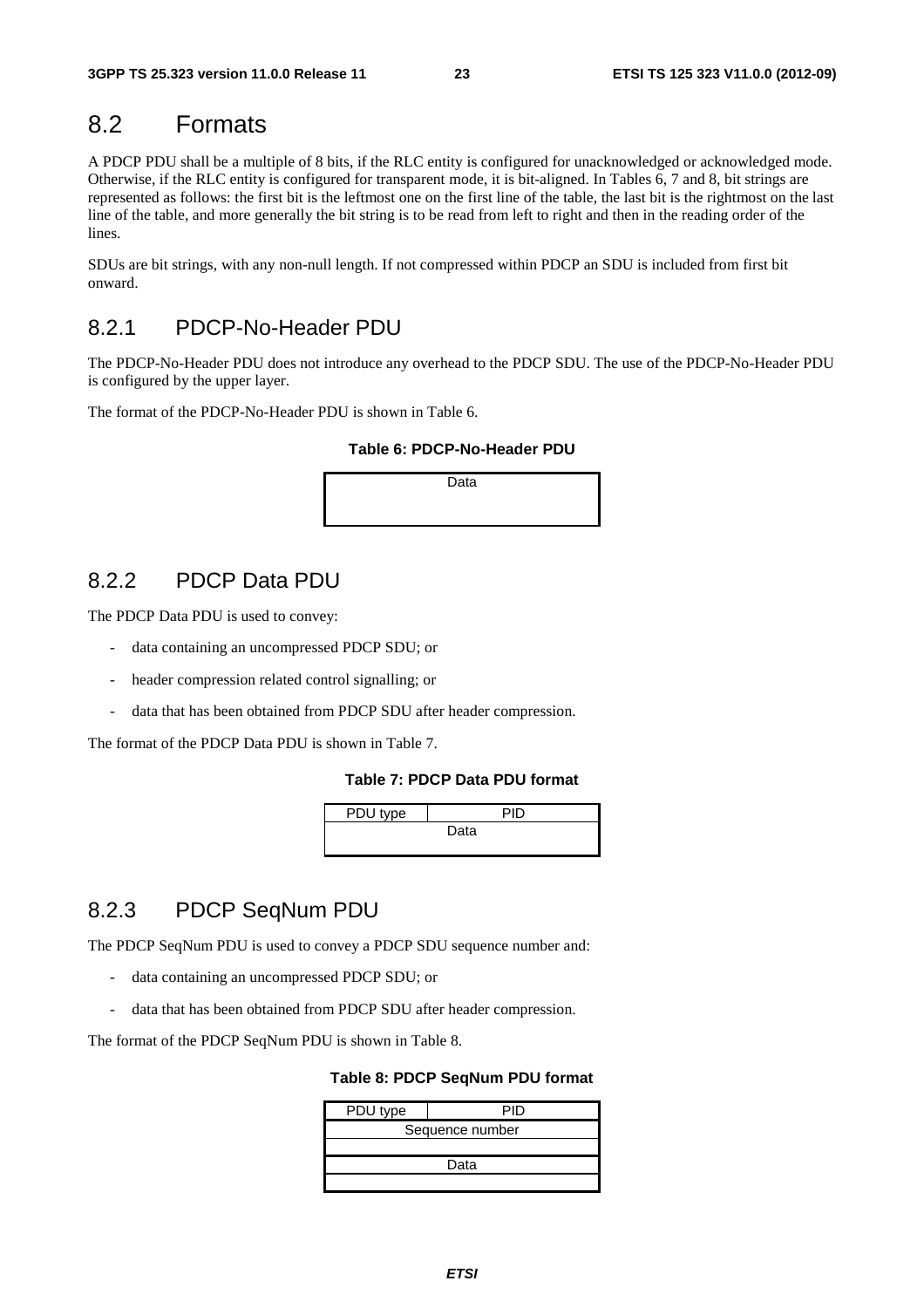### 8.2.4 PDCP AMR Data PDU

The PDCP AMR Data PDU is used to convey:

- a PDCP SDU containing AMR or AMR WB frame

The format of the PDCP AMR Data PDU is shown in Table 9.

#### **Table 9: PDCP AMR Data PDU format**

| $n \rho$ | CS counter |  |  |  |  |
|----------|------------|--|--|--|--|
| ำ        |            |  |  |  |  |

The PDCP PDU is octet aligned but the actual PDCP SDU carrying the AMR or AMR WB frame may not be octet aligned. The data field contains the "AMR Core Frame" of AMR IF1 as defined in [11] or "AMR-WB Core Frame" of AMR-WB IF1 as defined in [12]. The AMR classes are always encoded in the order of class A, B and C, where d(0) of the "AMR Core Frame" or "AMR-WB Core Frame" is carried in the first bit of data field. Any padding for octet alignment is inserted at the end of the data field.

### 8.3 Parameters

If not otherwise mentioned in the definition of each field then the bits in the parameters shall be interpreted as follows: the left most bit string is the first and most significant and the right most bit is the last and least significant bit.

Unless otherwise mentioned, integers are encoded in standard binary encoding for unsigned integers. In all cases the bits appear ordered from MSB to LSB when read in the PDU.

### 8.3.1 PDU Type

Length: 3 bits.

The PDU type field indicates the PDCP Data PDU type.

| <b>Bit</b> | <b>PDU Type</b>                                                                    |
|------------|------------------------------------------------------------------------------------|
| 000        | PDCP Data PDU (Table 7)                                                            |
| 001        | PDCP SegNum PDU (Table 8)                                                          |
| 010        | PDCP AMR Data PDU (Table 9)                                                        |
| 011-111    | Reserved (PDUs with this encoding are invalid for this version of the<br>protocol) |

### 8.3.2 PID

Length: 5 bits.

The PID field indicates the used header compression and packet type.

| Bit         | <b>Description</b>                                                 |  |  |  |  |
|-------------|--------------------------------------------------------------------|--|--|--|--|
| 00000       | No header compression                                              |  |  |  |  |
| 00001-11111 | Dynamically negotiated header compression identifier, as described |  |  |  |  |
|             | in subclause 5.1.1                                                 |  |  |  |  |

The PID field value indicates the used header compression protocol type and packet type. A specific header compression protocol may utilize a certain range of consecutive values from the PID field value space for different packet types. The Receiving PDCP entity performs the necessary operation (e.g. header decompression) according to the PID field value.

#### 8.3.3 Data

The Data field may include either one of the following: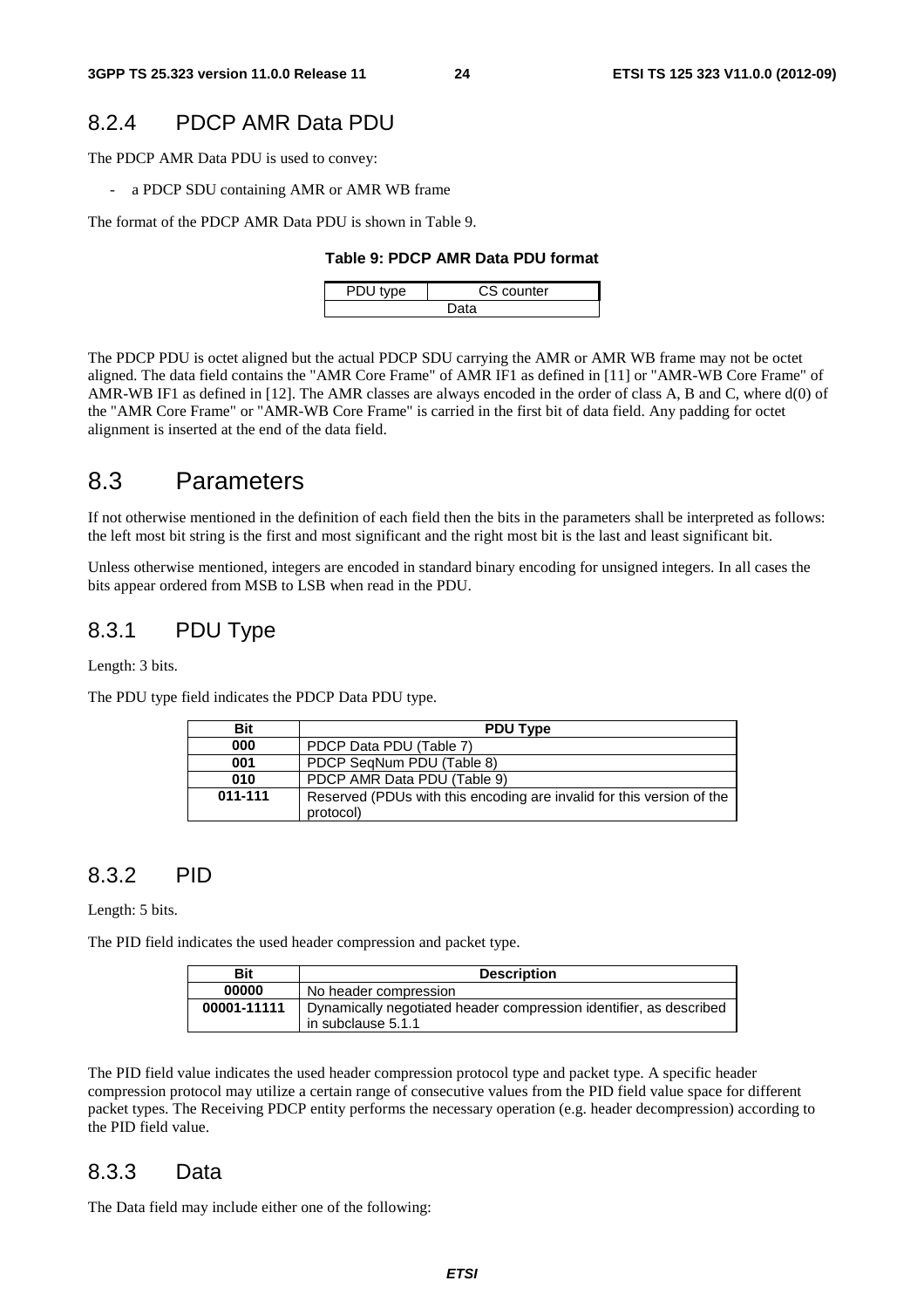- Uncompressed PDCP SDU;
- Header compressed PDCP SDU;
- Header compression protocol feedback information.

#### 8.3.4 Sequence number

Length: 16 bits

PDCP SDU sequence number.

### 8.3.5 CS counter

Length: 5 bits

CS counter field value indicates the timing of AMR or AMR WB frame.

### 9 Handling of unknown, unforeseen and erroneous protocol data

### 9.1 Invalid PDU type

If a PDCP entity receives a PDCP PDU with a PDU Type set to Reserved (see subclause 8.3.1), it shall:

- discard the PDCP PDU.

If a PDCP entity is not configured for lossless SRNS Relocation or lossless DL RLC PDU size change and receives a PDCP SeqNum PDU, it shall:

discard the PDCP SeqNum PDU.

### 9.2 Invalid PID value

If a PDCP entity receives a PDCP PDU with a PID value that is not mapped with a valid packet type (see subclause 5.1.1), it shall:

discard the PDCP PDU.

### 9.3 PDCP Unrecoverable Error Detection

For each radio bearer that is configured to perform PDCP Unrecoverable Error Detection:

- if the PDCP entity receives 2 or 3 consecutive PDCP PDUs with an unexpected or invalid PDU Type or PID value:
	- the UE PDCP entity may indicate PDCP Unrecoverable Error to upper layer [2].
- if the PDCP entity receives 4 consecutive PDCP PDUs with an unexpected or invalid PDU Type or PID value:
	- the UE PDCP entity shall indicate PDCP Unrecoverable Error to upper layer [2].
- NOTE1: Until the UE receives 4 consecutive PDCP PDUs with an unexpected or invalid PDU Type or PID value, the UE may apply a self-recovery mechanism. For example, the UE PDCP entity may indicate to RLC layer that HFN can be incremented.
- NOTE2: The PDCP unrecoverable error detection is performed before the invalid PDU type check specified in subclause 9.1.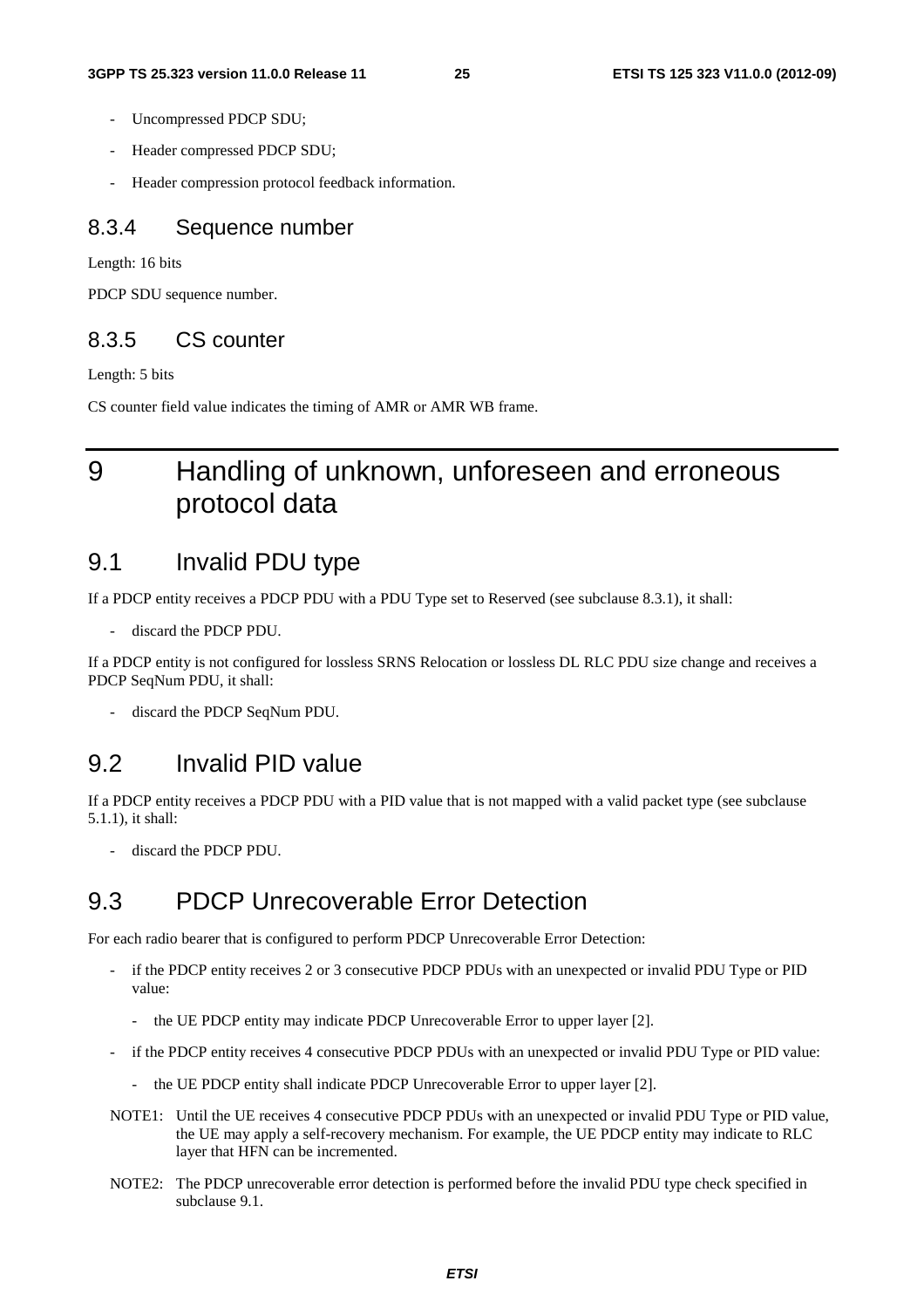NOTE3: PDCP unrecoverable error detection in the UE can only detect the problem in the downlink.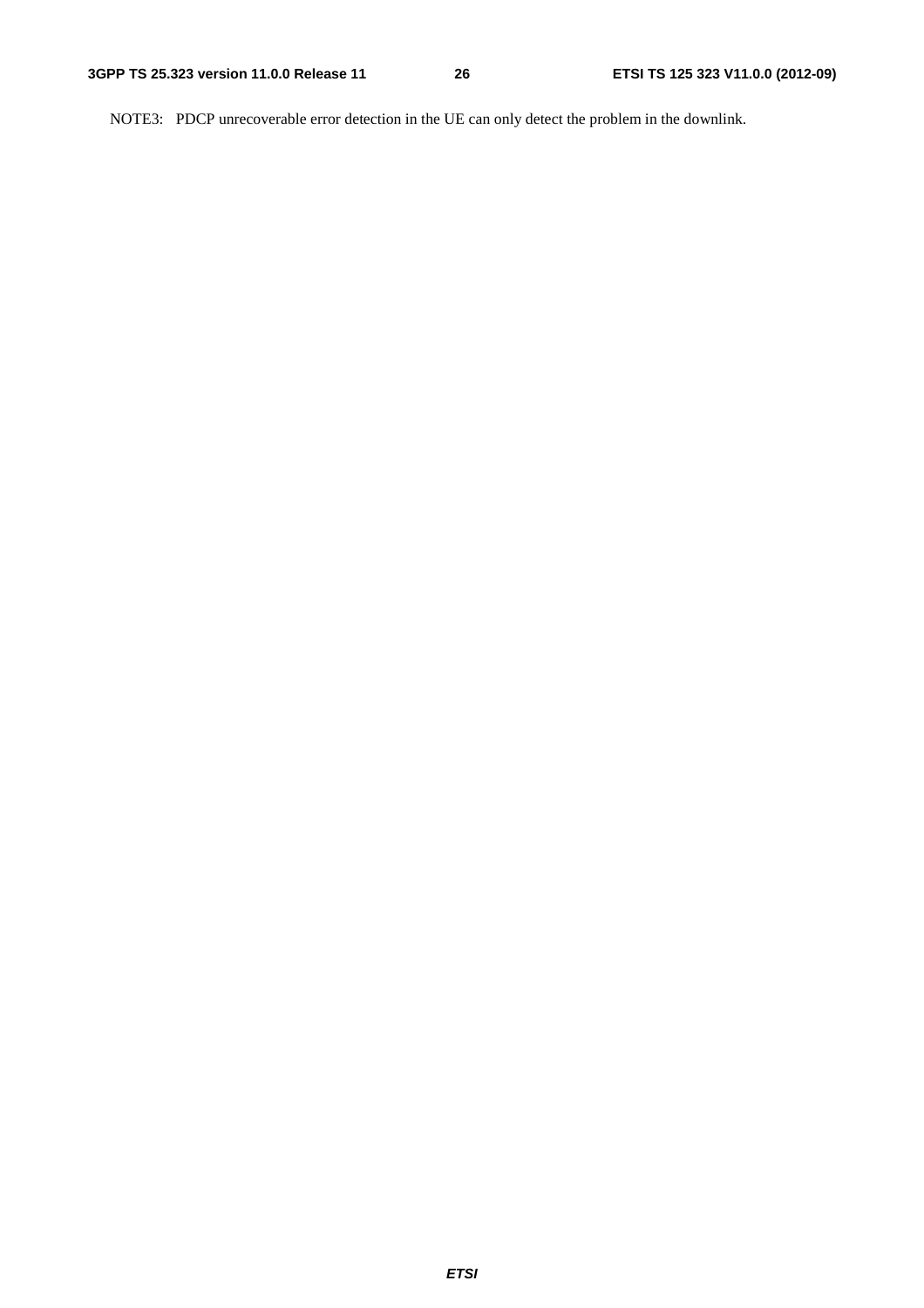### Annex A (normative): ROHC performance testing

### A.1 Introduction

This subclause defines performance test cases for ROHC. The ROHC profile within scope is profile 0x0001 for compression of RTP/UDP/IP headers only. This subclause is not meant to bring incoherent limitations to implementations, and is not meant to create a sub-specification of [8], [10] either, as a consequence of the requirements on performance that it defines.

### A.1.1 Purpose of the performance testing

The purpose of the test cases is to ensure that ROHC implementations meet minimal requirements that can fairly be expected when subjected to an input sequence that includes frequently occurring and commonly observed changes in the values of header fields. The metrics used correspond to:

- the average compressed header size for an entire test sequence, to assess an implementation"s efficiency in terms of its overall compression ratio, and
- the average compressed header size for different sub-sequences within each test case, to assess an implementation"s ability to minimize the variance in compressed header size with respect to the selection of the packet format used for individual packets.

The latter is to avoid a less desirable behaviour where a compressor would consistently and exclusively use two types of compressed header formats; one format that offers no compression but that completely updates and/or repairs the context e.g. when the patterns of the header fields to be compressed do not allow optimal compression, and another format that provides the most efficient compression ratio otherwise. While it is noted that the use of larger headers is perfectly acceptable protocol-wise [8], the tests herein are meant to encourage compressor implementations to actively and efficiently implement compression.

These metrics are defined so that they are not impacted by an implementation"s specific robustness algorithm(s) as well as to allow a wide range of compression strategies.

Compressor implementations are expected to implement robustness algorithms according to the optimistic approach for the U/O-modes of operation. The optimistic approach is the part of the selection of the packet format where a format that contains the necessary information to update a field is used a number N time, starting from the packet for which a new value has to be established in the decompressor context. While N is an implementation parameter, the metrics for each sequence in U/O-mode is expressed in terms of this parameter. Implementation should use the value N as an input parameter for the testing, to adapt to the expected robustness level required for the testing. The value of the parameter N is defined in test case definition separately (informative value is given in Annex B.2.3.). Similarly, R-mode operation requires that an update be conveyed to the decompressor until it gets acknowledged; however for R-mode, relevant test cases provide explicit feedback messages when necessary.

The performance tests for ROHC as described in this subclause are carried out by providing a sequence of uncompressed IP/UDP/RTP packets to the ROHC RTP compressor, together with artificially generated feedback messages that are synchronized with the packet sequence. All packets in these sequences are built on the same base structure, with most field values being constant. The performance test cases define different change patterns for three specific fields: the IPv4 IP ID, the RTP SN, and the RTP TS.

### A.1.2 Input sequence for uncompressed headers

The structure of the IPv4/UDP/RTP header and IPv6/UDP/RTP header is outlined in annex A.3, along with tables of the values to be used for each field. Fields with values marked ANY can have any value;, these are the addressing fields that uniquely identify the flow of packets being compressed and their respective value does not otherwise affect the expected compression ratio as they are either sent in uncompressed form or completely omitted in compressed packets. The checksum values are dependent on the entire content of the packet and are calculated according to their respective protocol specifications, RFC 768 and RFC 791, which are referred to in the tables. For the input sequence, the UDP checksum with IPv4 shall always be enabled and thus have a non-zero value, i.e the two octets of the UDP checksum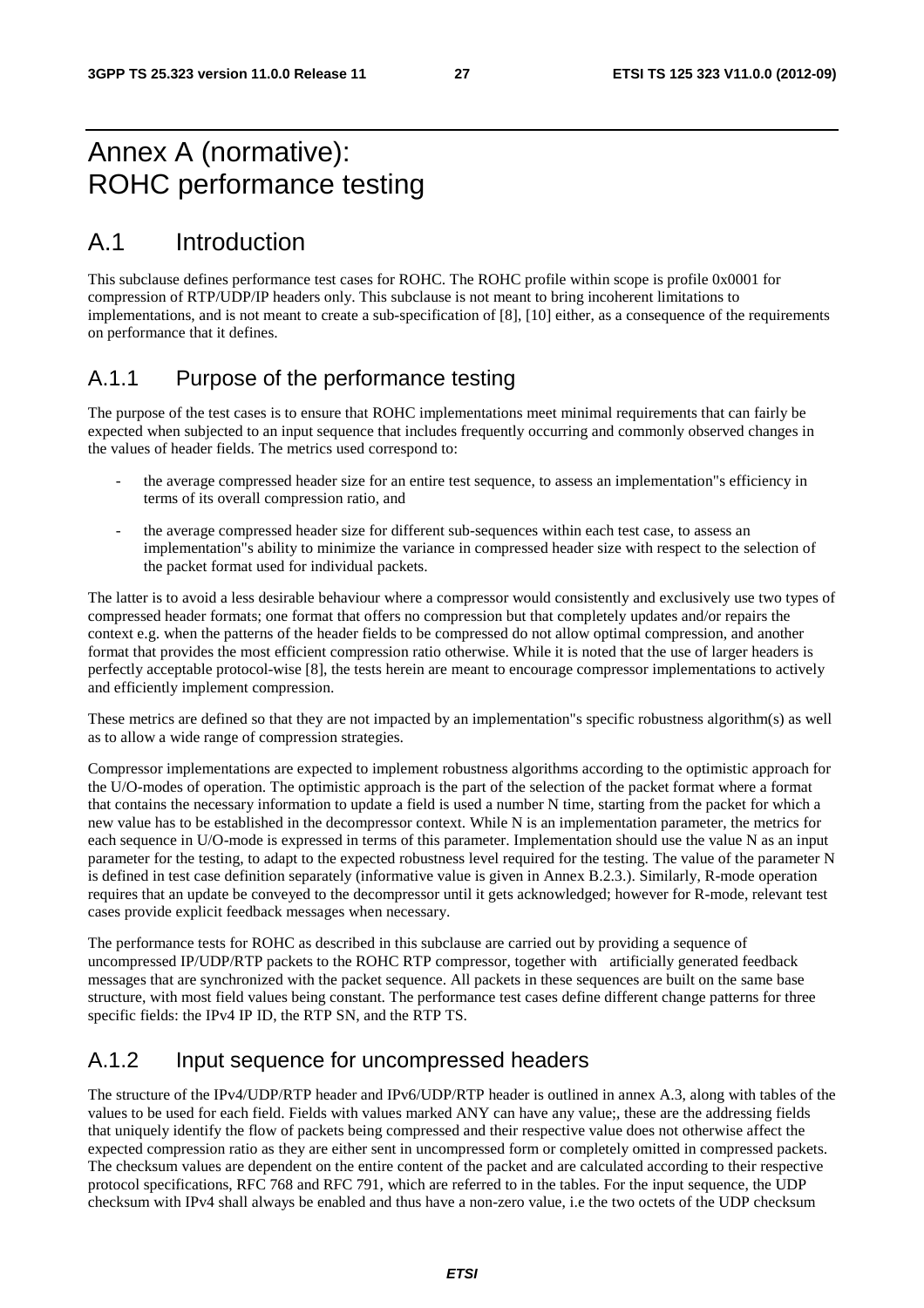are always included as part of the calculation of the compressed header size for both IPv4 and IPv6. Each test sequence defines specific values to create varying change patterns for the IPv4 IP ID, the RTP SN, and the RTP TS. A dummy payload of an arbitrary non-zero value shall be appended at the end of the header data, following the RTP header.

The outline of each test case follows the same format with respect to the input sequences and the requirements. Test 1a and 1b are base tests using a well-behaving flow of packets as one of the inputs. All subsequent tests are based on test 1a or test 1b, each with specific test events added to the packet flow of the base tests.

### A.1.3 Feedback format for the test cases

The feedback messages used in the test cases, when applicable, are artificially generated and interspersed with the input sequence of uncompressed packets. Feedback messages are generated according to the following format:

| $\Omega$                                                                                     | 1 2 3 4 5 6 7 |      |  |                         |                     |  |
|----------------------------------------------------------------------------------------------|---------------|------|--|-------------------------|---------------------|--|
| ---+---+---+---+---+---+---+---+<br>  1 1 1 1 0   Code                                       |               |      |  |                         | feedback type octet |  |
| ---+---+---+---+---+---+---+---+<br> Acktype  Mode   SN<br>+---+---+---+---+---+---+---+---+ |               |      |  |                         |                     |  |
| +---+---+---+---+---+---+---+---+                                                            |               | SN   |  |                         |                     |  |
| 0 0 0 1   0 0 0 1  <br>+---+---+---+---+---+---+---+---+                                     |               |      |  |                         |                     |  |
|                                                                                              |               | CRC. |  | --+---+---+---+---+---+ |                     |  |

Where:

- Code is set to 0x4 (indicates that feedback data above the type octet is 4 octets)
- Acktype is set to 0x0 (means ACK)
- Mode is set as defined by the test case
- SN is set as defined by the test case
- CRC is the 8-bit CRC computed over the entire feedback payload including any CID fields but excluding the packet type, the 'Size' field and the 'Code' octet, using the polynomial defined in [8], [10].
- NOTE: If compressor uses CID field in compressed packet, the CID field should be included in the feedback packet and the Code and CID should be set as defined in [8].

### A.1.4 Feedback generation for test cases (R-mode only)

This subclause defines a mechanism by which the test equipment shall dynamically generate feedback messages for each test case, once a transition to R-mode has been initiated and for the entire R-mode operation thereafter. Test cases may define additional feedback messages as input to the compressor.

The test equipment shall generate a feedback message when the ROHC packet type octet of the received compressed header matches any of the values as described in the table A.1.4. The compressed header type can be identified by inspecting the packet type octet of the compressed header, i.e. the first octet of the ROHC base header [8].

| <b>Compressed Header</b><br>Type (binary mask) | <b>Packet Type</b> | <b>Outcome</b> |
|------------------------------------------------|--------------------|----------------|
| 01xxxxxx                                       | R-0-CRC            | Send feedback  |
| 110xxxxx                                       | $UOR-2*$           | Send feedback  |
| 1111110x                                       | IR                 | Send feedback  |
| 11111000                                       | IR-DYN             | Send feedback  |
| Other values                                   | Other packets      | No feedback    |

|  |  | Table A.1.4: Bitmasks for feedback generation |  |
|--|--|-----------------------------------------------|--|
|--|--|-----------------------------------------------|--|

where 'x' means 'any value'.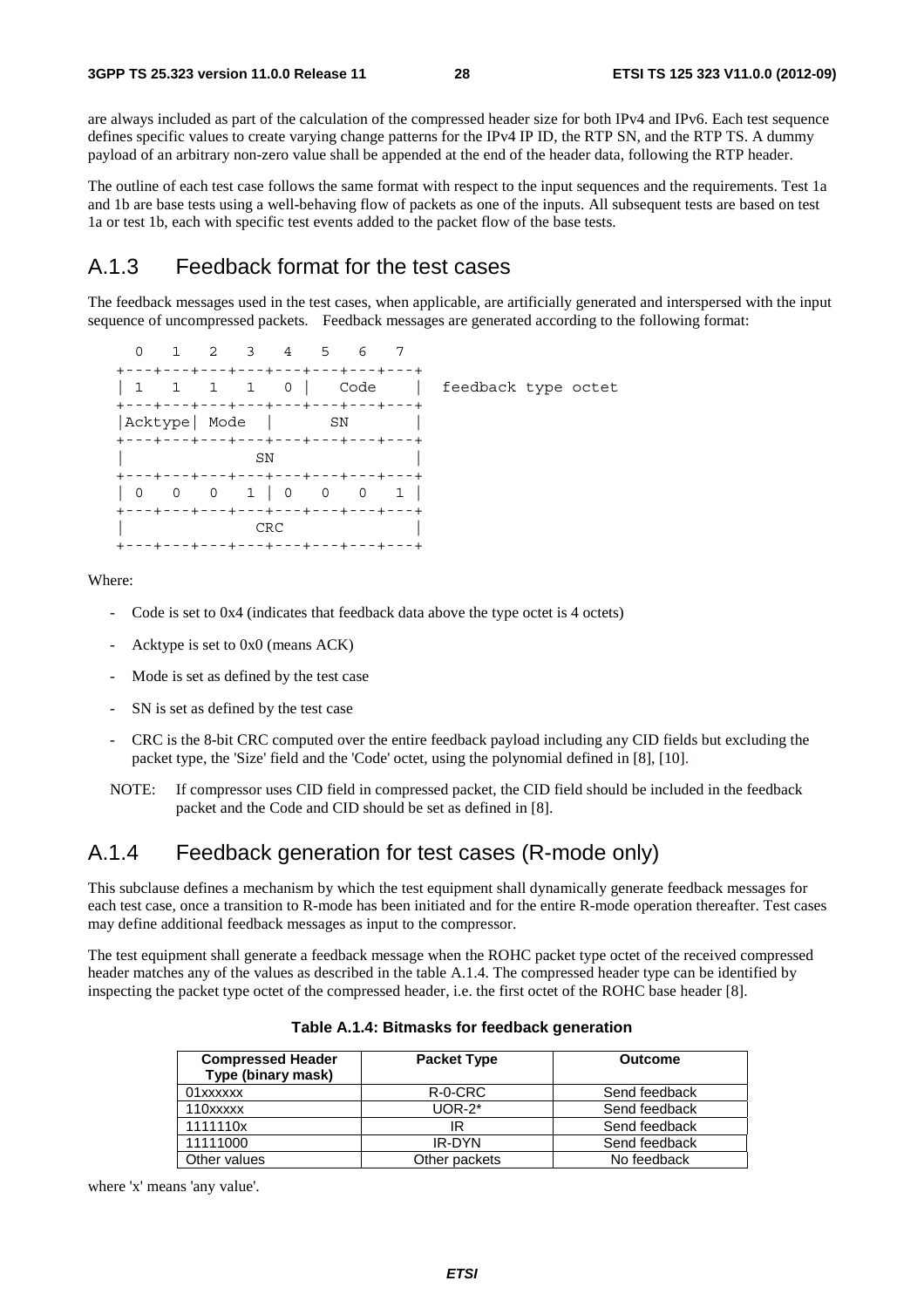The feedback message shall be of the format as described in subclause A.1.3 using:

- Mode is set to 0x3 (means R-mode)
- SN is set to the RTP SN corresponding to the received compressed header.

The test equipment shall index the input sequence of uncompressed headers using the RTP Sequence Number, and it shall associate the correct RTP SN to each compressed header that it receives back from the compressor. The test equipment can derive the RTP SN by counting the number of received compressed headers.

NOTE: The purpose of this mechanism is only to provide feedback to the compressor when operating in R-mode; it is not meant to make further verifications of any specific ROHC functionality and applies only to the test cases defined in this annex.

### A.1.5 Calculation of compressed header size

The following fields shall be excluded from the calculation of the size of the compressed header in evaluation of compression performance:

- ROHC CID/add-CID octet(s);
- ROHC padding octets;
- ROHC segmentation octets:
- ROHC feedback octets, either piggybacked on the behalf of an associated decompressor or as feedback packets interspersed within the flow of compressed packets.

### A.2 Test outline – RoHC RTP Profile 0x0001

RoHC compression shall start in U-mode, in accordance with RFC3095. Transition to other compression modes shall be initiated by the test equipment sending a feedback packet of type 2, indicating the desired mode transition.

### A.2.1 Test 1a - Base test of ROHC RTP O-mode compressor

#### A.2.1.1 Test purpose

The purpose of the base test case is to verify that the compressor properly implements compression for a well-behaved IP/UDP/RTP packet flow, i.e. that it makes use of efficient compressed packet formats available to ROHC RTP [8] when operating in O-mode.

#### A.2.1.2 Sequence details

A sequence consisting of 70 packets in total is used, where all header fields are set according to the basic test packet structure, as described in subclause A.3, with addition of the following:

- 1. The RTP Sequence Number is a linearly increasing counter with a packet-to-packet delta of 1, set to  $0x0000$  for the first packet and thus ending with  $0x0045$  (69) in the last packet of the sequence
- 2. The RTP Time Stamp is a linearly increasing counter with a packet-to-packet delta of 160, set to 0x00000000 for the first packet and thus ending with 0x00002B20 (11040) in the last packet of the sequence.
- 3. The IP Identification is set to the same value as the RTP Sequence Number; this means that for IPv4 the IP-ID behaviour is not random, thus value $(RND)=0$  defined in [8] for both IPv4 and IPv6.

Between the 6th and 7th packets (SN=5 and SN=6) of the sequence, a ROHC feedback packet of feedback type 2 is to be given to the ROHC compressor to trigger an immediate transition to O-mode operation. The format of that packet is as follows: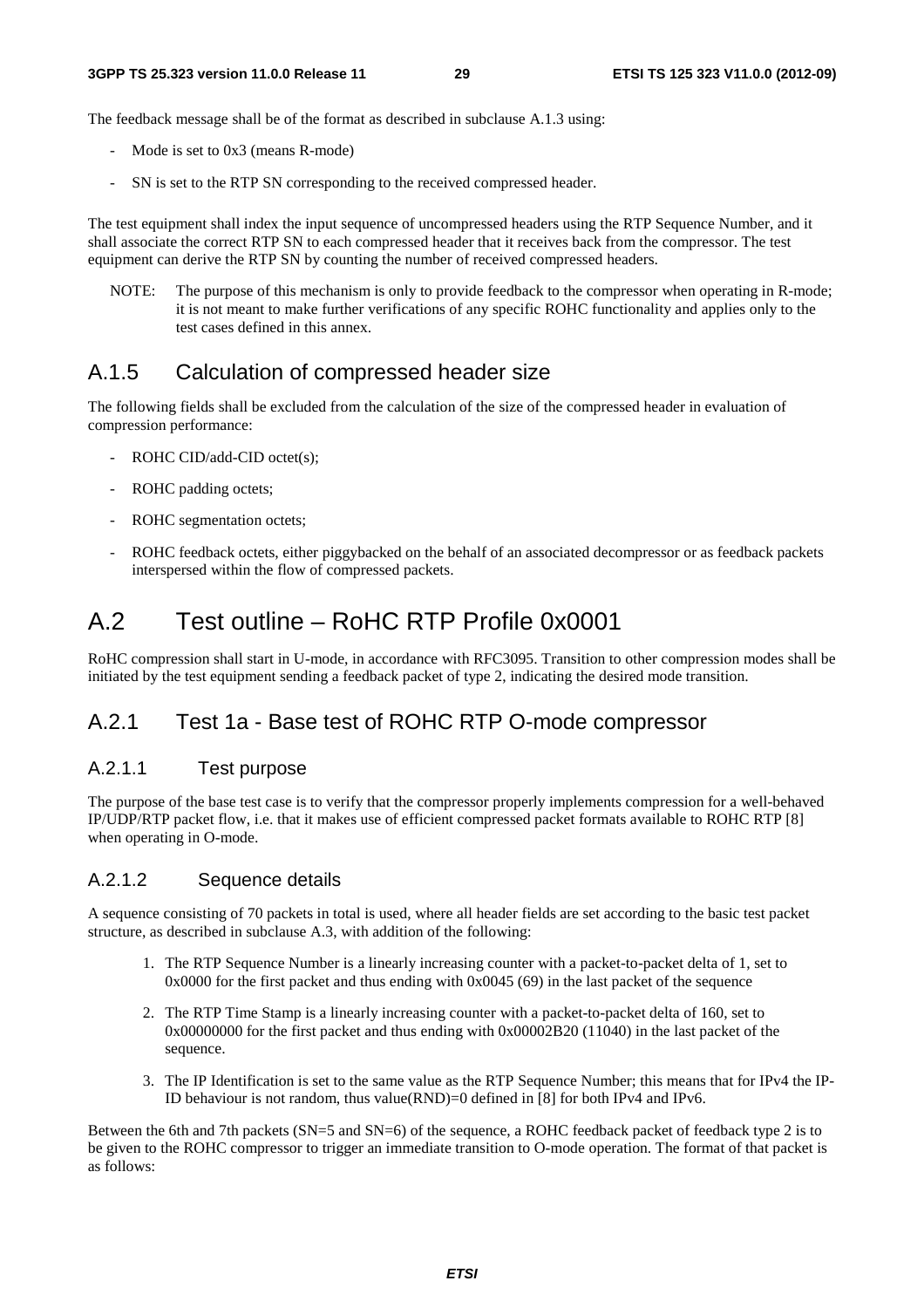| $\Omega$                                                                                      | 1 2 3 4 5 6 7 |     |    |                                |                     |
|-----------------------------------------------------------------------------------------------|---------------|-----|----|--------------------------------|---------------------|
| +---+---+---+---+---+---+---+---+<br>  1 1 1 1 0    Code<br>+---+---+---+---+---+---+---+---+ |               |     |    |                                | feedback type octet |
| Acktype  Mode  <br>+---+---+---+---+---+---+---+---+                                          |               |     | SN |                                |                     |
| +---+---+---+---+---+---+---+---+                                                             |               | SN  |    |                                |                     |
| +---+---+---+---+---+---+---+---+                                                             |               |     |    |                                |                     |
|                                                                                               |               | CRC |    | --+---+---+---+---+---+---+--- |                     |

Where:

- Code is set to 0x4 (indicates that feedback data above the type octet is 4 octets)
- Acktype is set to 0x0 (means ACK)
- Mode is set to 0x2 (means O-mode)
- SN is set to 0x000
- CRC is the 8-bit CRC computed over the entire feedback payload including any CID fields but excluding the packet type, the 'Size' field and the 'Code' octet, using the polynomial defined in [8], [10].
- NOTE: If compressor uses CID field in compressed packet, the CID field should be included in the feedback packet and the Code and CID should be set as defined in [8].

### A.2.1.3 Test requirement

#### **Table A.2.1.3: Test Requirement for Test 1a**

|               | <b>Average Compressed</b><br><b>Header Size, IPv4</b> | <b>Average Compressed Header</b><br>size. IPv6 |
|---------------|-------------------------------------------------------|------------------------------------------------|
| $SN \leq N-1$ | 44 octets                                             | 68 octets                                      |
| $SN \geq N$   | 5 octets                                              | 5 octets                                       |

N is smaller than 8.

The sequence of expected compressed headers can be illustrated as follow (informative):



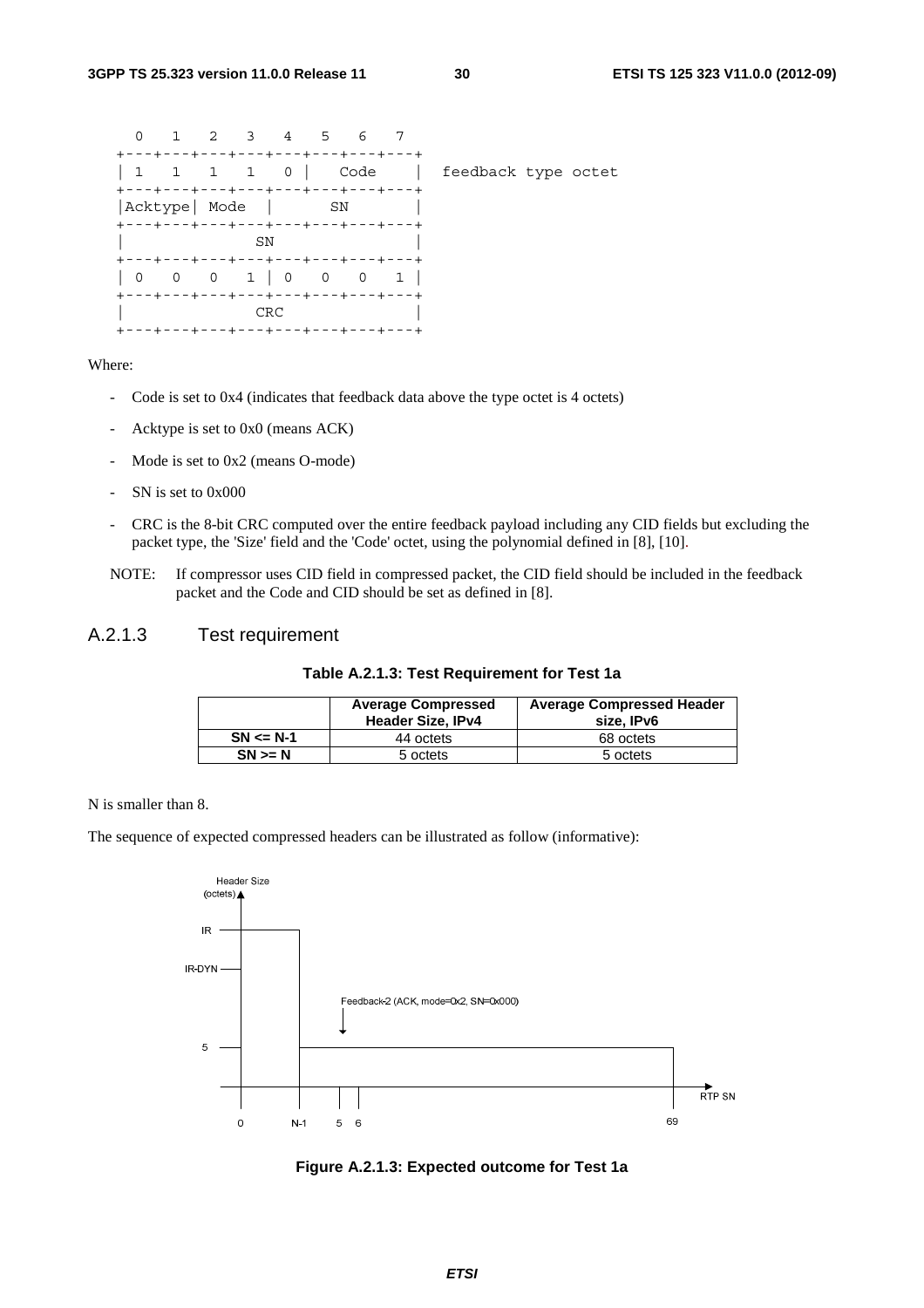### A.2.2 Test 1b - Base test of ROHC RTP R-mode compressor

### A.2.2.1 Test purpose

The purpose of the base test case is to verify that the compressor properly implements compression for a well-behaved IP/UDP/RTP packet flow, i.e. that it makes use of efficient compressed packet formats available to ROHC RTP [8] when operating in R-mode.

#### A.2.2.2 Sequence details

A sequence consisting of 70 packets in total is used where all header fields are set according to the basic test packet structure, as described in subclause A.3, with addition of the following:

- 1. The RTP Sequence Number is a linearly increasing counter with a packet-to-packet delta of 1, set to 0x0000 for the first packet and thus ending with 0x0045 (69) in the last packet of the sequence
- 2. The RTP Time Stamp is a linearly increasing counter with a packet-to-packet delta of 160, set to 0x00000000 for the first packet and thus ending with 0x00002B20 (11040) in the last packet of the sequence.
- 3. The IP Identification is set to the same value as the RTP Sequence Number; this means that for IPv4 the IP-ID behaviour is not random, thus value $(RND)=0$  defined in [8] for both IPv4 and IPv6.

Between the 6th and 7th (SN=5 and SN=6) packets of the sequence, the first ROHC feedback packet of feedback type 2 is to be given to the ROHC compressor to initiate transition to R-mode operation. The format of that packet is as follows:

|                                                                                          | 1 2 3 4 5 6 7 |     |    |  |                     |
|------------------------------------------------------------------------------------------|---------------|-----|----|--|---------------------|
| +---+---+---+---+---+---+---+---+<br>  1 1 1 1 0   Code                                  |               |     |    |  | feedback type octet |
| +---+---+---+---+---+---+---+---+<br> Acktype  Mode<br>+---+---+---+---+---+---+---+---+ |               |     | SN |  |                     |
| +---+---+---+---+---+---+---+---+                                                        | SN            |     |    |  |                     |
|                                                                                          |               |     |    |  |                     |
| +---+---+---+---+---+---+---+---+                                                        |               | CRC |    |  |                     |

#### Where:

- Code is set to 0x4 (indicates that feedback data above the type octet is 4 octets)
- Acktype is set to 0x0 (means ACK)
- Mode is set to 0x3 (means R-mode)
- SN is set to 0x000
- CRC is the 8-bit CRC computed over the entire feedback payload including any CID fields but excluding the packet type, the 'Size' field and the 'Code' octet, using the polynomial defined in [8], [10].

The test equipment waits for a UOR-2, IR-DYN or IR packet from the RoHC compressor with the mode transition parameter set to R. The value of x is the RTP SN of this received packet for which the test equipment generates the second feedback packet of type 2, as described in subclause A.1.4.

#### A.2.2.3 Test requirement

| <b>Average Compressed</b> | <b>Average Compressed Header</b> |
|---------------------------|----------------------------------|
| Header Size, IPv4         | size, IPv6                       |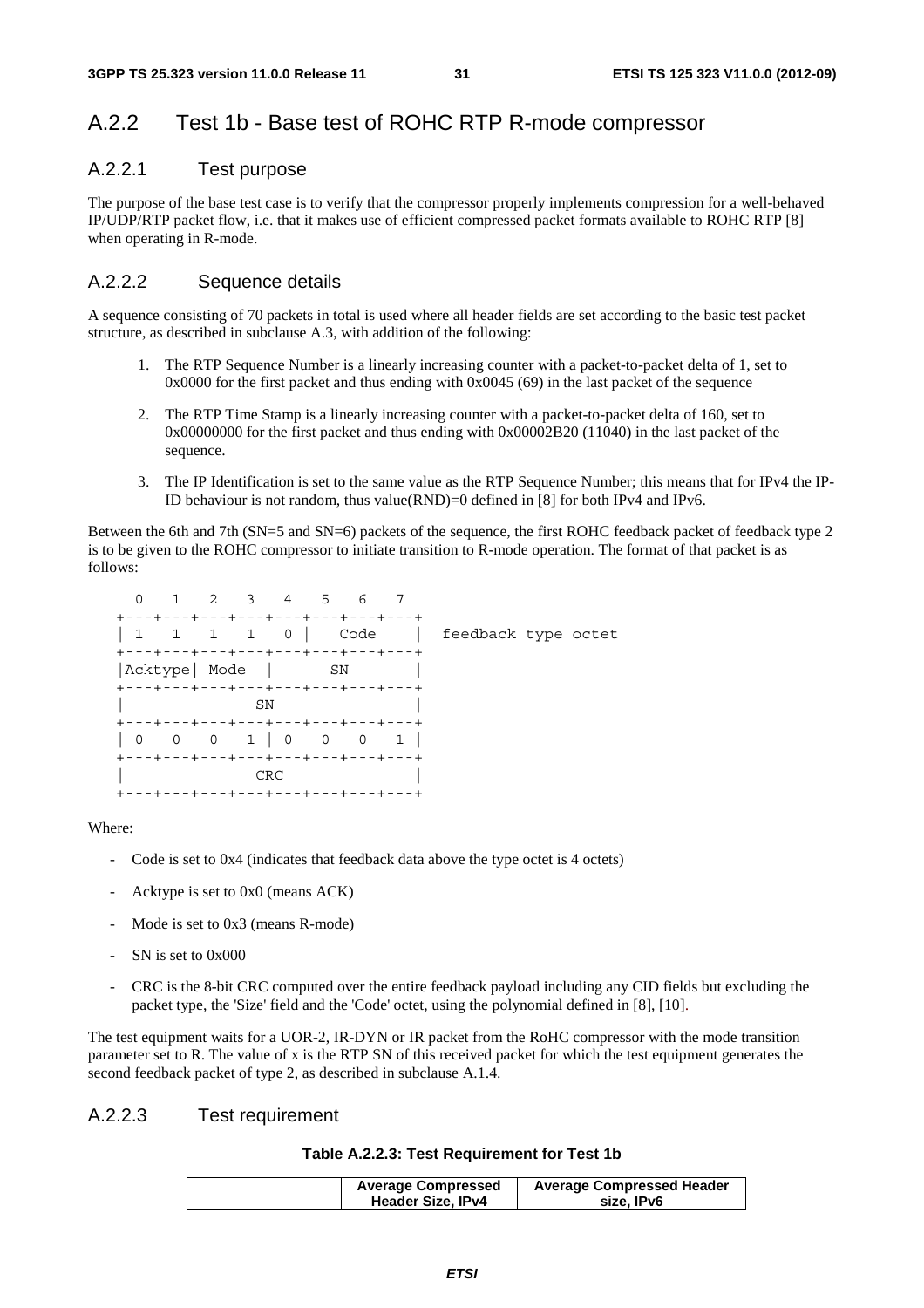| $SN \leq N-1$      | 44 octets | 68 octets |
|--------------------|-----------|-----------|
| $N \leq SN \leq 5$ | 5 octets  | 5 octets  |
| $6 \le$ SN $\le$ x | 9 octets  | 9 octets  |
| $SN \ge x + 1$     | 5 octets  | 5 octets  |

The sequence of expected compressed headers can be illustrated as follow (informative):



**Figure A.2.2.3: Expected outcome for Test 1b** 

- A.2.3 Void
- A.2.3.1 Void
- A.2.3.2 Void
- A.2.3.3 Void
- A.2.4 Void
- A.2.4.1 Void
- A.2.4.2 Void
- A.2.4.3 Void

### A.2.5 Test 3a - Re-establishment of TS function after DTX in O-mode

#### A.2.5.1 Test purpose

The purpose of the TS re-establishment test case is to verify that the compressor re-establishes the proper TS value after a DTX period, i.e. that it use efficient header formats available to ROHC RTP [8] when operating in O-mode.

#### A.2.5.2 Sequence details

The test sequence is the same as in subclause A.2.1, with the following exception:

1. The RTP Time Stamp is a linearly increasing counter with a packet-to-packet delta of 160, set to 0x00000000 for the first packet.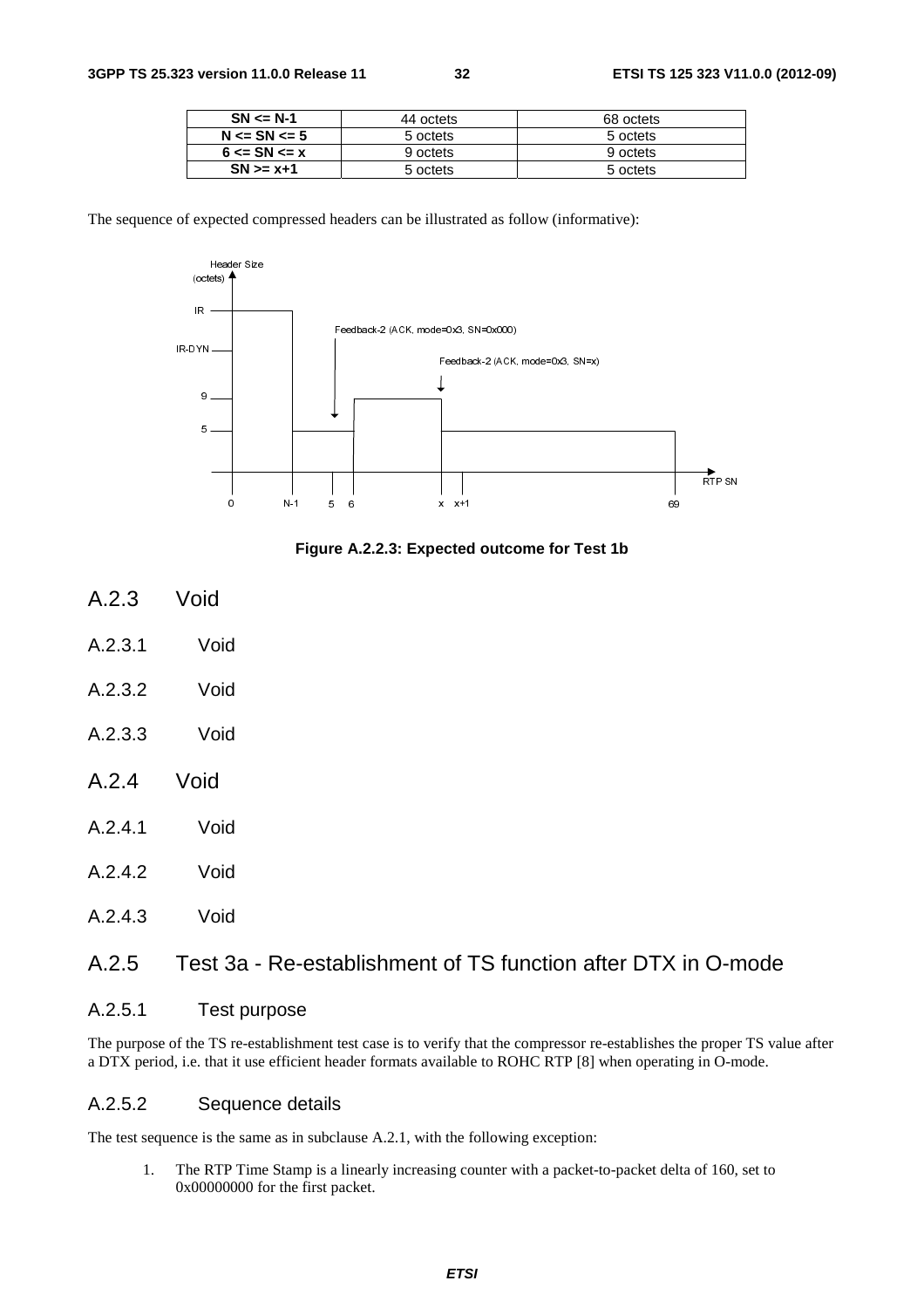- 2. For packet with  $SN = 20$ , TS is increased to represent a 32 (0.64 seconds) packet skip (32x160) and is thus set to  $(20+32)x160=8320$  (0x00002080). Then TS continues to grow as stated in 1 above.
- 3. For packet with SN = 30, TS is increased to represent a 128 (2.56 seconds) packet skip (128x160) and is thus set to  $(30+32+128)x160=30400$   $(0x000076C0)$ . Then TS continues to grow as stated in 1 above.
- 4. For packet with  $SN = 40$ , TS is increased to represent a 2048 (40.96 seconds) packet skip (2048x160) and is thus set to  $(40+32+128+2048)x160=359680 (0x00057D00)$ . Then TS continues to grow as stated in 1 above.
- 5. TS thus ends at 364320 (0x00058F20) in the last packet of the sequence with RTP sequence number 69.

#### A.2.5.3 Test requirement

|                                                      | <b>Average Compressed</b><br><b>Header Size, IPv4</b> | <b>Average Compressed</b><br>Header size, IPv6 |
|------------------------------------------------------|-------------------------------------------------------|------------------------------------------------|
| $SN \leq 19$                                         |                                                       | See Test 1a                                    |
| $20 \leq SN \leq 19 + N$<br>$30 \leq SN \leq 29 + N$ | 10 octets                                             | 10 octets                                      |
| $40 \leq SN \leq 39 + N$                             | 10 octets                                             | 10 octets                                      |
| <b>Other SN values</b>                               | 5 octets                                              | 5 octets                                       |

The sequence of expected compressed headers can be illustrated as follow (informative):



**Figure A.2.5.3: Expected outcome for Test 3a** 

### A.2.6 Test 3b - Re-establishment of TS function after DTX in R-mode

#### A.2.6.1 Test purpose

The purpose of the TS re-establish test case is to verify that the compressor re-establishes the proper TS value after a DTX period, i.e. that it use the efficient header formats available to ROHC RTP [8] when operating in R-mode.

#### A.2.6.2 Sequence details

The test sequence is the same as in subclause A.2.2, with the following exception:

- 1. The RTP Time Stamp is a linearly increasing counter with a packet-to-packet delta of 160, set to 0x00000000 for the first packet.
- 2. For packet with SN = 20, TS is increased to represent a 32 (0.64 seconds) packet skip (32x160) and is thus set to  $(20+32)x160=8320$   $(0x00002080)$ . Then TS continues to grow as stated in 1 above.
- 3. For packet with  $SN = 30$ , TS is increased to represent a 128 (2.56 seconds) packet skip (128x160) and is thus set to  $(30+32+128)x160=30400$   $(0x000076C0)$ . Then TS continues to grow as stated in 1 above.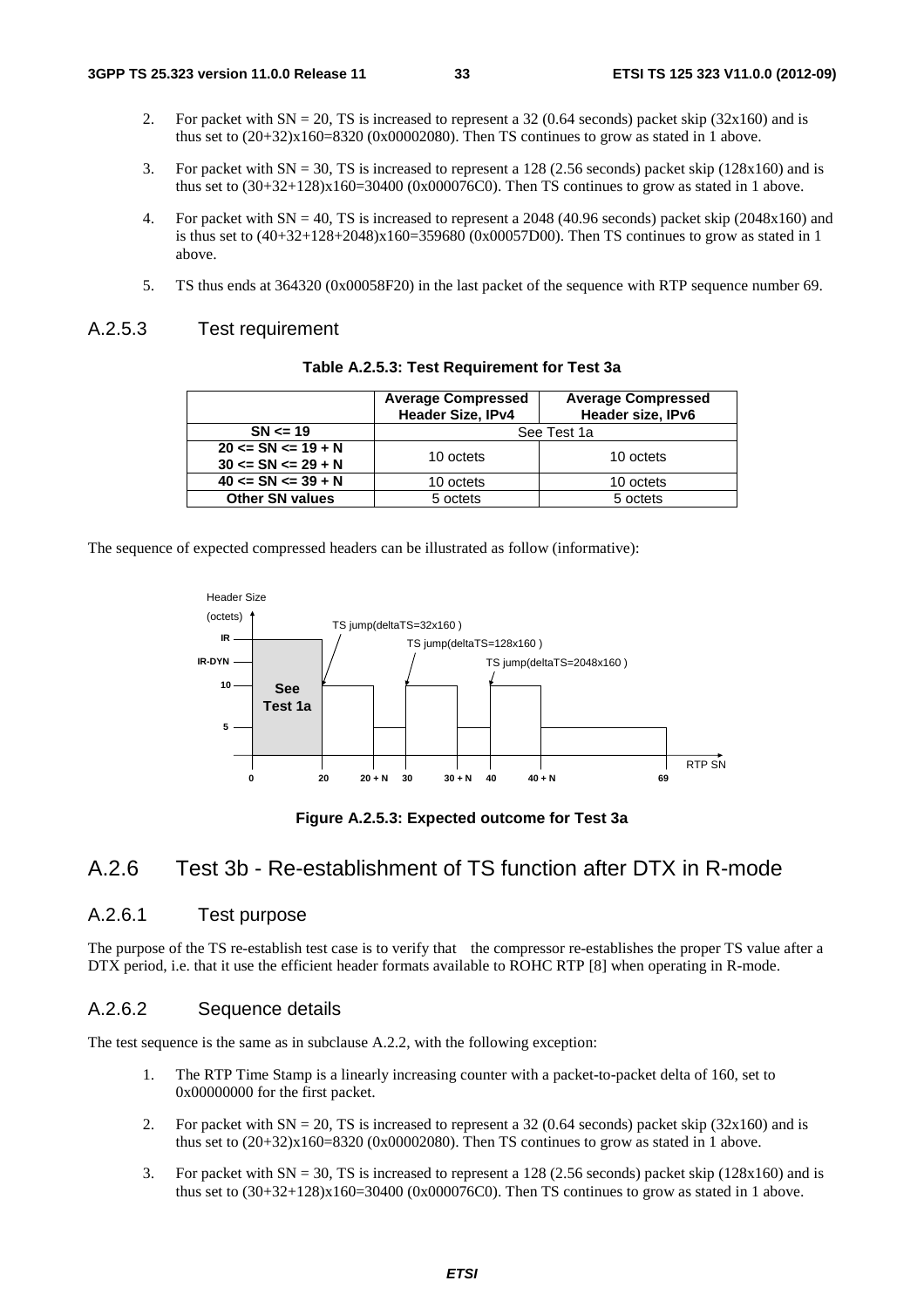- 4. For packet with  $SN = 40$ , TS is increased to represent a 2048 (40.96 seconds) packet skip (2048x160) and is thus set to  $(40+32+128+2048)x160=359680$  (0x00057D00). Then TS continues to grow as stated in 1 above.
- 5. TS thus ends at 393120 (0x0005FFA0) in the last packet of the sequence with RTP sequence number 69.

#### A.2.6.3 Test requirement

|                          | <b>Average Compressed</b><br>Header Size, IPv4 | <b>Average Compressed</b><br>Header size, IPv6 |  |
|--------------------------|------------------------------------------------|------------------------------------------------|--|
| SN < 19                  |                                                | See Test 1b                                    |  |
| $20 \leq SN \leq 19 + x$ | 10 octets                                      | 10 octets                                      |  |
| $30 \leq SN \leq 29 + x$ |                                                |                                                |  |
| $40 \leq SN \leq 39 + x$ | 10 octets                                      | 10 octets                                      |  |
| <b>Other SN values</b>   | 5 octets                                       | 5 octets                                       |  |

|  |  | Table A.2.6.3: Test Requirement for Test 3b |  |  |
|--|--|---------------------------------------------|--|--|
|--|--|---------------------------------------------|--|--|

The sequence of expected compressed headers can be illustrated as follow (informative):



**Figure A.2.6.3: Expected outcome for Test 3b** 

### A.2.7 Test 4a - Compressor response to single lost packets in O-mode

### A.2.7.1 Test purpose

The purpose of this test is to verify that the compressor does not panic just because there is a single missing packet, i.e. the compressed packet size should not increase due to such events.

#### A.2.7.2 Sequence details

The test sequence is the same as in subclause A.2.1, with the following exception:

- Packets with SN 20, 30, and 40 are removed from the sequence.

#### A.2.7.3 Test requirement

Maximal compressed header overhead for the test are the same as in A2.1.

### A.2.8 Test 4b - Compressor response to single lost packets in R-mode

#### A.2.8.1 Test purpose

The purpose of this test is to verify that the compressor does not panic just because there is a single missing packet, i.e. the compressed packet size should not increase due to such events.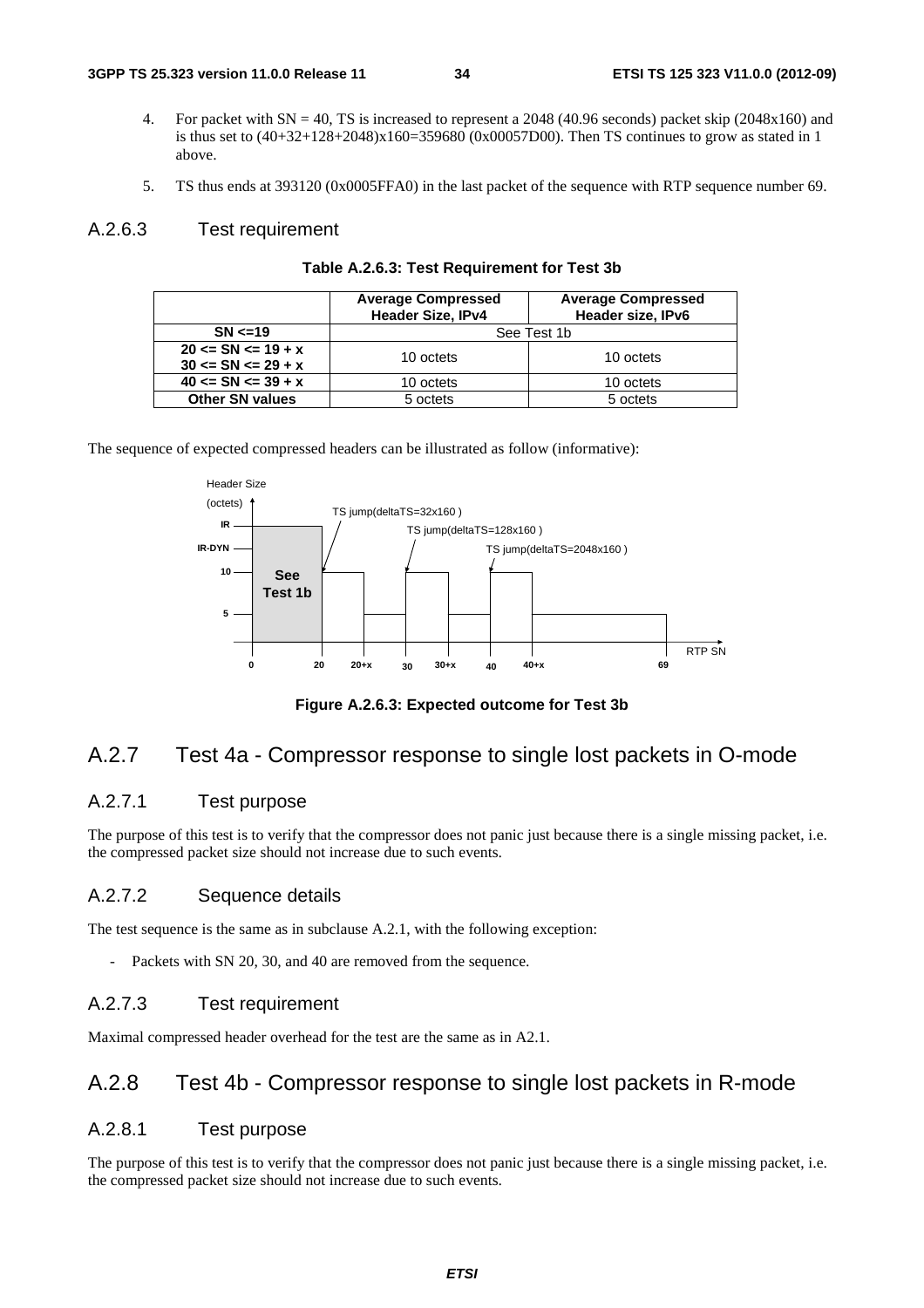#### A.2.8.2 Sequence details

The test sequence is the same as in subclause A.2.2, with the following exception:

Packets with SN 20, 30, and 40 are removed from the sequence.

#### A.2.8.3 Test requirement

Maximal compressed header overhead for the test are the same as in A2.2.

| A.2.9       | Void |
|-------------|------|
| A.2.9.1     | Void |
| A.2.9.2     | Void |
| A.2.9.3     | Void |
|             |      |
| A.2.10 Void |      |
| A.2.10.1    | Void |
| A.2.10.2    | Void |

### A.2.11 Test 6a - TS function during DTX with varying delta in O-mode

#### A.2.11.1 Test purpose

The purpose of this test case is to verify that the compressor properly handles variations in the function between the TS value and the SN during and after a DTX period, during which SID packets are sent periodically, i.e. that it uses efficient header formats available to ROHC RTP [8] when operating in O-mode.

#### A.2.11.2 Sequence details

The test sequence is the same as in subclause A.2.1, with the following exception:

- 1. The RTP Time Stamp is a linearly increasing counter with a packet-to-packet delta of 160, set to 0x00000000 for the first packet.
- 2. For packets  $SN = 20$ , 21 and 22, TS is increased to represent a 7 (0.14 seconds) packet skip (7x160) and is thus set to  $(20+7)x160=4320(0x00010E0)$ ,  $(21+7+7)x160=5600(0x000015E0)$  and  $(22+7+7+7)x160=6880(0x00001AE0)$ , respectively.
- 3. For packets SN = 30, 31, 32, 33 and 34, TS is increased to represent a 7 (0.14 seconds) packet skip (7x160) and is thus set to 9280 (0x00002440), 10560 (0x00002940), 11840 (0x00002E40), 13120 (0x00003340) and 14400 (0x00003840) respectively.
- 4. For packets  $SN = 40, 41, 42, 43, 44, 45,$  and 46, TS is increased to represent a 7 (0.14 seconds) packet skip (7x160) and is thus set to 16480 (0x00004060), 17760 (0x00004560), 19040 (0x00004A60), 20320 (0x00004F60), 21600 (0x00005460), 22880 (0x00005960) and 24160 (0x00005E60) respectively.
- 5. TS thus ends at 27840 (0x00006CC0) in the last packet of the sequence with RTP sequence number 69.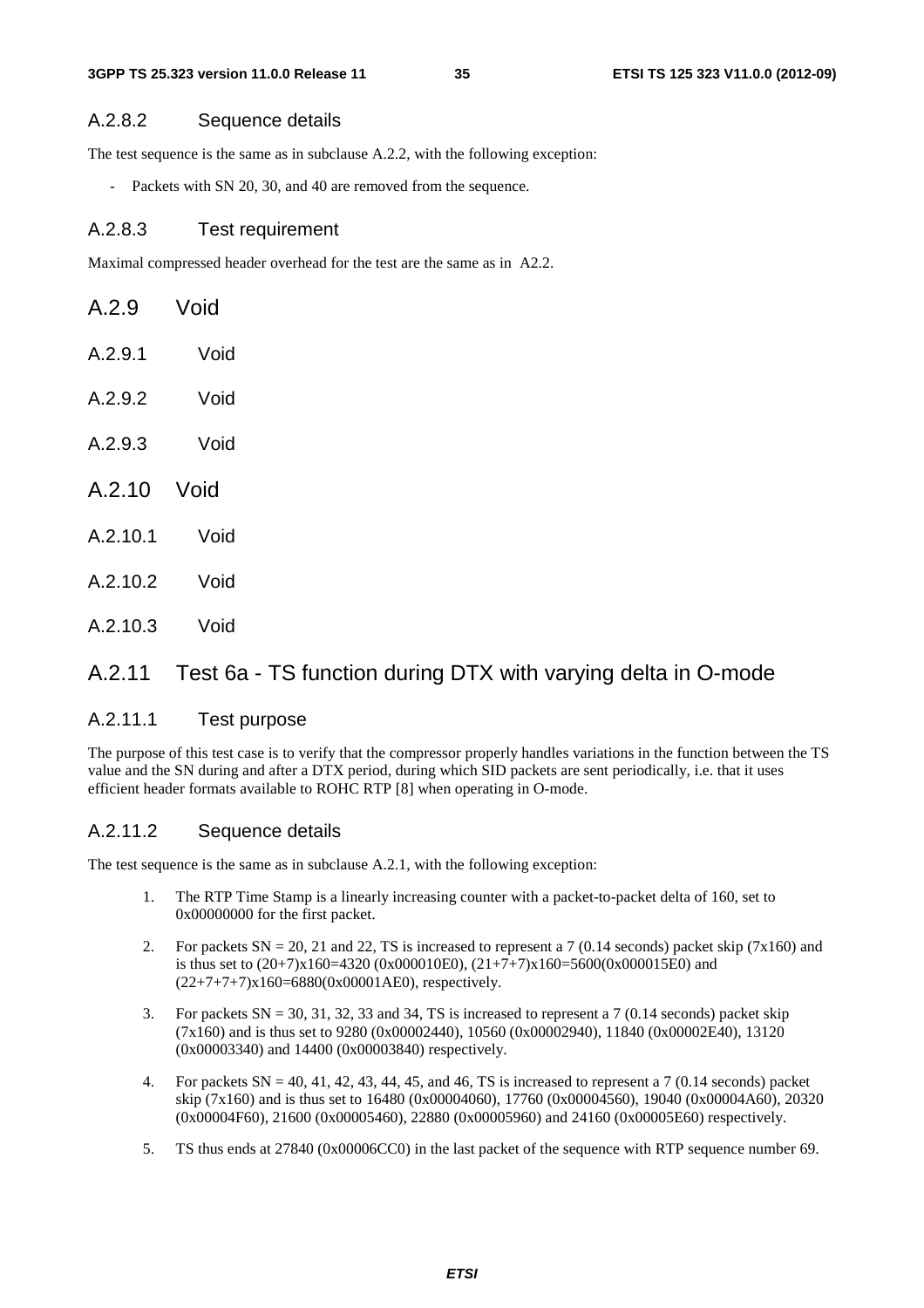#### A.2.11.3 Test requirement

|                          | <b>Average Compressed</b><br>Header Size, IPv4 | <b>Average Compressed Header</b><br>size, IPv6 |  |
|--------------------------|------------------------------------------------|------------------------------------------------|--|
| $SN \le 19$              | See Test 1a                                    |                                                |  |
| $20 \leq SN \leq 22 + N$ |                                                |                                                |  |
| $30 \leq SN \leq 34 + N$ | 15 octets                                      | 15 octets                                      |  |
| $40 \leq SN \leq 46 + N$ |                                                |                                                |  |
| <b>Other SN values</b>   | 5 octets                                       | 5 octets                                       |  |

**Table A.2.11.3: Test Requirement for Test 6a** 

The sequence of expected compressed headers can be illustrated as follow (informative):



**Figure A.2.11.3: Expected outcome for Test 6a** 

### A.2.12 Test 6b - TS function during DTX with varying delta in R-mode

### A.2.12.1 Test purpose

The purpose of this test case is to verify how efficiently the compressor handles variations in the function between the TS value and the SN during and after a DTX period, during which SID packets are sent periodically, i.e. that it uses the efficient header formats available to ROHC RTP [8] when operating in R-mode.

#### A.2.12.2 Sequence details

The test sequence is the same as in subclause A.2.2, with the following exception:

- 1. The RTP Time Stamp is a linearly increasing counter with a packet-to-packet delta of 160, set to 0x00000000 for the first packet.
- 2. For packets  $SN = 20$ , 21 and 22, TS is increased to represent a 7 (0.14 seconds) packet skip (7x160) and is thus set to  $(20+7)x160=4320$  (0x000010E0),  $(21+7+7)x160=5600$  (0x000015E0) and  $(22+7+7+7)x160=6880(0x00001AE0)$ , respectively.
- 3. For packets  $SN = 30, 31, 32, 33$  and 34, TS is increased to represent a 7 (0.14 seconds) packet skip (7x160) and is thus set to 9280 (0x00002440), 10560 (0x00002940), 11840 (0x00002E40), 13120 (0x00003340) and 14400 (0x00003840) respectively.
- 4. For packets  $SN = 40, 41, 42, 43, 44, 45,$  and 46, TS is increased to represent a 7 (0.14 seconds) packet skip (7x160) and is thus set to 16480 (0x00004060), 17760 (0x00004560), 19040 (0x00004A60), 20320 (0x00004F60), 21600 (0x00005460), 22880 (0x00005960) and 24160 (0x00005E60) respectively.
- 5. TS thus ends at 27840 (0x00006CC0) in the last packet of the sequence with RTP sequence number 69.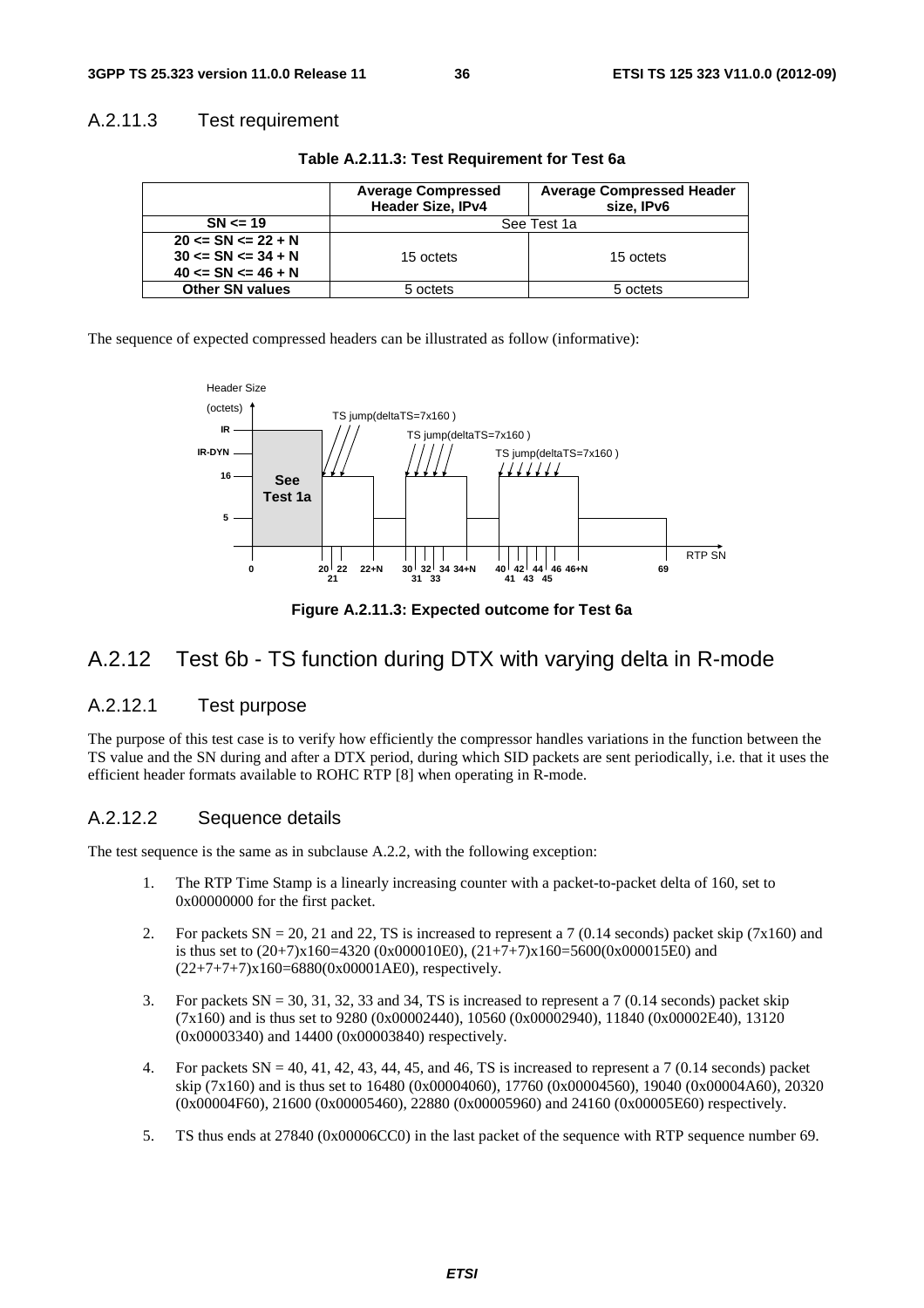#### A.2.12.3 Test requirement

|                          | <b>Average Compressed</b><br>Header Size, IPv4 | <b>Average Compressed Header</b><br>size, IPv6 |  |
|--------------------------|------------------------------------------------|------------------------------------------------|--|
| $SN \leq 19$             | See Test 1b                                    |                                                |  |
| $20 \leq SN \leq 22 + x$ |                                                |                                                |  |
| $30 \leq SN \leq 34 + x$ | 15 octets                                      | 15 octets                                      |  |
| $40 \leq SN \leq 46 + x$ |                                                |                                                |  |
| <b>Other SN values</b>   | 5 octets                                       | 5 octets                                       |  |

**Table A.2.12.3: Test Requirement for Test 6b** 

The sequence of expected compressed headers can be illustrated as follow (informative):



**Figure A.2.12.3: Expected outcome for Test 6b** 

### A.2.13 Test 7a – SRNS relocation in O-mode

#### A.2.13.1 Test purpose

This test applies to UEs supporting header compression context relocation from Rel-5 onwards.

The purpose of this test case is to verify that the compressor does not interrupt efficient header compression upon reception of the indication about SRNS relocation being performed, i.e. that it makes use of efficient compressed packet formats available to ROHC RTP [8] when operating in O-mode when data transmission is resumed after SRNS relocation.

Continuation of efficient header compression upon reception of the indication about SRNS relocation being performed is possible according to subclause 5.4.2, i.e. the compressor shall compress and transmit uplink data as specified in [8] using the assumption that all ROHC uplink packets transmitted are likely to be lost.

#### A.2.13.2 Sequence details

The test sequence is the same as in subclause A.2.1, with the following exception:

Packets with  $SN = 10$  to  $SN = 59$  are removed from the sequence.

SRNS relocation occurs between packet with  $SN = 9$  and packet with  $SN = 60$ , thus simulating a 1s long SRNS relocation that affects compression of the IP/UDP/RTP packet flow.

NOTE: The operation of the ROHC compressor is not affected by the time interval between packets with  $SN = 9$ and  $SN = 60$  (timer-based compression is not allowed because no appropriate feedback is provided).

#### A.2.13.3 Test requirement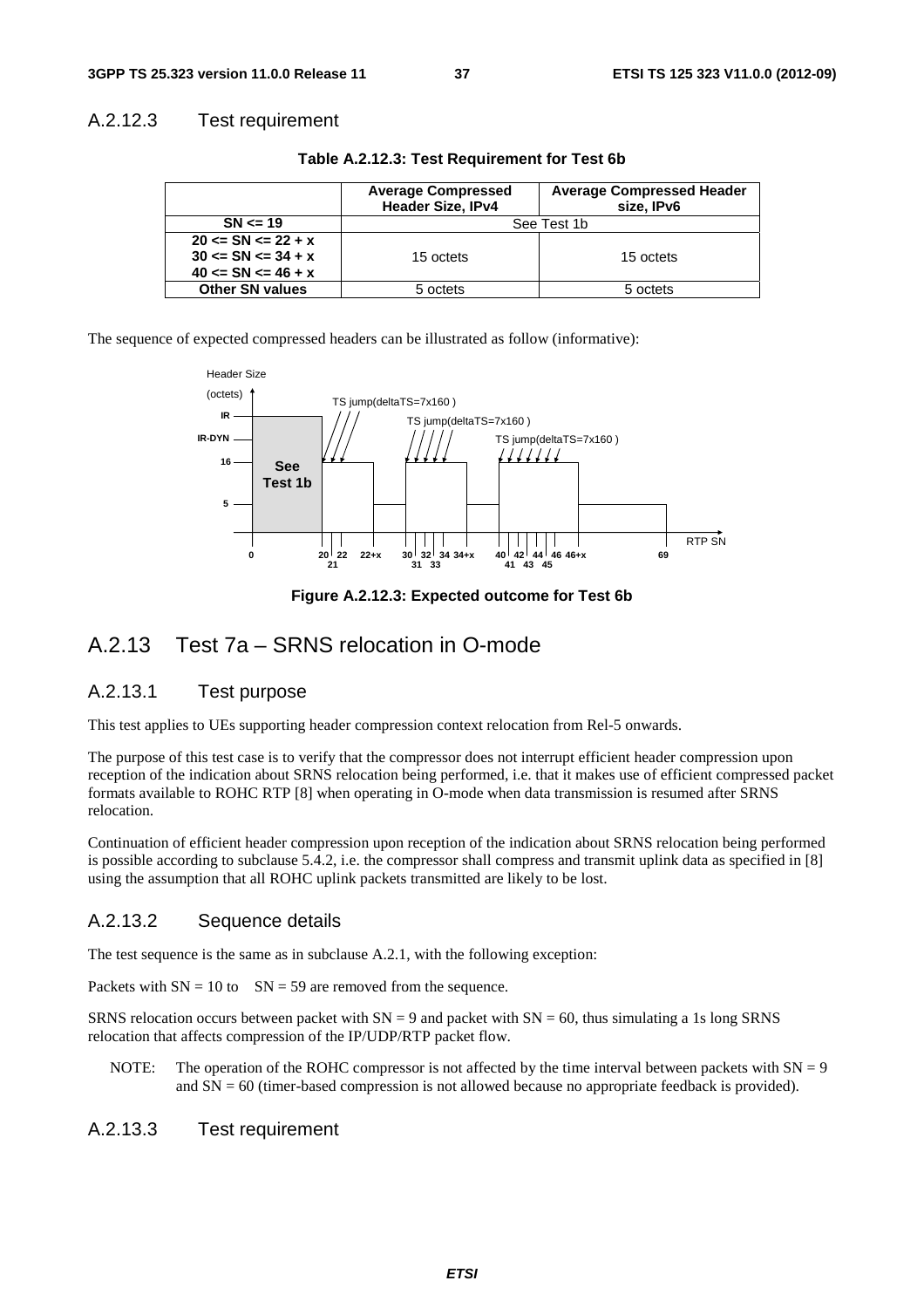|                          | <b>Average Compressed</b><br>Header Size, IPv4 | <b>Average Compressed Header</b><br>size, IPv6 |
|--------------------------|------------------------------------------------|------------------------------------------------|
| $SN \leq N-1$            | 44 octets                                      | 68 octets                                      |
| $N \leq SN \leq 9$       | 5 octets                                       | 5 octets                                       |
| $60 \leq SN \leq 59 + N$ | 8 octets                                       | 8 octets                                       |
| $SN = 60 + N$            | 5 octets                                       | 5 octets                                       |

**Table A.2.13.3: Test Requirement for Test 7a** 

N is smaller than 8. The sequence of expected compressed headers can be illustrated as follow (informative):





### A.3 Test packet structures

IPv6/UDP/RTP 1 2 3 0 1 2 3 4 5 6 7 8 9 0 1 2 3 4 5 6 7 8 9 0 1 2 3 4 5 6 7 8 9 0 1 +-+-+-+-+-+-+-+-+-+-+-+-+-+-+-+-+-+-+-+-+-+-+-+-+-+-+-+-+-+-+-+-+ |Version| Traffic Class | Flow Label +-+-+-+-+-+-+-+-+-+-+-+-+-+-+-+-+-+-+-+-+-+-+-+-+-+-+-+-+-+-+-+-+ Payload Length | Next Header | Hop Limit +-+-+-+-+-+-+-+-+-+-+-+-+-+-+-+-+-+-+-+-+-+-+-+-+-+-+-+-+-+-+-+-+ | | + + | | + Source Address + | | + + | | +-+-+-+-+-+-+-+-+-+-+-+-+-+-+-+-+-+-+-+-+-+-+-+-+-+-+-+-+-+-+-+-+ | | + + | | + Destination Address + | | + + | | +-+-+-+-+-+-+-+-+-+-+-+-+-+-+-+-+-+-+-+-+-+-+-+-+-+-+-+-+-+-+-+-+ | Source Port | Destination Port | +-+-+-+-+-+-+-+-+-+-+-+-+-+-+-+-+-+-+-+-+-+-+-+-+-+-+-+-+-+-+-+-+ Length  $\qquad$  | Checksum +-+-+-+-+-+-+-+-+-+-+-+-+-+-+-+-+-+-+-+-+-+-+-+-+-+-+-+-+-+-+-+-+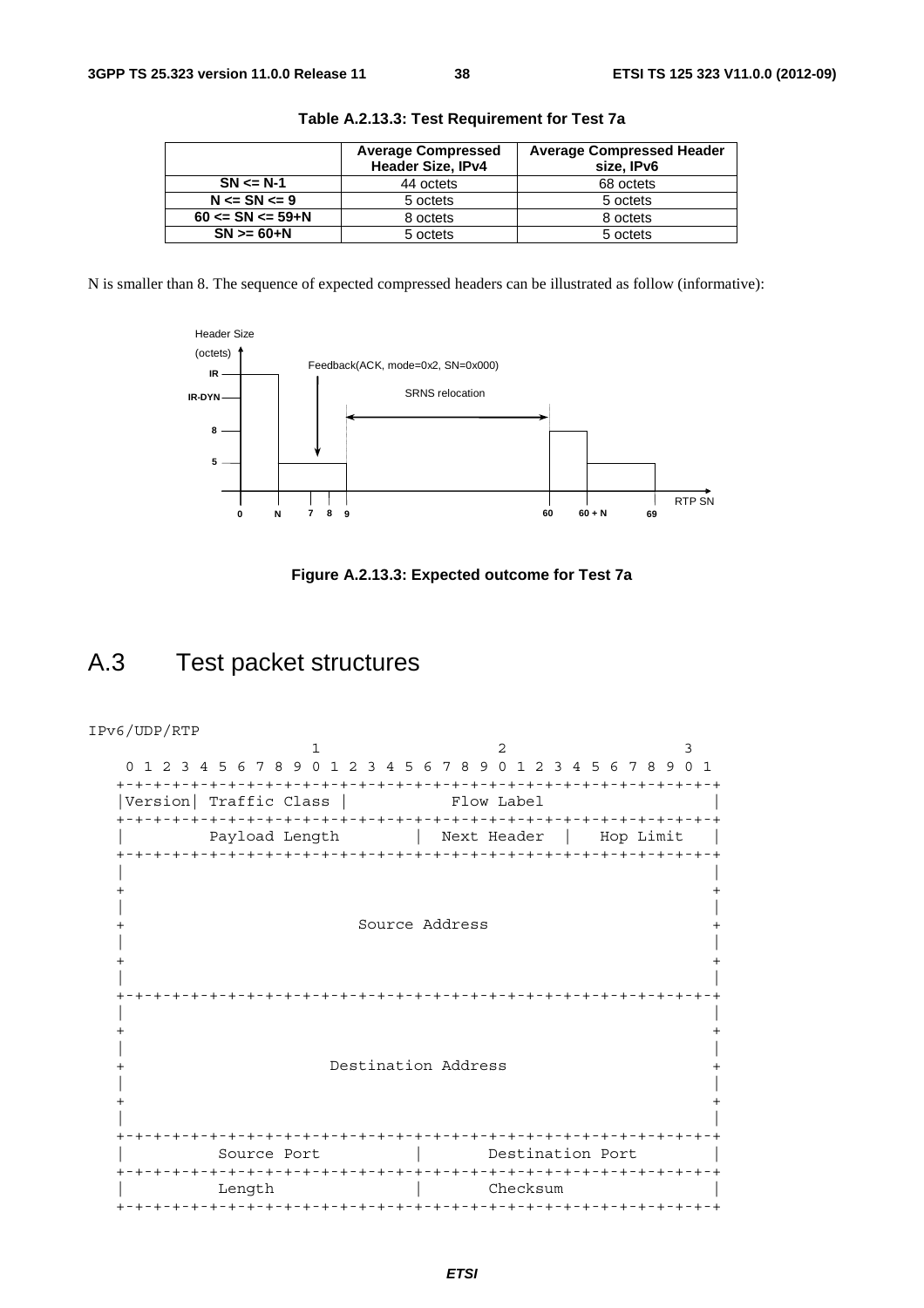39

| $V=2 P X $<br>CC<br>M <sub>1</sub>                              | PT                  |       | sequence number  |                 |
|-----------------------------------------------------------------|---------------------|-------|------------------|-----------------|
|                                                                 |                     |       |                  |                 |
|                                                                 | timestamp           |       |                  |                 |
|                                                                 |                     |       |                  |                 |
| synchronization source (SSRC) identifier                        |                     |       |                  |                 |
|                                                                 |                     |       |                  |                 |
|                                                                 |                     |       |                  |                 |
| IPv4/UDP/RTP                                                    |                     |       |                  |                 |
| ı                                                               |                     |       | 2                | 3               |
| 0 1 2 3 4 5 6 7 8 9 0 1 2 3 4 5 6 7 8 9 0 1 2 3 4 5 6 7 8 9 0 1 |                     |       |                  |                 |
|                                                                 |                     |       |                  |                 |
| Version<br>IHL                                                  | Type of Service     |       |                  | Total Length    |
|                                                                 |                     |       |                  |                 |
| Identification                                                  |                     | R D F |                  | Fraqment Offset |
| +-+-+-+-+-+-+-+-+-+-+-+-+-+-+-+-+-                              |                     |       |                  |                 |
| Time to Live                                                    | Protocol            |       |                  | Header Checksum |
|                                                                 |                     |       |                  |                 |
|                                                                 | Source Address      |       |                  |                 |
|                                                                 |                     |       |                  |                 |
|                                                                 | Destination Address |       |                  |                 |
|                                                                 |                     |       |                  |                 |
|                                                                 | Options             |       |                  | Padding         |
| +-+-+-+-+-+-+-+-+-+-+                                           |                     |       |                  |                 |
| Source Port                                                     |                     |       | Destination Port |                 |
|                                                                 |                     |       |                  |                 |
| Length                                                          |                     |       | Checksum         |                 |
|                                                                 |                     |       |                  |                 |
| $V=2$   $P$   $X$  <br>CC.<br> M                                | PT                  |       | sequence number  |                 |
|                                                                 |                     |       |                  |                 |
|                                                                 |                     |       |                  |                 |
|                                                                 | timestamp           |       |                  |                 |
|                                                                 |                     |       |                  |                 |
| synchronization source (SSRC) identifier                        |                     |       |                  |                 |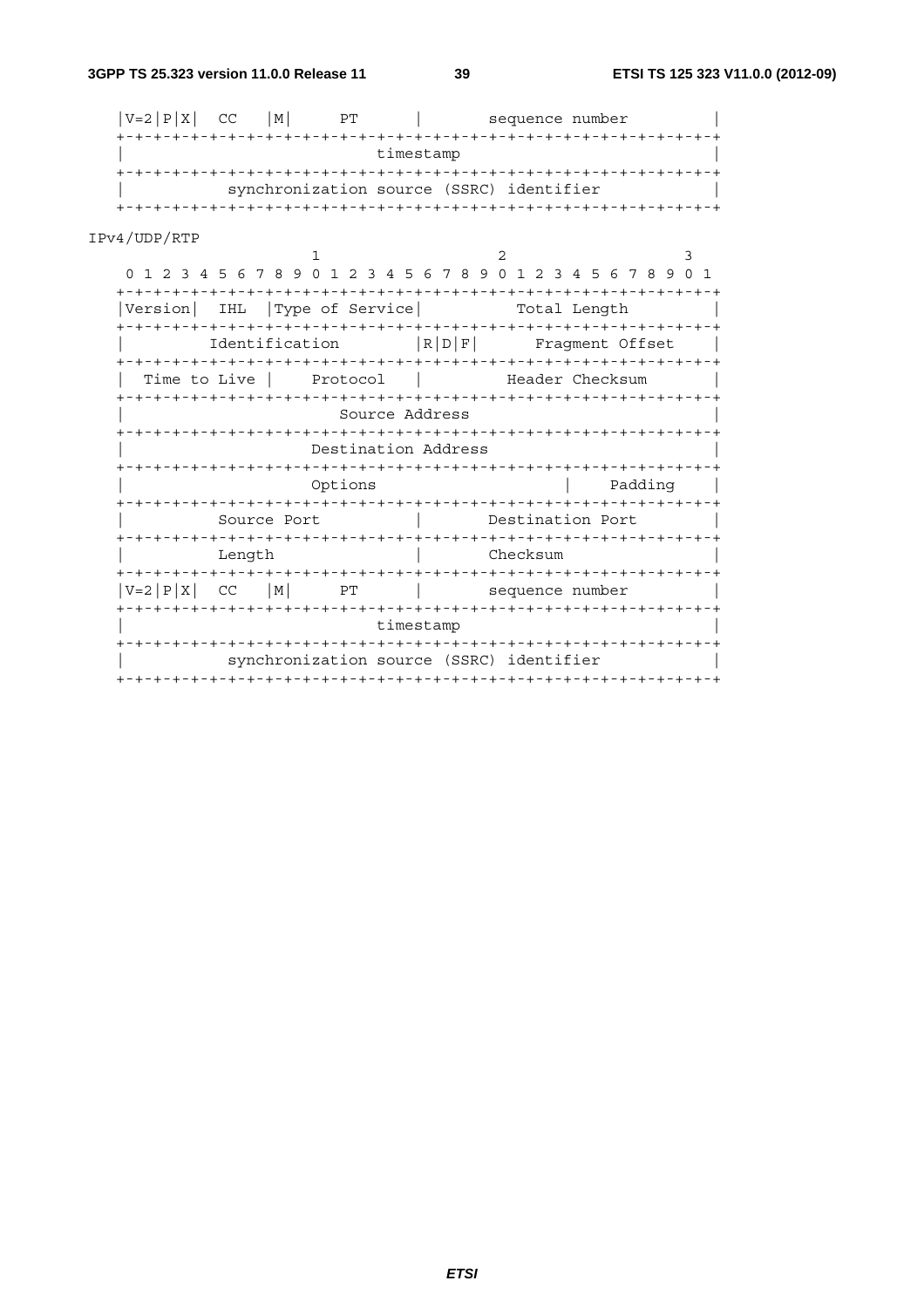#### IPv6 header fields

| Field               | Size (bits) | Value          |
|---------------------|-------------|----------------|
| Version             |             | 0x6            |
| Traffic Class       | 8           | $0 \times 00$  |
| Flow Label          | 20          | 0x00000        |
| Payload Length      | 16          | 0x0034         |
| Next Header         | 8           | 0x11           |
| Hop Limit           | 8           | Test dependent |
| Source Address      | 128         | ANY            |
| Destination Address | 128         | ANY            |

#### IPv4 header fields

| Field               | Size (bits) | Value          |
|---------------------|-------------|----------------|
| Version             | 4           | 0x4            |
| Header Length (IHL) | 4           | 0x5            |
| Type Of Service     | 8           | $0 \times 00$  |
| Packet Length       | 16          | 0x0048         |
| Identification      | 16          | Test dependent |
| Reserved flag (R)   |             | 0x0            |
| Don't Fraqment (D)  |             | 0x1            |
| More Fraqments (F)  |             | 0x0            |
| Fragment Offset     | 13          | 0x0000         |
| Time To Live        | 8           | Test dependent |
| Protocol            | 8           | 0x11           |
| Header Checksum     | 16          | See RFC 791    |
| Source Address      | 32          | ANY            |
| Destination Address | 32          | ANY            |

#### UDP header fields

| Field            | Size (bits) | Value       |
|------------------|-------------|-------------|
| Source Port      | 16          | ANY         |
| Destination Port | 16          | ANY         |
| Length           | 16          | 0x0034      |
| Checksum         | 16          | See RFC 768 |

#### RTP header fields

| Field             | Size (bits) | Value          |
|-------------------|-------------|----------------|
| Version (V)       |             | 0x2            |
| Padding (P)       |             | 0x0            |
| Extension (X)     |             | 0x0            |
| CSRC Counter (CC) | 4           | 0x0            |
| Marker (M)        |             | 0x0            |
| Payload Type (PT) |             | 0x60           |
| Sequence Number   | 16          | Test dependent |
| Timestamp         | 32          | Test dependent |
| SSRC              | 32          | ANY            |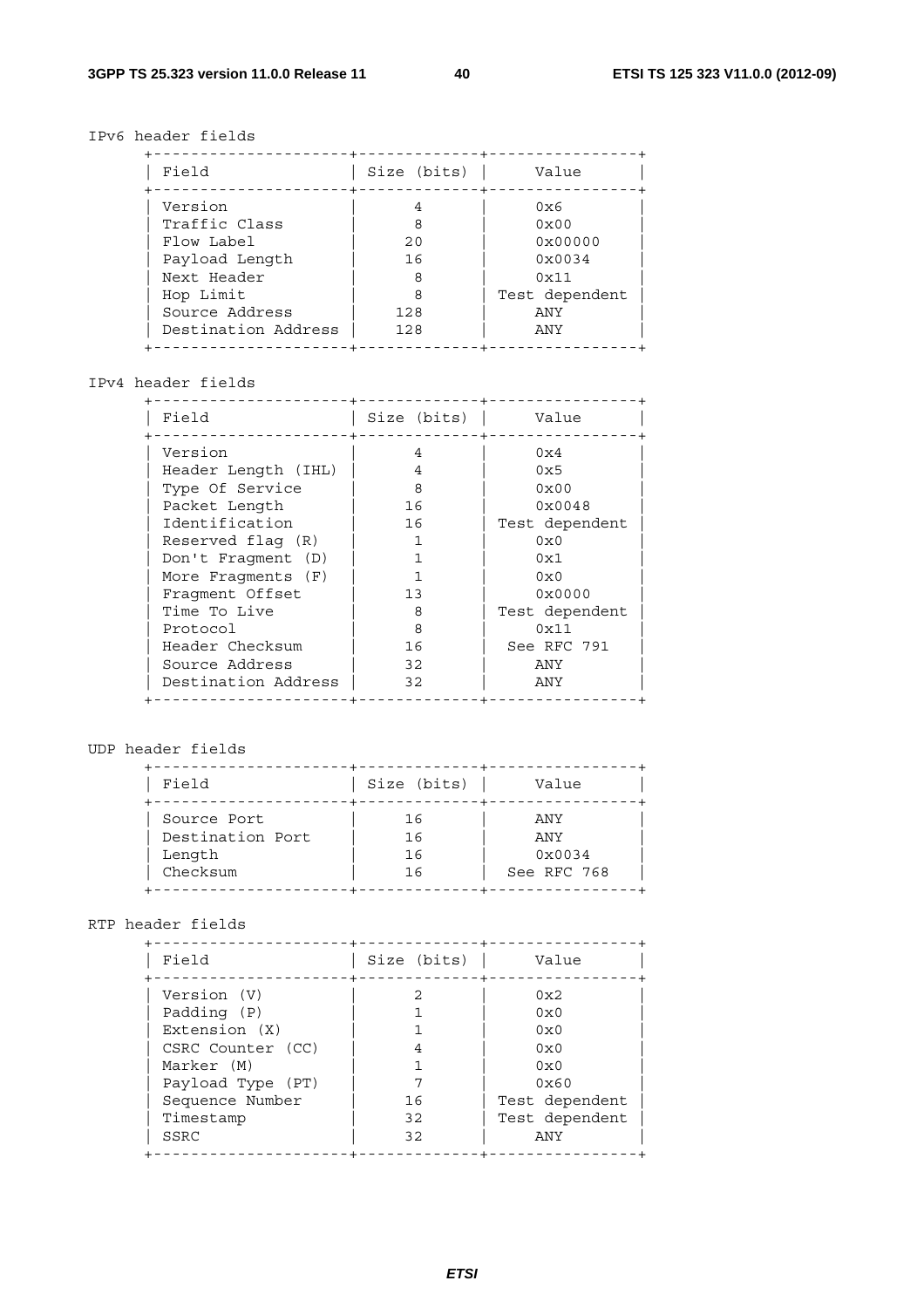### Annex B (informative): Reference model for generating ROHC performance requirements

### B.1 Introduction

ROHC compressor and de-compressor may use a set of parameters in order to operate (e.g. L confidence parameter, dynamic FOtimer and static IRtimer, K1 out of N1, K2 out of N2…) that may be optimised for a given application (e.g. Voice over IP, Videotelephony over IP, Interactive Gaming over IP…).

NOTE: L confidence parameter allows setting the number of times an IR or IR-Dyn packet is transmitted and FOtimer and IRtimer are used in order to determine when a transition to a lower compressor state is necessary: The dynamic timer FOtimer triggers SO state to FO state transition and the static IRtimer triggers SO/FO state to IR state transition.

### B.2 For Voice over IP (VoIP) optimisation

### B.2.1 ROHC parameters optimisations for VoIP

For the support of VoIP in UTRAN, ROHC compressor and de-compressor parameter values (L confidence parameter, dynamic FOtimer and static IRtimer, K1 out of N1, K2 out of N2) may be used. Values used in ROHC reference model are given in annex B.2.2 for O-mode.

- The initialisation phase duration;
- The reaction delay to decompression failure;
- The header compression ratio (compressed header size / uncompressed header size);
- The error rates (in UDP and PDCP layers);

The amount of transferred data (including ROHC compressed packets and feedbacks);

The resource usage (transport block occupancy in the RLC layer).

### B.2.2 Parameter setting for ROHC reference model for VoIP

The following parameters setting is applied in the reference model for ROHC performance tests of VoIP application:

| ROHC parameter | O-mode      |
|----------------|-------------|
|                |             |
| FOtimer        | 0.12 second |
| <b>IRtimer</b> | 0.12 second |
| K1/N1          | 2/20        |
| /N2            |             |

**Table B.2.2: ROHC parameters setting for VoIP** 

### B.2.3 Setting the parameter value N in test cases for VoIP

In test cases for VoIP to evaluate ROHC Compression performance for both O- and R-mode, the parameter N (defined in Annex A) is set to 4.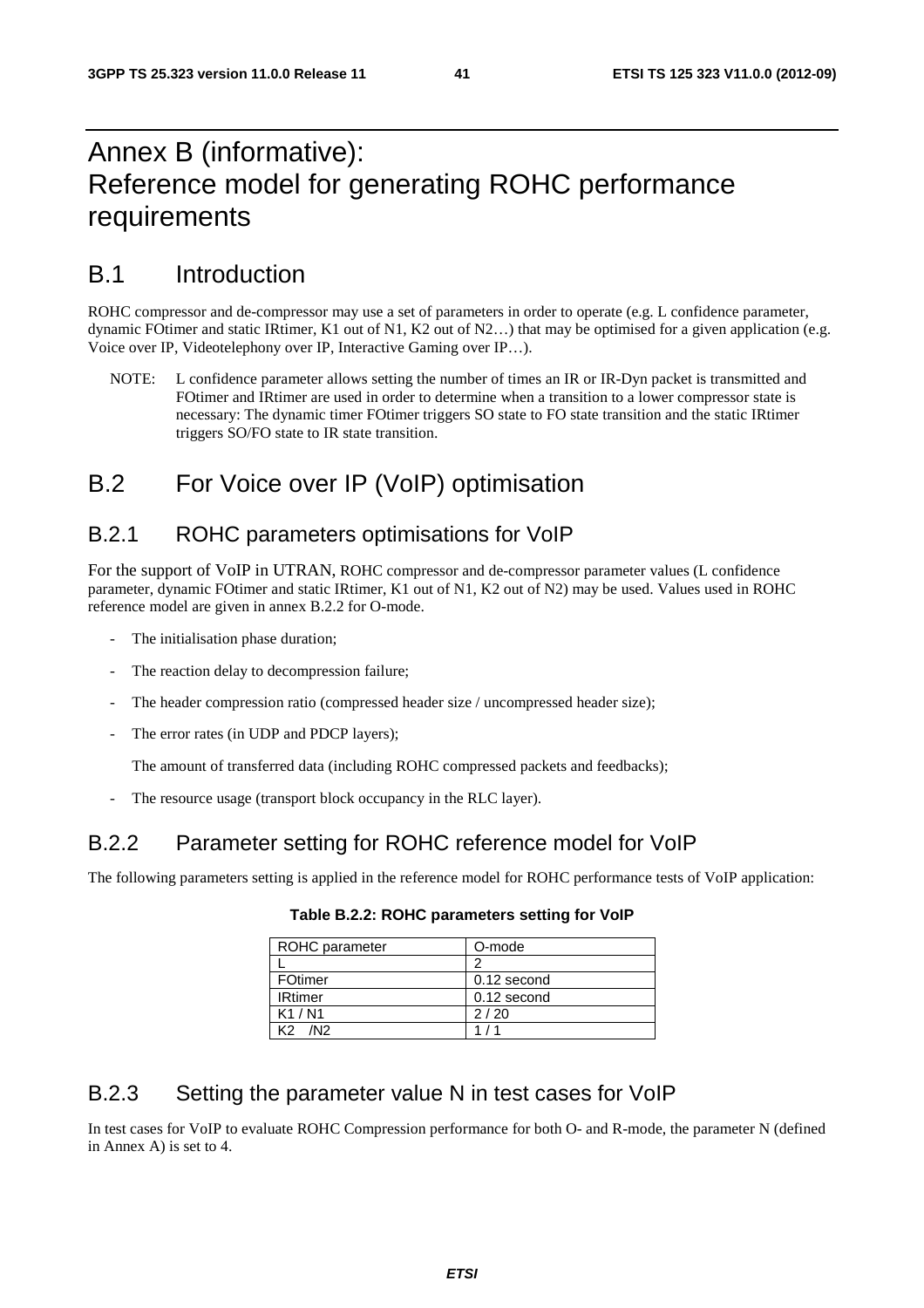### Annex C (informative): Change history

| <b>Change history</b> |                       |                                  |           |                |                                                                                                                                       |                |                 |
|-----------------------|-----------------------|----------------------------------|-----------|----------------|---------------------------------------------------------------------------------------------------------------------------------------|----------------|-----------------|
| <b>Date</b>           | TSG#                  | TSG Doc.                         | <b>CR</b> | <b>Rev</b>     | Subject/Comment                                                                                                                       | Old            | <b>New</b>      |
| 12/1999               | <b>RP-06</b>          | RP-99645                         |           |                | Approved at TSG-RAN #6 and placed under Change Control                                                                                |                | 3.0.0           |
| 03/2000               | <b>RP-07</b>          | RP-000041                        | 004       |                | Bit order of PDCP PDUs                                                                                                                | 3.0.0          | 3.1.0           |
|                       | $RP-07$               | RP-000041                        | 005       |                | Changes to PDCP                                                                                                                       | 3.0.0          | 3.1.0           |
| 06/2000               | <b>RP-08</b>          | RP-000221                        | 006       | 4              | Changes in PDCP PDU format due to PDCP sequence numbering                                                                             | 3.1.0          | 3.2.0           |
| 09/2000               | <b>RP-09</b>          | RP-000359 009                    |           | 3              | <b>Clarification of PDCP Sequence Numbering</b>                                                                                       | 3.1.0          | 3.2.0           |
|                       | <b>RP-09</b>          | RP-000359                        | 011       |                | Clarification on how to handle invalid PDUs                                                                                           | 3.2.0          | 3.3.0           |
|                       | <b>RP-09</b>          | RP-000359 012                    |           | 2              | Primitives required for SRNS relocation                                                                                               | 3.2.0          | 3.3.0           |
|                       | <b>RP-09</b>          | RP-000359 015                    |           |                | Handling of invalid PDCP PDU sequence number                                                                                          | 3.2.0          | 3.3.0           |
| 03/2001               | <b>RP-11</b>          | RP-010027                        | 018       |                | <b>Editorial Corrections</b>                                                                                                          | 3.3.0          | 3.4.0           |
|                       | <b>RP-11</b>          | RP-010027 019                    |           | 1              | Updates necessary for Rel-4 specification                                                                                             | 3.3.0          | 3.4.0           |
|                       | $RP-11$               | RP-010039 017                    |           | $\overline{2}$ | Robust Header Compression                                                                                                             | 3.4.0          | 4.0.0           |
| 06/2001               | $RP-12$               | RP-010310 021                    |           |                | Clarification on PDCP Sequence numbering                                                                                              | 4.0.0          | 4.1.0           |
| 09/2001               | <b>RP-13</b>          | RP-010543 028                    |           |                | Header compression protocol reinitialisation during SRNS<br>relocation                                                                | 4.1.0          | 4.2.0           |
|                       | <b>RP-13</b>          | RP-010543                        | 030       |                | <b>PDCP SDU Sequence Numbering</b>                                                                                                    | 4.1.0          | 4.2.0           |
|                       | <b>RP-13</b>          | RP-010543 036                    |           |                | Corrections to PDCP                                                                                                                   | 4.1.0          | 4.2.0           |
|                       | <b>RP-13</b>          | RP-010553 026                    |           |                | Selection of the RFC 3095 CID transmission                                                                                            | 4.1.0          | 4.2.0           |
| 12/2001               | <b>RP-14</b>          | RP-010762 038                    |           |                | <b>General PDCP corrections</b>                                                                                                       | 4.2.0          | 4.3.0           |
|                       | <b>RP-14</b>          | RP-010772 039                    |           |                | Management of Full Header transmission                                                                                                | 4.2.0          | 4.3.0           |
| 03/2002               | <b>RP-15</b>          | RP-020069 043                    |           |                | Clarification on PDCP sequence numbering                                                                                              | 4.3.0          | 4.4.0           |
|                       | <b>RP-15</b>          |                                  |           |                | Upgrade to Release 5 - no technical change                                                                                            | 4.4.0          | 5.0.0           |
| 06/2002               | <b>RP-16</b>          | RP-020328 049                    |           |                | Clarification on PDCP sequence number synchronization<br>procedure                                                                    | 5.0.0          | 5.1.0           |
|                       | <b>RP-16</b>          | RP-020345 050                    |           |                | RFC 3095 context relocation                                                                                                           | 5.0.0          | 5.1.0           |
| 09/2002               | <b>RP-17</b>          | RP-020540 053                    |           |                | Mapping relation between PDCP and RLC                                                                                                 | 5.1.0          | 5.2.0           |
|                       | <b>RP-17</b>          | RP-020552 055                    |           |                | Corrections to RFC3095 operation                                                                                                      | 5.1.0          | 5.2.0           |
|                       | <b>RP-17</b>          | RP-020552                        | 057       |                | Mismatches between Rel-4 and R'99 in PDCP                                                                                             | 5.1.0          | 5.2.0           |
| 12/2003               | <b>RP-22</b>          |                                  |           |                | Upgrade to Release 6 - no technical changes                                                                                           | 5.2.0          | 6.0.0           |
| 03/2005               | <b>RP-27</b>          | RP-050067                        | 059       | 2              | Lossless DL RLC PDU size change                                                                                                       | 6.0.0          | 6.1.0           |
| 06/2005               | <b>RP-28</b>          | RP-050315 0060                   |           | 1              | Introduction of MBMS                                                                                                                  | 6.1.0          | 6.2.0           |
|                       | <b>RP-28</b>          | RP-050303 0062                   |           | $\overline{2}$ | Target mode for ROHC operation                                                                                                        | 6.1.0          | 6.2.0           |
|                       | <b>RP-28</b>          | RP-050303 0064                   |           |                | Performance testing of ROHC                                                                                                           | 6.1.0          | 6.2.0           |
| 09/2005               | <b>RP-29</b>          | RP-050468 0065                   |           |                | Correction of MBMS header compression                                                                                                 | 6.2.0          | 6.3.0           |
| 12/2005               | RP-30                 | RP-050784 0067                   |           |                | Correction of the ROHC context relocation procedure                                                                                   | 6.3.0          | 6.4.0           |
| 03/2006               | RP-31                 | RP-060083                        | 0069      |                | Reference model for generating ROHC performance requirements                                                                          | 6.4.0          | 6.5.0           |
|                       | RP-31                 |                                  |           |                | Upgrade to Release 7 - no technical changes                                                                                           | 6.5.0          | 7.0.0           |
| 06/2006               | <b>RP-32</b>          | RP-060374 0072                   |           | 1              | RoHC Segmentation, padding and Packet_sizes_allowed                                                                                   | 7.0.0          | 7.1.0           |
|                       |                       |                                  |           |                | parameter removal                                                                                                                     |                |                 |
|                       | RP-32                 | RP-060374 0075                   |           |                | Removal of unnecessary ROHC test cases                                                                                                | 7.0.0          | 7.1.0           |
|                       | $RP-32$               | RP-060374 0078                   |           |                | Introduction of ROHC test requirements                                                                                                | 7.0.0          | 7.1.0           |
| 09/2006               | $RP-33$               | RP-060573 0081                   |           |                | Removal of CID indication in PDCP PID                                                                                                 | 7.1.0          | 7.2.0           |
| 12/2006               | <b>RP-34</b>          | RP-060717                        | 0296      |                | Correction of feedback format for ROHC performance testing                                                                            | 7.2.0          | 7.3.0           |
| 03/2007               | <b>RP-34</b><br>RP-35 | RP-060717 0299<br>RP-070149 0301 |           |                | Correction on acceptable configurations for compression entities<br>Introduction of new test for O-mode including test requirement in | 7.2.0<br>7.3.0 | 7.3.0<br>17.4.0 |
|                       |                       |                                  |           |                | case SRNS relocation for ROHC performance testing                                                                                     |                |                 |
| 06/2007               | $RP-36$               | RP-070407 0302                   |           |                | PDCP reinitialisation at SRNS relocation                                                                                              | 7.4.0          | 7.5.0           |
|                       | RP-36                 | RP-070406 0304                   |           |                | Update of normative references for Robust Header Compression<br>(RFC3095)                                                             | 7.4.0          | 7.5.0           |
| 09/2007               | <b>RP-37</b>          | RP-070636 0305                   |           |                | Incorrect reference to RFC number for Header Compression packet 7.5.0<br>formats                                                      |                | 7.6.0           |
|                       | <b>RP-37</b>          | RP-070636 0306                   |           |                | Correction for configuration of RFC3095 header compression                                                                            | 7.5.0          | 7.6.0           |
| 12/2007               | <b>RP-38</b>          | RP-070893 0309                   |           |                | Clarification on RoHC Performance Testing                                                                                             | 7.6.0          | 7.7.0           |
|                       | <b>RP-38</b>          | RP-070910 0310                   |           |                | Introduction of CS voice over HSPA                                                                                                    | 7.6.0          | 8.0.0           |
| 03/2008               | RP-39                 | RP-080201 0311                   |           | 1              | CS-HSPA UL AMR Rate and maximum jitter time                                                                                           | 8.0.0          | 8.1.0           |
| 09/2008               | RP-41                 | RP-080687 0312                   |           |                | Clarification of the CS counter handling                                                                                              | 8.1.0          | 8.2.0           |
| 12/2008               | <b>RP-42</b>          | RP-081012 0313                   |           |                | Delivery of CS Counter                                                                                                                | 8.2.0          | 8.3.0           |
| 03/2009               | RP-43                 | RP-090140 0314                   |           |                | Coding of the PDCP AMR Data PDU payload                                                                                               | 8.3.0          | 8.4.0           |
|                       | RP-43                 | RP-090140 0315                   |           |                | Condition to identify a CS-HSPA configuration                                                                                         | 8.3.0          | 8.4.0           |
| 06/2009               |                       |                                  |           |                | Corrects Release shown on cover                                                                                                       | 8.4.0          | 8.4.1           |
| 07/2009               |                       |                                  |           |                | Corrects file properties. Adds previous line in this history table (and<br>this one!).                                                | 8.4.1          | 8.4.2           |
| 12/2009               | <b>RP-46</b>          | RP-091328                        | 0317      | 2              | UM RLC ciphering error detection and recovery                                                                                         | 8.4.2          | 8.5.0           |
|                       | <b>RP-46</b>          |                                  |           |                | Upgrade to the Release 9 - no technical change                                                                                        |                |                 |
| 12/2009<br>09/2010    | RP-49                 | RP-100859 0320                   |           | 1              | Clarification on PDCP CID field (Rel-9)                                                                                               | 8.5.0<br>9.0.0 | 9.0.0<br>9.1.0  |
|                       |                       |                                  |           |                |                                                                                                                                       |                |                 |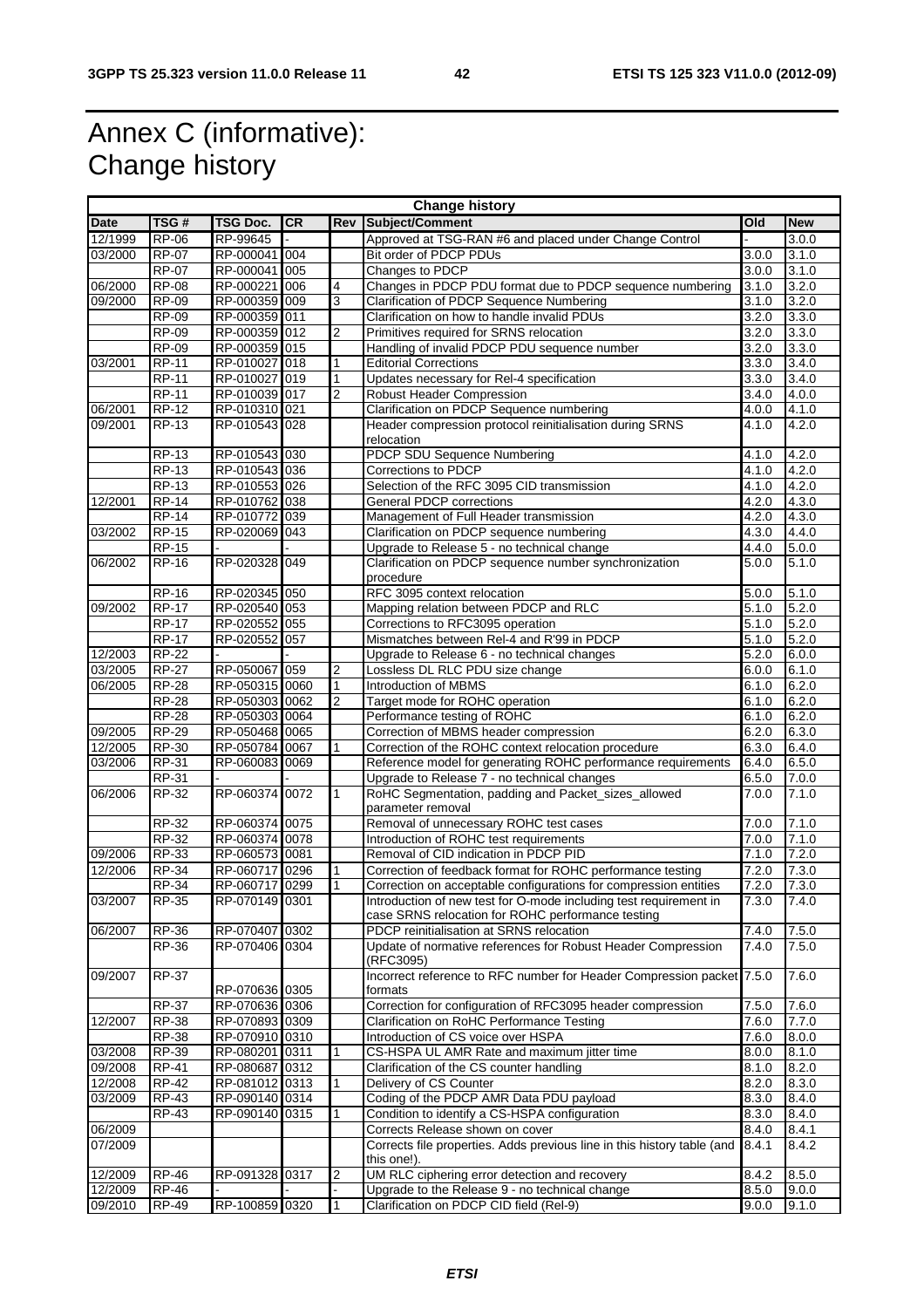| 03/2011 | <b>RP-51</b> |                |  | <b>I</b> Uparade to the Release 10 - no technical change        | 19.1L         | 10.00  |
|---------|--------------|----------------|--|-----------------------------------------------------------------|---------------|--------|
| 06/2011 | <b>RP-52</b> | RP-110825 0323 |  | Removing RoHC discrepancy                                       | 10.0.0 10.1.0 |        |
| 09/2012 | <b>RP-57</b> |                |  | <b>I</b> Upgrade to the Release 11 -<br>l - no technical change | 10.1          | 111.0C |